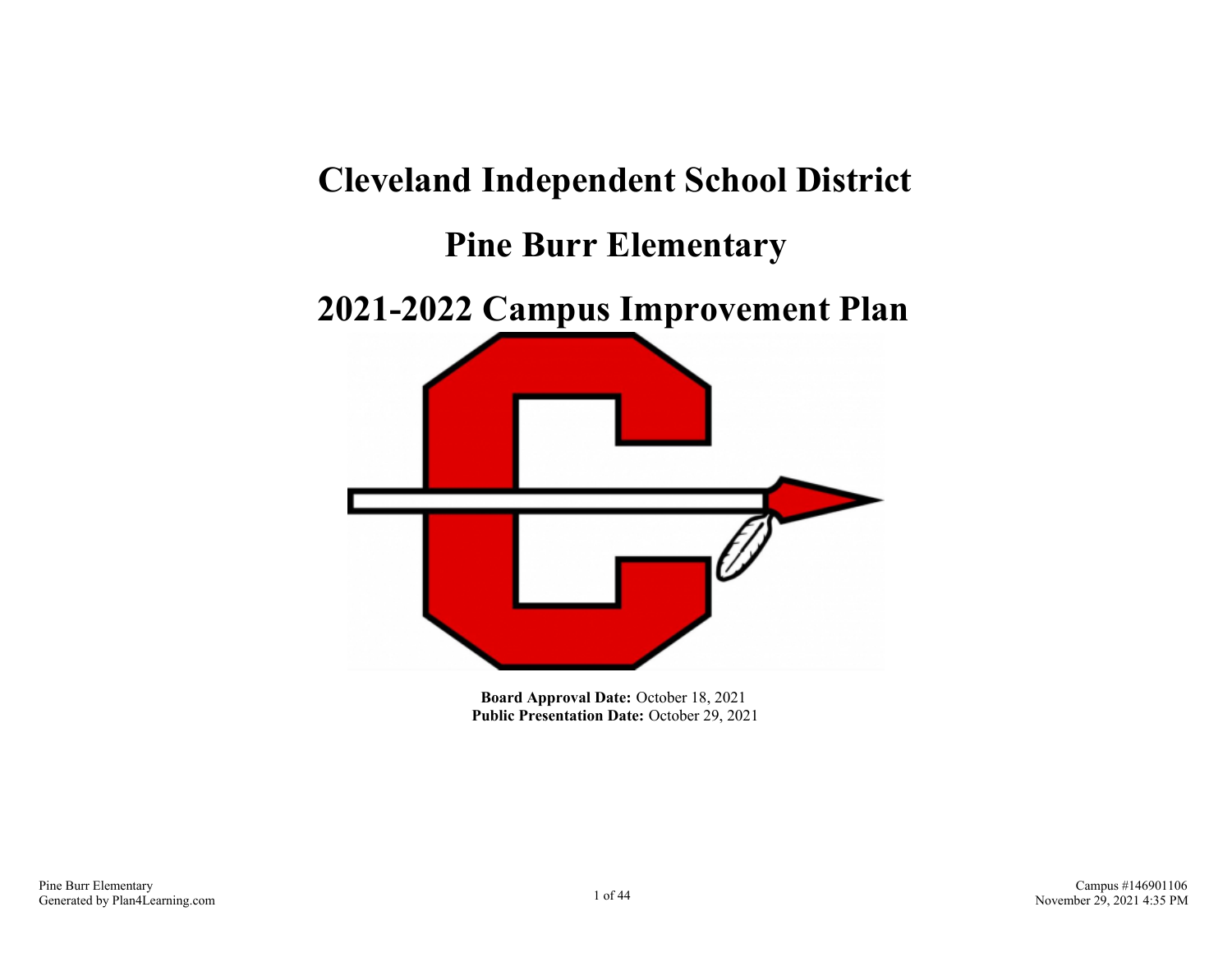# **Mission Statement**

Pine Burr Elelmentary will work towards a bright future through a successful foundation of high quality learning for ALL scholars.

# **Vision**

Scholars today, leaders tomorrow.

What does that look like?

- Excited lifelong learners become exceptional service minded citizens

- Positive interactions across the community

- Achieving growth academically, socially and emotionally

- Collaborative conversations throughout the building and using academic vocabulary

- Student centered creative learning environment extends beyond the walls

- Holding accountable to transfer learning to independence

# **Collective Commitments**

We commit to work in collaborative teams and take collective responsibility for student learning. We commit to using data to guide instruction and to monitor student progress toward intended goals. We commit to collaborative planning to ensure teacher understanding of lessons. We commit to communicate clearly in a timely manner for expected deadlines. We commit to check and respond to emails daily. We commit to check google calendar daily in order to meet expected deadlines.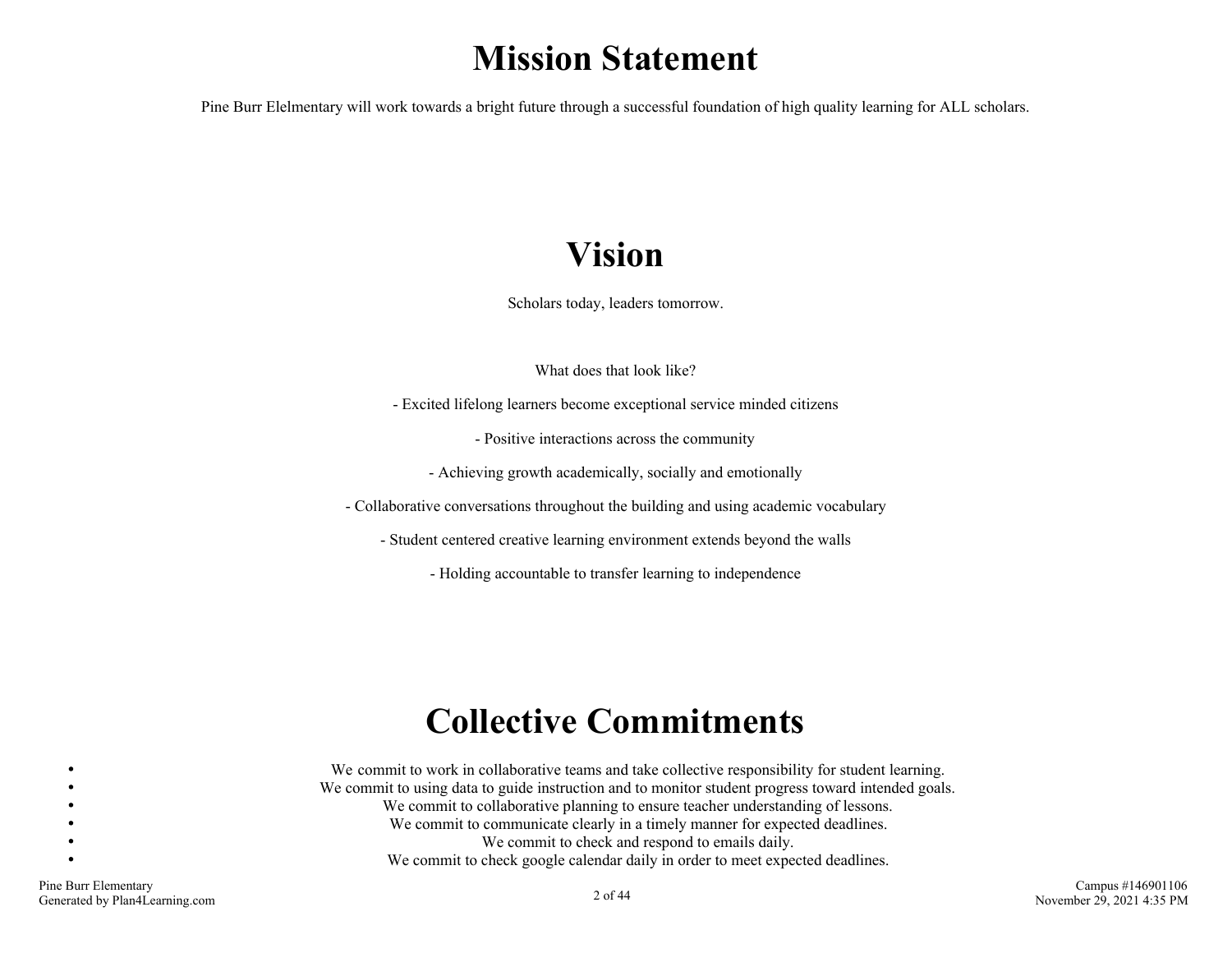We commit to attend and participate in professional development to increase teacher growth and student achievement. We Commit to maintaining a strong partnership with all stakeholders to foster a collaborative culture. We commit to be reflective practitioners.

 $\bullet$  $\bullet$  $\bullet$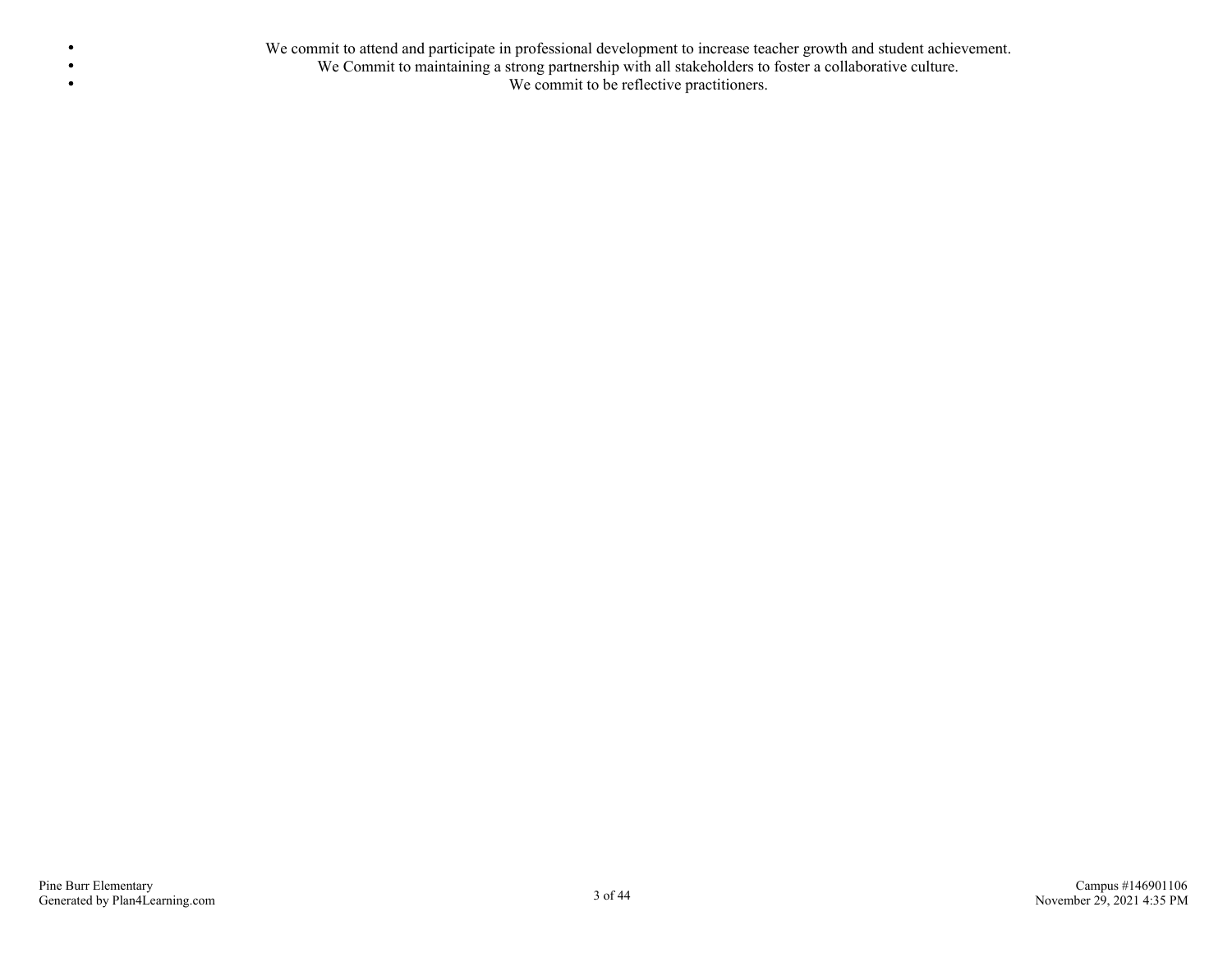# **Table of Contents**

| Comprehensive Needs Assessment                                                                                                                                       |    |
|----------------------------------------------------------------------------------------------------------------------------------------------------------------------|----|
| <b>Needs Assessment Overview</b>                                                                                                                                     |    |
| Demographics                                                                                                                                                         |    |
| <b>Student Learning</b>                                                                                                                                              |    |
| School Processes & Programs                                                                                                                                          | 11 |
| Perceptions                                                                                                                                                          | 12 |
| Priority Problem Statements                                                                                                                                          | 13 |
| Comprehensive Needs Assessment Data Documentation                                                                                                                    | 14 |
| Goals                                                                                                                                                                | 15 |
| Goal 1: Pine Burr Elementary will provide a student centered educational environment in which students are supported to meet or exceed state standards in all areas. | 16 |
| Goal 2: Pine Burr Elementary staff of quality professionals will implement a professional learning community that enhances individual student success.               | 29 |
| Goal 3: Pine Burr Elementary parents, community, and business partners will strengthen their involvement in our student's education.                                 | 34 |
| Title I Schoolwide Elements                                                                                                                                          | 36 |
| ELEMENT 1. SWP COMPREHENSIVE NEEDS ASSESSMENT (CNA)                                                                                                                  | 37 |
| 1.1: Comprehensive Needs Assessment                                                                                                                                  | 37 |
| ELEMENT 2. SWP CAMPUS IMPROVEMENT PLAN (CIP)                                                                                                                         | 37 |
| 2.1: Campus Improvement Plan developed with appropriate stakeholders                                                                                                 | 37 |
| 2.2: Regular monitoring and revision                                                                                                                                 | 38 |
| 2.3: Available to parents and community in an understandable format and language                                                                                     | 38 |
| 2.4: Opportunities for all children to meet State standards                                                                                                          | 38 |
| 2.5: Increased learning time and well-rounded education                                                                                                              | 38 |
| 2.6: Address needs of all students, particularly at-risk                                                                                                             | 38 |
| ELEMENT 3. PARENT AND FAMILY ENGAGEMENT (PFE)                                                                                                                        | 39 |
| 3.1: Develop and distribute Parent and Family Engagement Policy                                                                                                      | 39 |
| 3.2: Offer flexible number of parent involvement meetings                                                                                                            | 39 |
| Title I Personnel                                                                                                                                                    | 39 |
| <b>Campus Funding Summary</b>                                                                                                                                        | 40 |
| Addendums                                                                                                                                                            | 43 |
|                                                                                                                                                                      |    |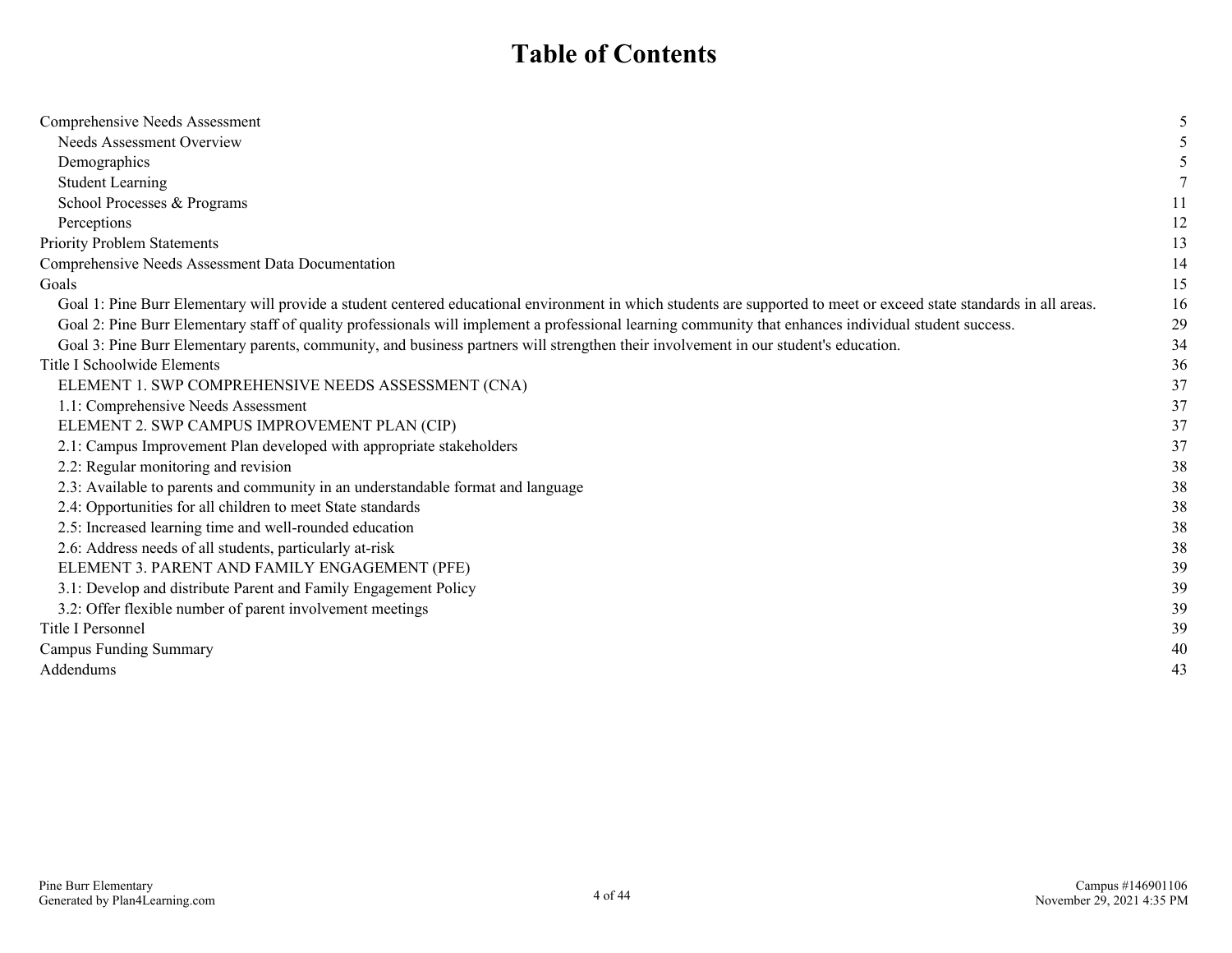# **Comprehensive Needs Assessment**

## **Needs Assessment Overview**

Pine Burr's comprehensive needs assessment was developed in the spring of 2021 and revised in September 2021. The Site Based Decision Making Team included staff members that were hired on, which consisted of the following: Claudia Thomas (Principal), Martin Cortes (Assistant Principal), Amy Shipp (Diagnostician, Teacher), Franklyn Kornn (Life Skills Teacher), Deborah Burkett (Literacy Coach, Teacher), Adela Jalomo (Bilingual Instructional Coach, Teacher), Tina Thomas (Testing Coordinator), Tracy Spears (RTI Reading Teacher), Jennifer Reed (RTI Behavior Teacher), Christine Gonzalez (1st Grade Teacher), Ashley Wilder (2nd Grade Teacher), Mayra Medrano (Registrar), Christopher Almaraz (Community Member), Christina Flores (Community Member), Maria Perez (Parent), and Erica Garcia (Parent). As new information was provided or presented, more data was added to the campus needs assessment. We reviewed 17 pieces of data, which are listed in the CNA Data Documentation section. There were two meetings that took place through zoom on Wednesday, April 7, 2021 and Wednesday, April 21, 2021 from 6:00-7:00pm. We then decided as a committee what days would be best to meet for the upcoming meetings to discuss the CIP. The committee met on May 4, 2021 from 6:00-7:00pm through zoom, as well as the last week of August, November, January, March and May in order to monitor and evaluate our CIP.

Out of the 17 pieces of data, these were our strengths: students zoned to Pine Burr live within a 3 mile radius from the school, students are showing growth in reading levels due to the Heggerty Phonics Resource implemented by the district, professional development was provided by the content specialists and instructional coaches this summer to prepare teachers for the Reading Academies and for all staff based on needs, and there is at least one district staff member that transferred to Pine Burr in each department or team, which will help with the transition and opening of the school.

The committee also identified some problems and root causes. Pine Burr will focus on the following problem statements:

1. Attendance average for the two schools students are coming from is 94%, which is below the district expectation of 95%. The root cause is that there is inconsistency in monitoring and addressing students who have excessive absences.

2. Students continue to have learning gaps and perform below grade level. The root cause is that support staff and teachers are not collaborating at the campus level to ensure needs are being met during intervention/enrichment time.

3. Teachers are not able to differentiate instruction in order to meet the needs of the diverse learners during tier 1 instruction. The root cause is that teachers need more trainings that will not only provide useful information or strategies, but provide them hands on experiences where they can apply the strategies in the classroom.

These problem statements address the needs of **ALL** students, including children **AT RISK,** in order to have a **WELL-ROUNDED** education.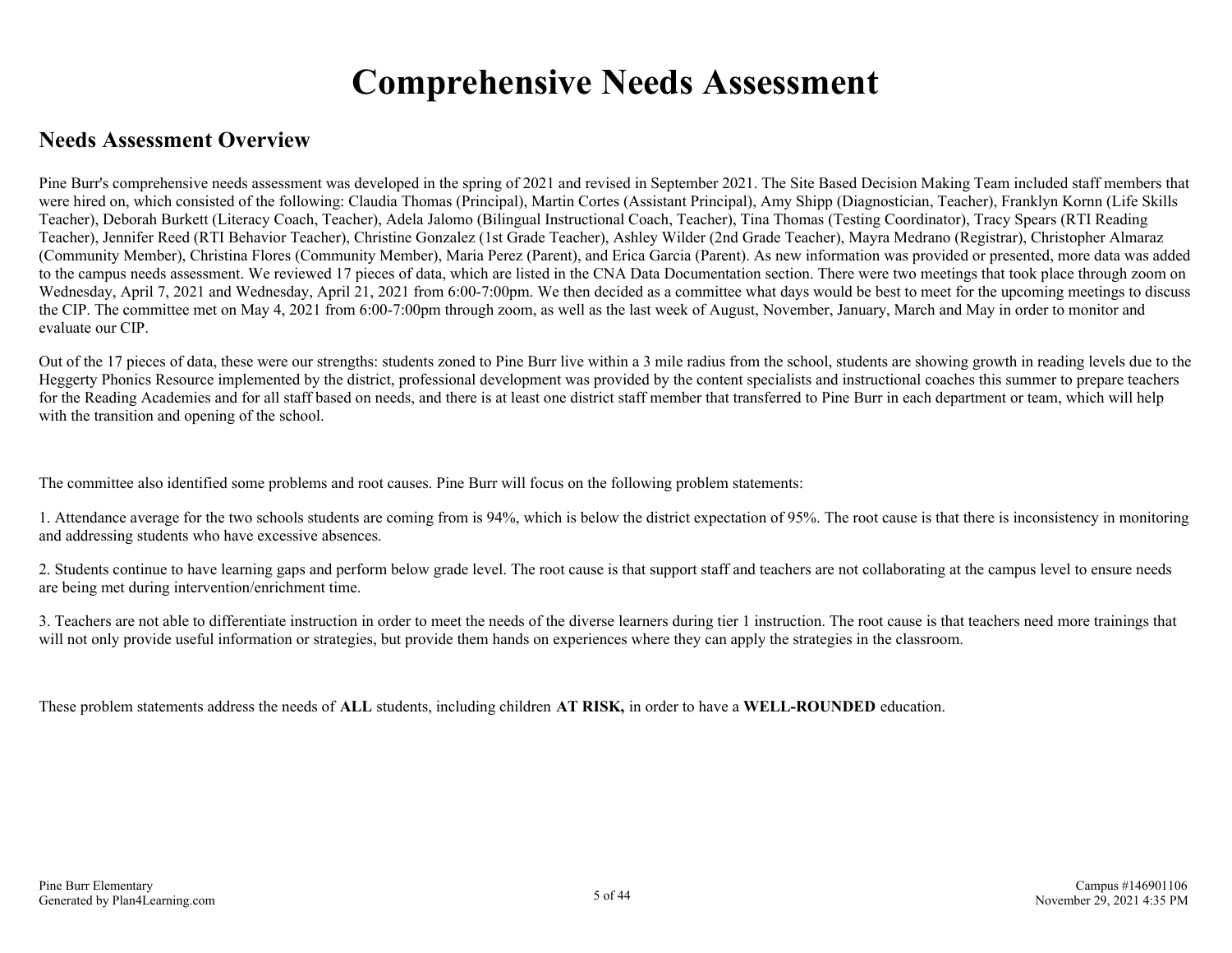## **Demographics**

#### **Demographics Summary**

#### **Key Stakeholders: Students, Staff, School District, Parent, and Community:**

Pine Burr Elementary is a new school that recently opened for the 2021-2022 school year. It is located in Grand San Jacinto Subdivision, one of the Colony Ridge subdivisions south of Plum Grove in far southwest Liberty County. Pine Burr is a neighborhood school serving students within a 2-3 mile radius in Prekindergarten through Fifth grade, including some students who currently attend two other elementary campuses in Cleveland ISD. The student enrollment in the district continues to increase each school year as it manages being one of the fastest growing districts in the state.

#### **Demographic Summary as of September 27, 2021**

The attendance zone for Pine Burr was finalized and approved by the school board.

#### **Student Enrollment:**

Pine Burr is experiencing hyper-growth, enrolling 5-12 students a day.

Enrollment: 856 students

PK: 100

Kindergarten: 111

1st Grade: 132

2nd Grade: 151

3rd Grade: 110

4th Grade: 115

5th Grade: 137

#### **Student Distribution:**

African American - 1.5%

Hispanic-Latino - 93%

White - 4.5%

Other - 1%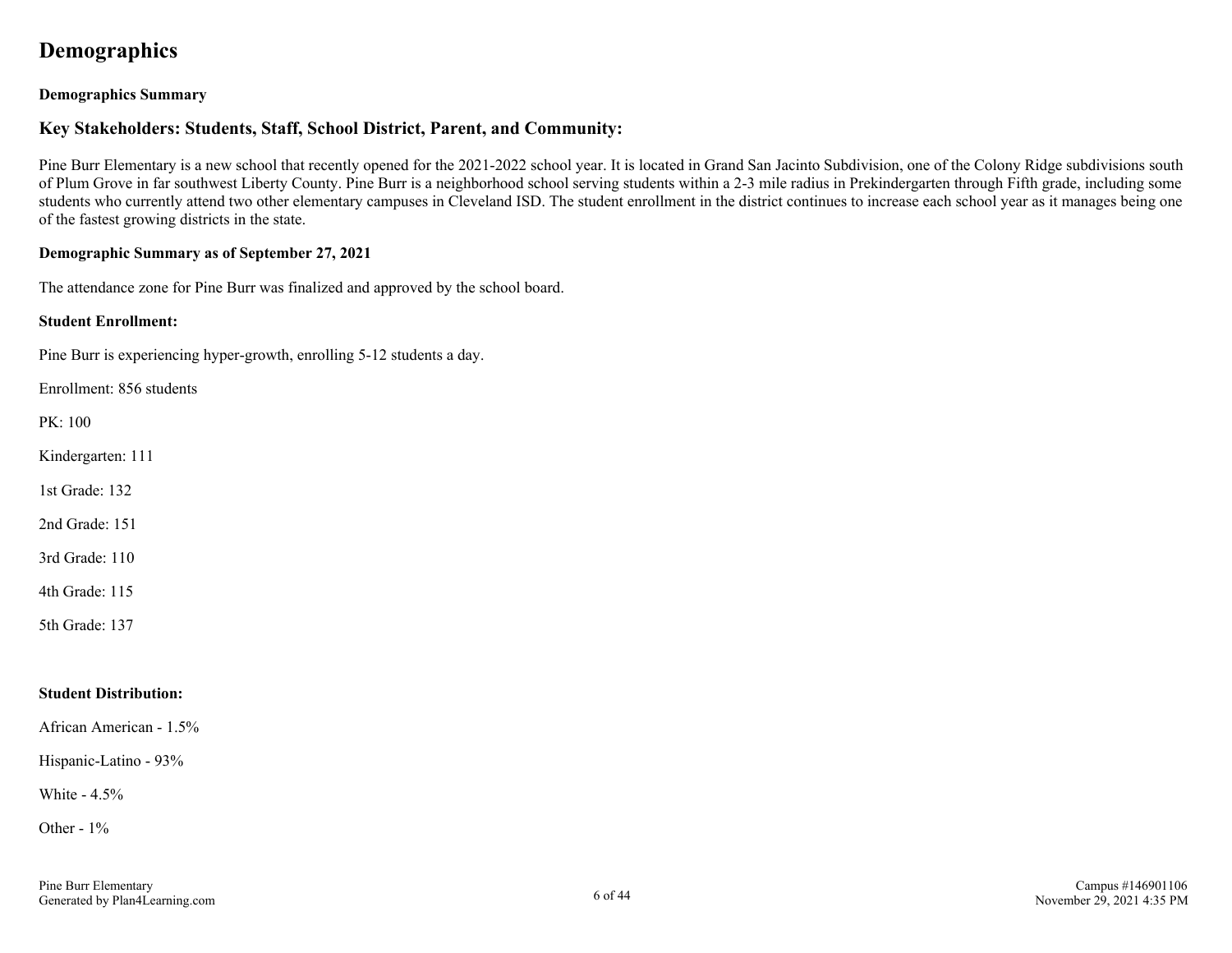#### At Risk -85%

LEP - 75%

Economically Disadvantaged - 98%

At Risk -85%

Bilingual - 63%

English as a Second Language (ESL) - 12%

Special Education - 8%

Gifted and Talented - 8%

Dyslexia - 2%

#### **Staff:**

Pine Burr Elementary includes 126 positions, with 10 of those being vacancies.

#### **Demographics Strengths**

Students zoned to Pine Burr Elementary live within a 3 mile radius from the school.

#### **Problem Statements Identifying Demographics Needs**

**Problem Statement 1 (Prioritized):** Attendance average for the two schools students are coming from is 94%, which is below the district expectation of 95%. **Root Cause:** Inconsistency in monitoring and addressing students who have excessive absences.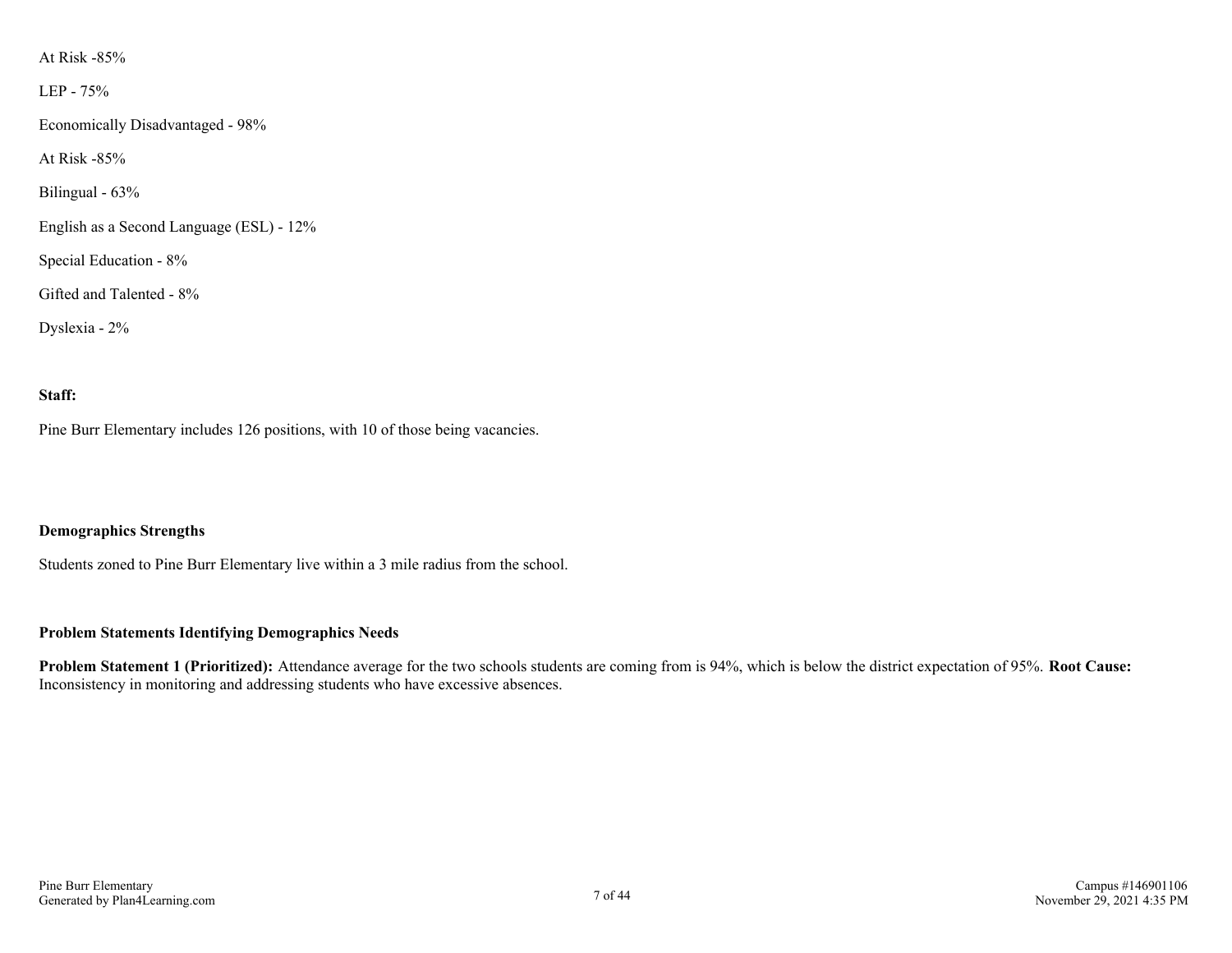## **Student Learning**

#### **Student Learning Summary**

Students at Pine Burr Elementary are currently being assessed for the beginning of the year (BOY). The following data represents the STAAR Achievement Summary from one of the campuses that includes students who will be transferring to Pine Burr Elementary for the 2021-2022 school year. This is the first year for the other campus, which means that there is no previous STAAR data for their campus.

#### **3rd Grade Math**

- The Approaches grade level category was  $64\%$
- The Meets grade level category was 29%
- The Masters grade level category was  $7\%$

#### **4th Grade Math**

- The Approaches grade level category was  $75%$
- The Meets grade level category was  $36\%$
- The Masters grade level category was 19%

#### **5th Grade Math**

- The Approaches grade level category was  $81\%$
- The Meets grade level category was  $35%$
- The Masters grade level category was  $16\%$

#### **3rd Grade Reading**

- The Approaches grade level category was  $63\%$
- The Meets grade level category was  $32\%$
- The Masters grade level category was  $16\%$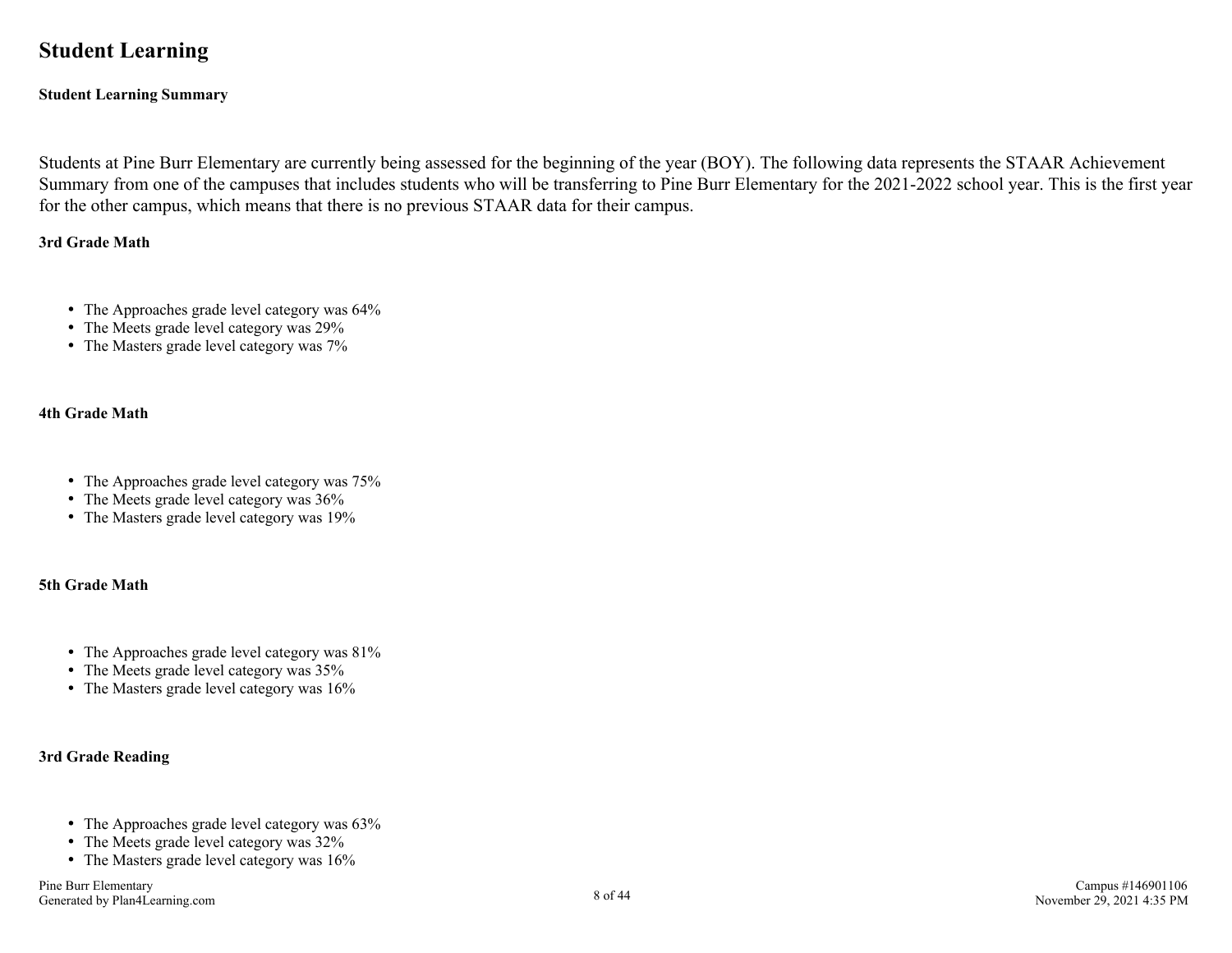#### **4th Grade Reading**

- The Approaches grade level category was 65%
- The Meets grade level category was  $26\%$
- The Masters grade level category was  $10\%$

#### **5th Grade Reading**

- The Approaches grade level category was  $68\%$
- The Meets grade level category was 29%
- The Masters grade level category was 9%

#### **4th Grade Writing**

- The Approaches grade level category was  $48\%$
- The Meets grade level category was 18%
- The Masters grade level category was  $2\%$

#### **5th Grade Science**

- The Approaches grade level category was  $40\%$
- The Meets grade level category was 17%
- The Masters grade level category was  $4\%$

Even though students are making progress, students are still not performing on grade level. The percentages below include the number of students who are performing on or above grade level according to district's expectation of where students should be. Data is based from the end of the 3rd 9 weeks of school until we are able to complete BOY testing for the 2021-2022 school year.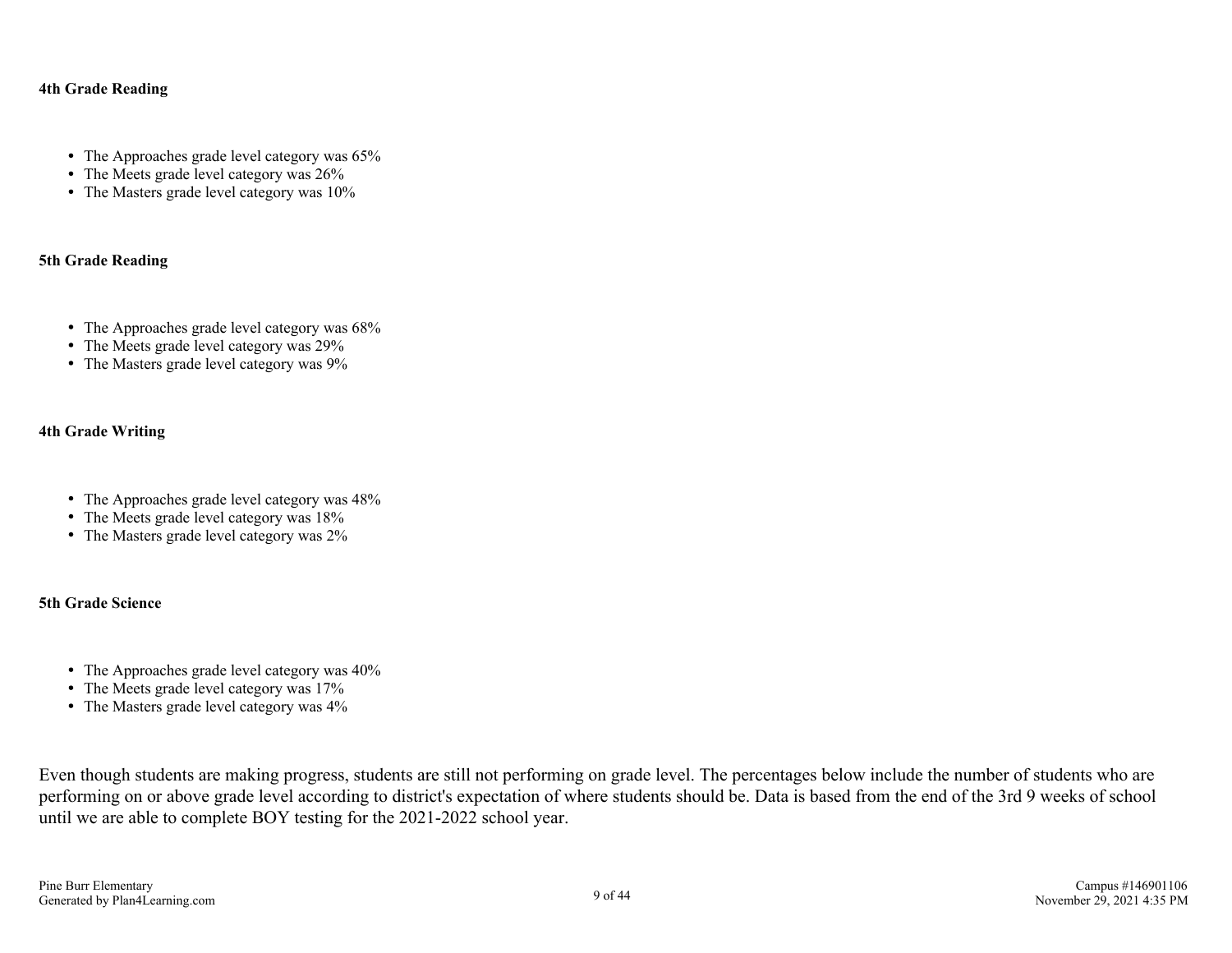#### **Kindergarten**

Students reading on grade level in English - 6% Students reading on grade level in Spanish - 12%

#### **1st Grade**

Students reading on grade level in English - 9% Students reading on grade level in Spanish - 11%

#### **2nd Grade**

Students reading on grade level in English - 14% Students reading on grade level in Spanish - 9%

#### **3rd Grade**

Students reading on grade level in English - 20% Students reading on grade level in Spanish - 8%

#### **4th Grade**

Students reading on grade level in English - 32%

# Students reading on grade level in Spanish - 19%

## **5th Grade**

Students reading on grade level in English - 5%

Students reading on grade level in Spanish - No data at this time.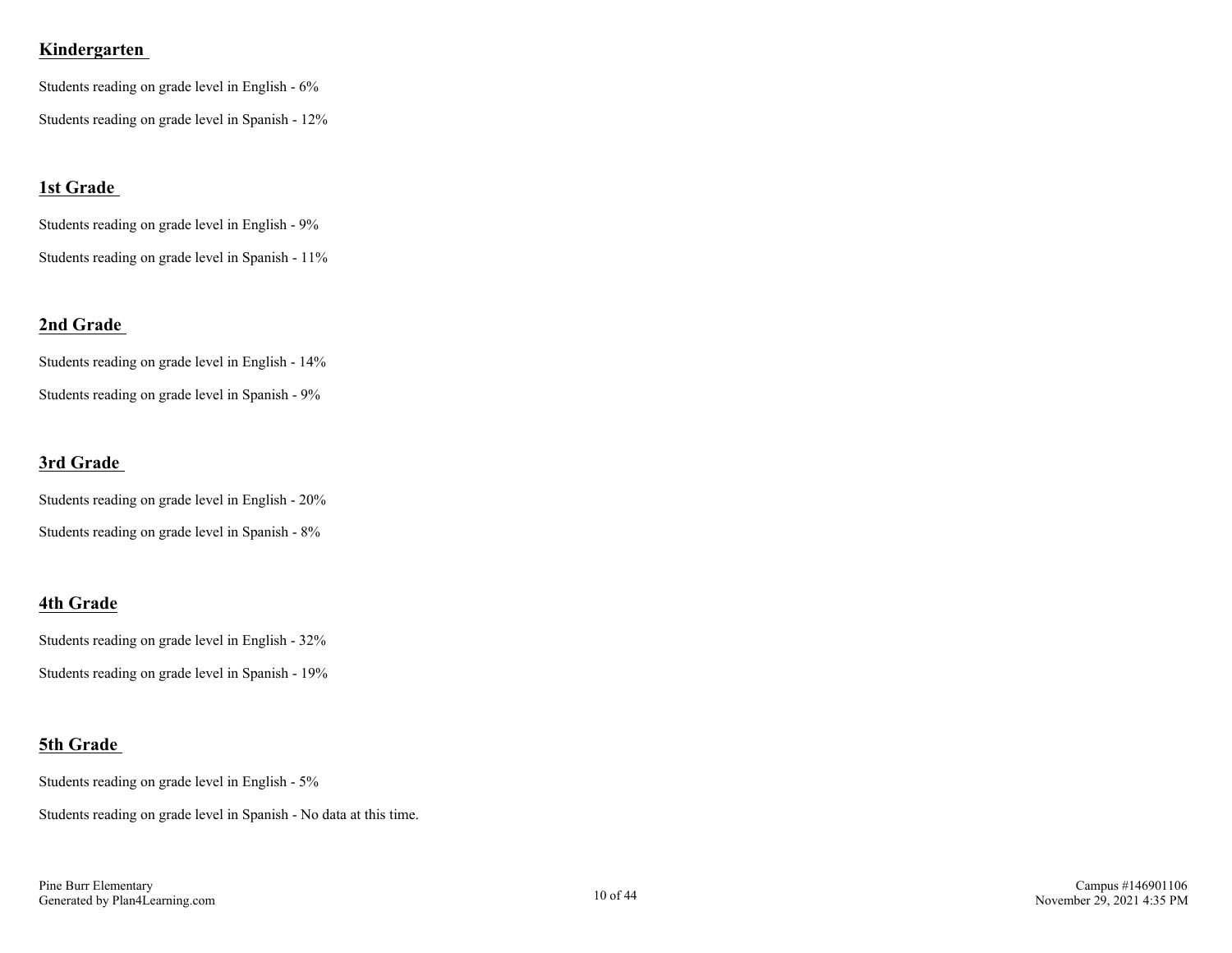#### **Student Learning Strengths**

Even though the students that transferred from within the district are not all reading on or above grade level, students are showing growth in reading levels in Kindergarten and 1st Grade due to the Heggerty Phonics Resource implemented by the district. After analyzing the BOY data last school year, the district purchased and implemented Heggerty to help support teachers and students in building foundational skills.

Instructional coaches at the campuses are attending and supporting teachers in identifying the essential TEKS in each content area during collaborative team meetings. During the summer, the district offered a 4 day Foundational Skills Institute to Pre-Kindergarten through Second Grade teachers in order to prepare them for Reading Academies and the new foundational skills block included in the master schedule.

The RTI program has implemented new procedures on how to support teachers with Tier 1 instruction with the collaboration with instructional coaches. There is also a flowchart that identifies how students are moved throughout the multi-tiered systems of support (Tier 1, Tier 2 and Tier 3).

#### **Problem Statements Identifying Student Learning Needs**

**Problem Statement 1 (Prioritized):** Students continue to have learning gaps and perform below grade level. **Root Cause:** Support staff and teachers are not collaborating at the campus level to ensure needs are being met during intervention/enrichment time.

**Problem Statement 2 (Prioritized):** Teachers are not able to analyze data and differentiate instruction in order to meet the needs of the diverse learners during Tier 1 instruction. **Root Cause:** Teachers need more trainings that will not only provide useful information or strategies, but provide them hands on experiences where they can apply the strategies in the classroom.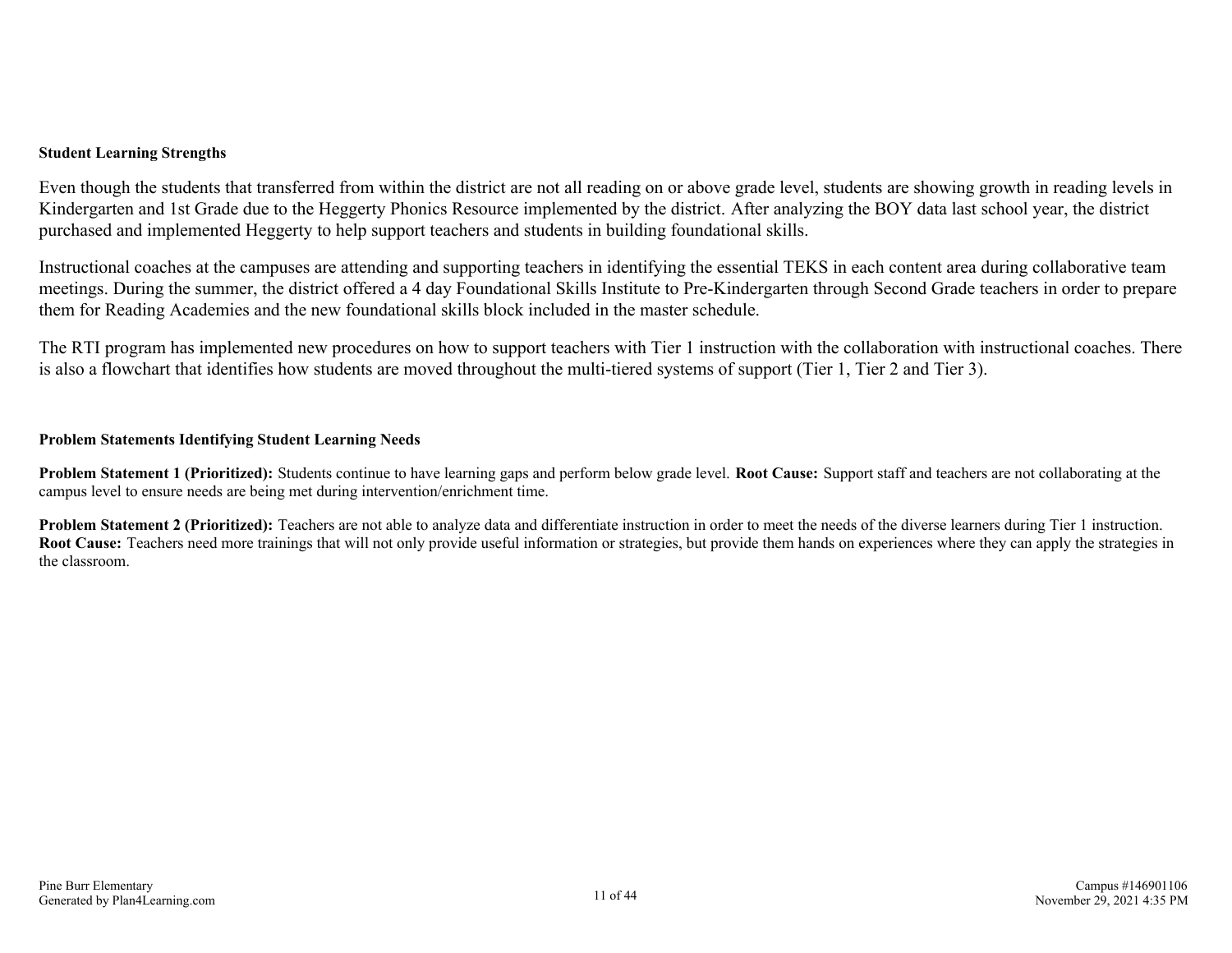## **School Processes & Programs**

#### **School Processes & Programs Summary**

Pine Burr Elementary continues to strive in recruiting a combination of highly qualified staff within the district, from surrounding school districts and first year teachers. A transfer job fair was held in March to recruit any staff that are currently working in the district. Ongoing interviews are taking place to recruit and hire quality staff. When recruiting staff, the following is reviewed to ensure that they are being assigned appropriately based on their experience, certifications, qualifications, grade level preference, focus areas and special programs/support previous experience.

In addition to creating a campus mission, vision and collective commitments, Pine Burr is supporting and following Cleveland ISD's mission and vision statement. Just as we want to recruit and hire high quality staff, we want to provide highly quality instruction in order to support the diverse community of learners and empower student success.

Teachers perform "Data Digs" that include student history, data and any other information that will assist in guiding instruction and meeting any academic, behavior, social or emotional needs, as well as identify the special programs they are currently in. The data digs will be utilized throughout the school year to review and monitor student progress during data meetings, EIT meetings, collaborative planning meetings and parent conference. Small group instruction and flexible grouping will be an expectation during instructional blocks in order to provide differentiated instruction.

#### **School Processes & Programs Strengths**

Cleveland ISD offers various stipends for some certifications. The district also provides professional development throughout the school year to all staff based on needs. Support staff, such as literacy coaches, instructional coaches and RTI teachers, on the campus are available to provide instructional support in all content areas. There is at least one in district staff member that is transferring to Pine Burr in each department or team. This will help with the transition and collaboration within each program.

Pine Burr has support from the Primary Literacy Coordinator and Content Specialists at the district level to assist in the implementation of district initiatives. They provide multiple professional development opportunities throughout the school year for not just the literacy coaches and instructional coaches, but also to all teachers. Trainings include hands on application on specific skills or strategies that will strengthen classroom instruction, which directly impacts student achievement. Assessments, including district assessments, are administered throughout the school year to provide ongoing student data that is used to guide instructional decisions.

The district also provides a universal screener for Pre-K through 5th in Reading and Math that is administered at the BOY, MOY and EOY to help identify students at-risk, compare with student data already collected and guide instruction.

#### **Problem Statements Identifying School Processes & Programs Needs**

**Problem Statement 1:** Staff from both campuses have communicated that communication needs to be consistent and improved . **Root Cause:** Schools do not have detailed campus handbooks that include written systems, expectations, procedures and important school information that staff are able to refer to throughout the school year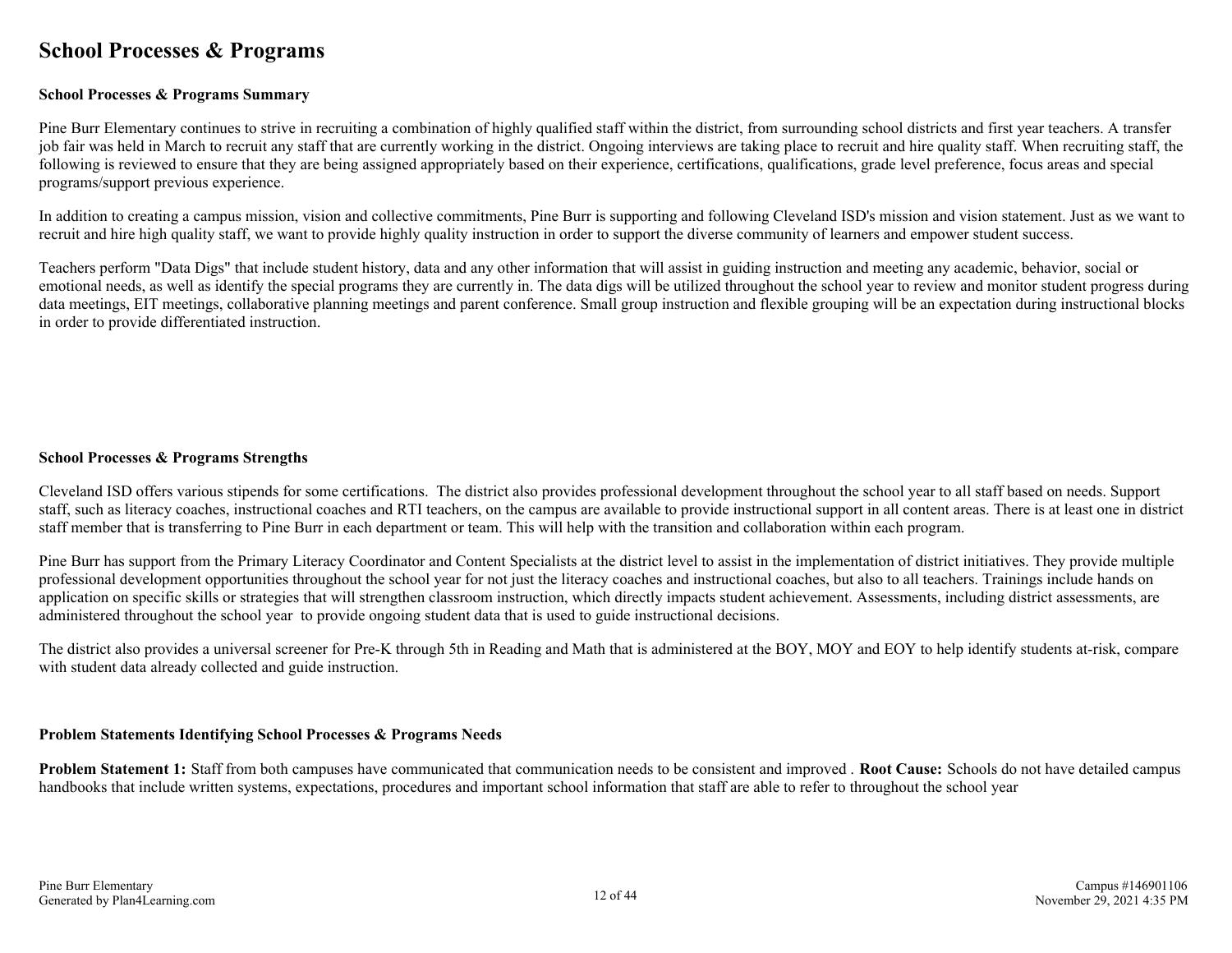## **Perceptions**

#### **Perceptions Summary**

Pine Burr Elementary will promote ongoing learning for teachers and staff by providing professional development and implement Professional Learning Communities. The staff will strive for high levels of achievement for all students.

#### **Perceptions Strengths**

Students and staff that transferred to Pine Burr will have an understanding of the district expectations. The teachers have been trained in Professional Learning Communities and will be a support throughout the school year for the new staff from out of the district, as well as first year teachers who are new to the PLC process.

The master schedule for Pine Burr includes a protected time for each grade level/department to meet collaboratively during PLC time, focusing on the essential skills for different content areas and using the 4 guiding PLC questions. The schedule also includes a built in time where each grade level has an intervention/enrichment time to provide more intensive support during small group instruction. This is also a time for support staff to intervene with students in special programs.

#### **Problem Statements Identifying Perceptions Needs**

**Problem Statement 1:** Staff at the newly opened school in the district expressed that they didn't have sufficient time to move in. **Root Cause:** Teachers need time during the staff work days prior to the school year to move in and get classrooms organized and prepared for the students.

**Problem Statement 2:** Changes in the master schedule and procedures throughout the school year changed periodically, causing interruptions of instructional time. **Root Cause:** Campus handbooks are not revised or adjusted when changes occur, including adjustments due to increased enrollment, the addition of teachers or staff during the school year, and changes in duty schedule.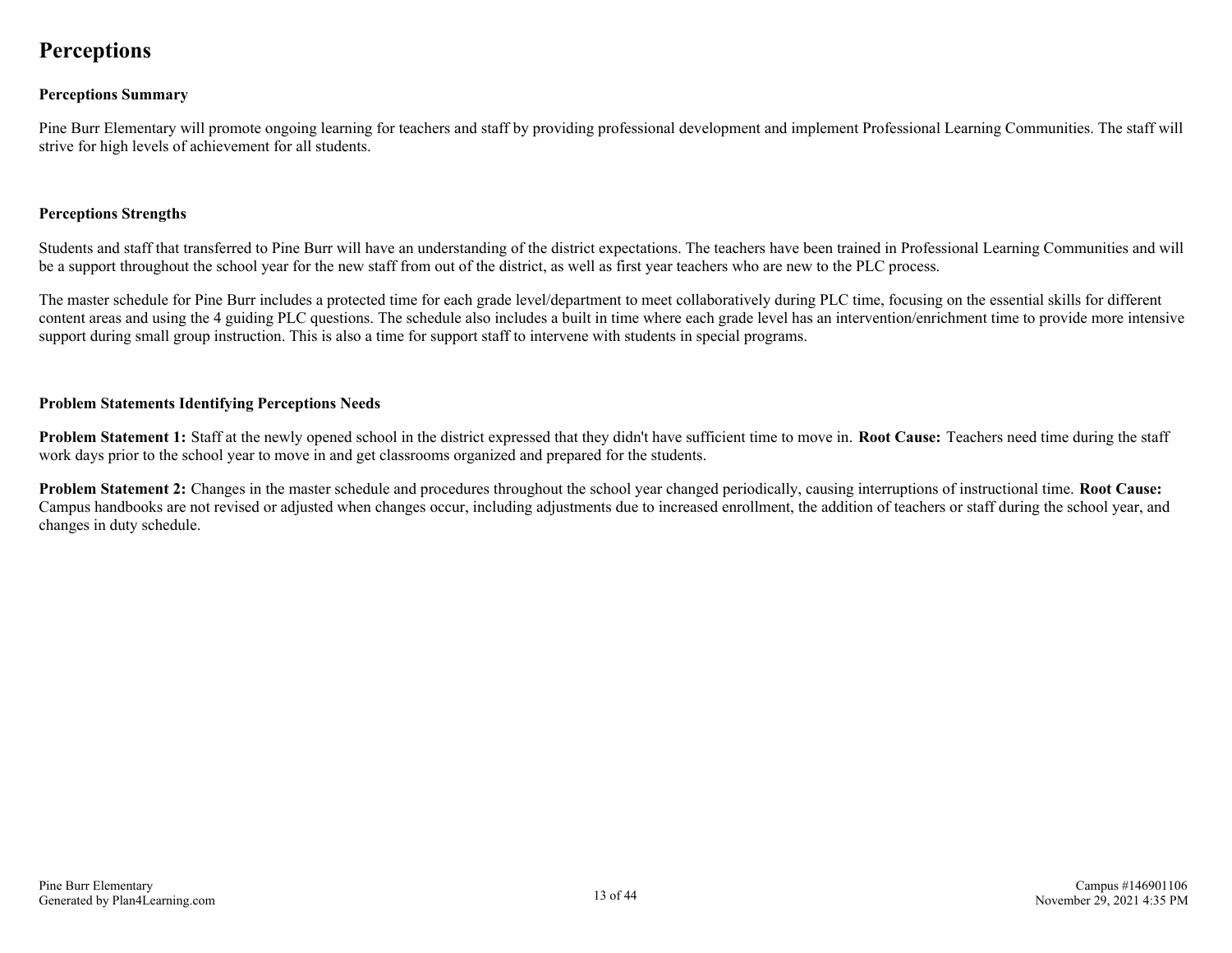# **Priority Problem Statements**

**Problem Statement 3**: Attendance average for the two schools students are coming from is 94%, which is below the district expectation of 95%. **Root Cause 3**: Inconsistency in monitoring and addressing students who have excessive absences. **Problem Statement 3 Areas**: Demographics

**Problem Statement 1**: Students continue to have learning gaps and perform below grade level. **Root Cause 1**: Support staff and teachers are not collaborating at the campus level to ensure needs are being met during intervention/enrichment time. **Problem Statement 1 Areas**: Student Learning

**Problem Statement 2**: Teachers are not able to analyze data and differentiate instruction in order to meet the needs of the diverse learners during Tier 1 instruction.

**Root Cause 2**: Teachers need more trainings that will not only provide useful information or strategies, but provide them hands on experiences where they can apply the strategies in the classroom.

**Problem Statement 2 Areas**: Student Learning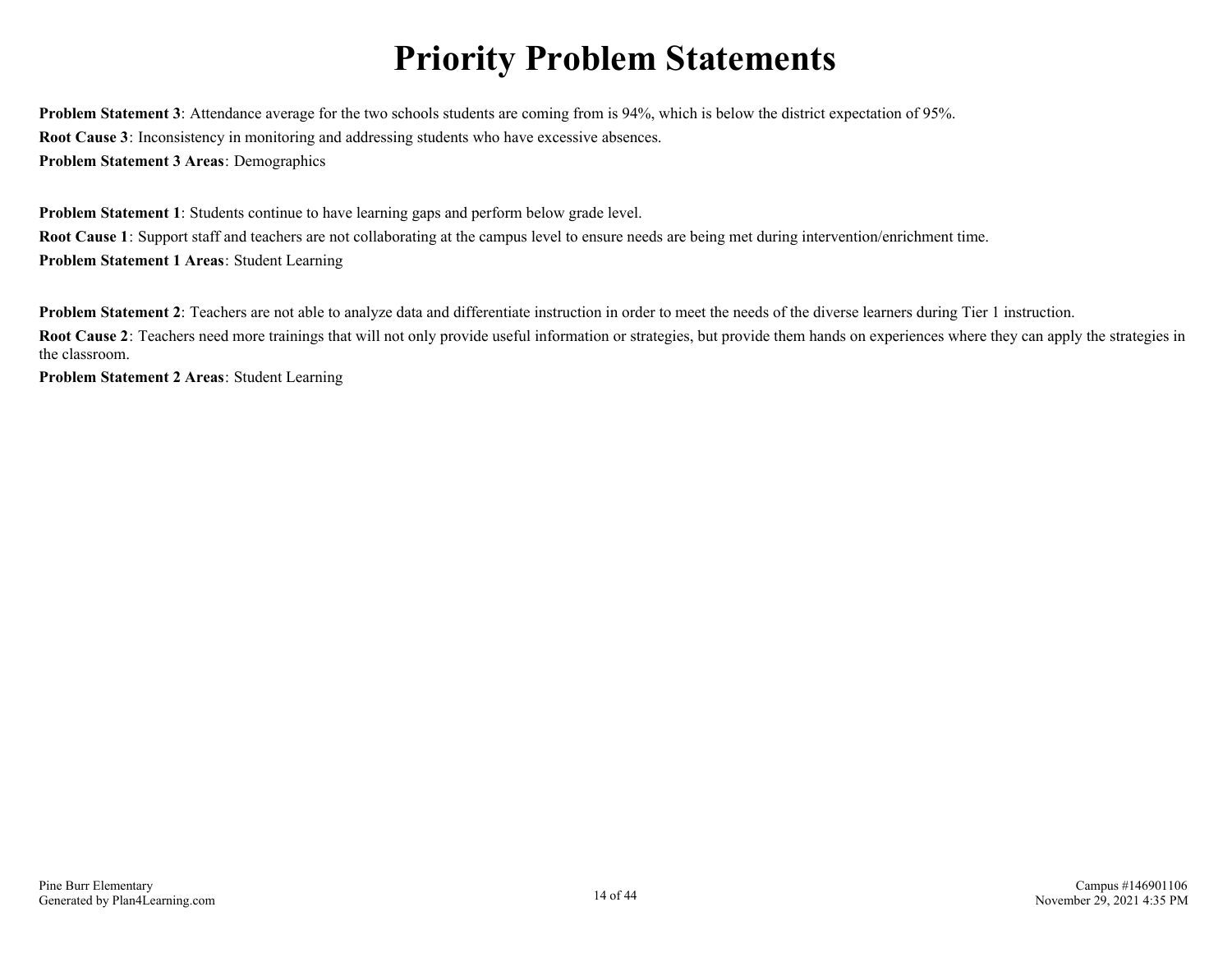# **Comprehensive Needs Assessment Data Documentation**

The following data were used to verify the comprehensive needs assessment analysis:

#### **Improvement Planning Data**

• District goals

#### **Student Data: Assessments**

- Texas English Language Proficiency Assessment System (TELPAS) and TELPAS Alternate results
- Texas Primary Reading Inventory (TPRI), Tejas LEE, or other alternate early reading assessment results
- Local benchmark or common assessments data
- Running Records results

#### **Student Data: Student Groups**

- Migrant/non-migrant population including performance, progress, discipline, attendance and mobility data
- At-risk/non-at-risk population including performance, progress, discipline, attendance, and mobility data

#### **Student Data: Behavior and Other Indicators**

- Attendance data
- Mobility rate, including longitudinal data

#### **Employee Data**

- Staff surveys and/or other feedback
- State certified and high quality staff data
- Campus department and/or faculty meeting discussions and data
- Professional development needs assessment data

#### **Parent/Community Data**

• Parent surveys and/or other feedback

#### **Support Systems and Other Data**

- Processes and procedures for teaching and learning, including program implementation
- Communications data
- Budgets/entitlements and expenditures data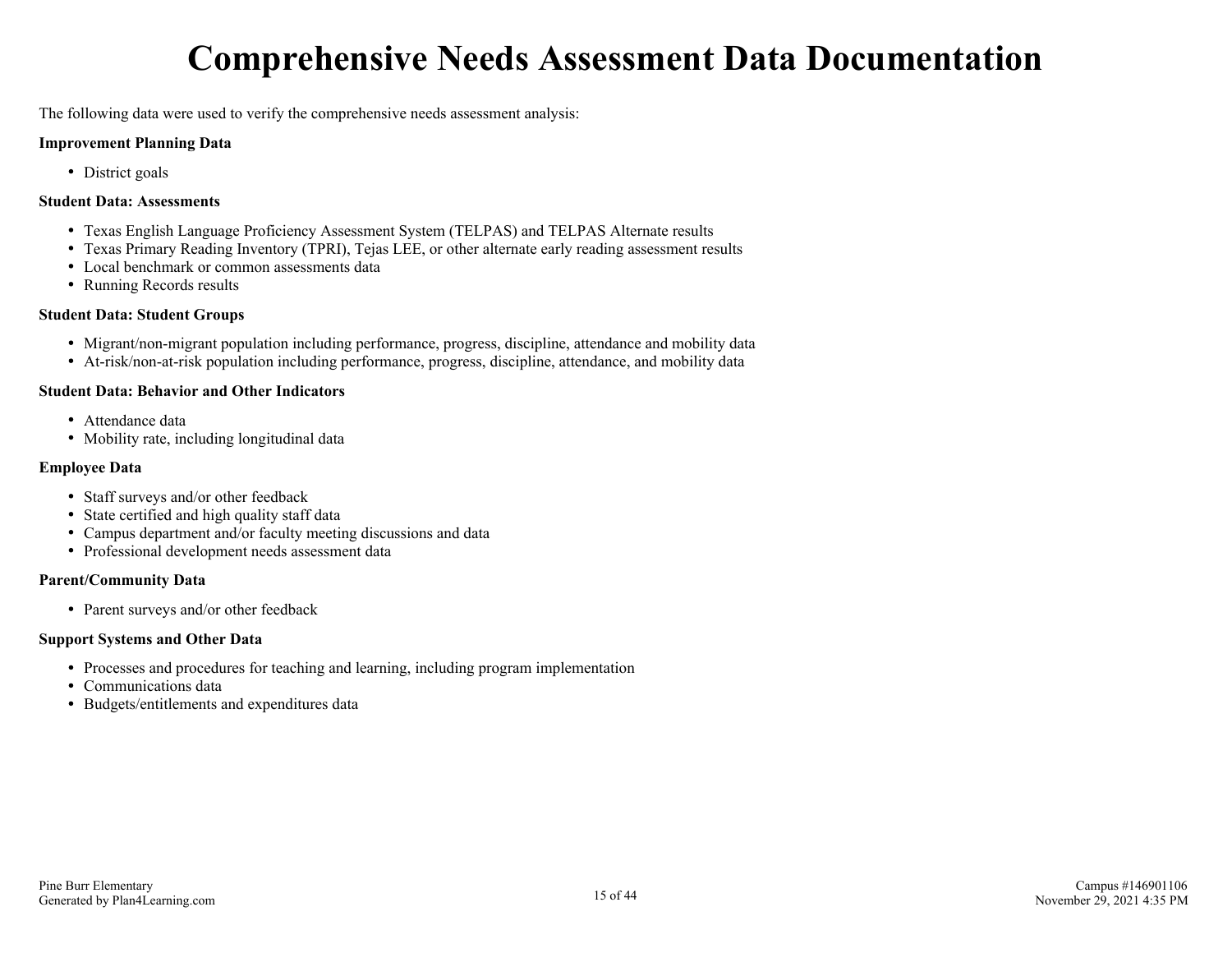# **Goals**

Goal 1: Pine Burr Elementary will provide a student centered educational environment in which students are supported to meet or exceed state standards in all areas.

**Performance Objective 1:** By the end of 2021-2022 school year, 3rd, 4th and 5th grade students will achieve at least 75% Approaches, 50% Meets, and 25% Masters on STAAR reading.

#### **Evaluation Data Sources:** STAAR

| <b>Strategy 1 Details</b>                                                                                                                                                                                                                                                                                                                                                                                                                    |                | <b>Reviews</b>   |     |                  |
|----------------------------------------------------------------------------------------------------------------------------------------------------------------------------------------------------------------------------------------------------------------------------------------------------------------------------------------------------------------------------------------------------------------------------------------------|----------------|------------------|-----|------------------|
| Strategy 1: Administer universal screener assessments at the BOY, MOY and EOY in order to identify students who are                                                                                                                                                                                                                                                                                                                          |                | <b>Formative</b> |     | <b>Summative</b> |
| AT RISK and progress monitor throughout the school year.                                                                                                                                                                                                                                                                                                                                                                                     | <b>Nov</b>     | Jan              | Mar | <b>May</b>       |
| Strategy's Expected Result/Impact: The data from the universal screeners will be used to identify students who<br>are at risk or performing below grade level. This will also support teachers in grouping students and providing<br>interventions/enrichment in the classroom thereby closing the achievement gap between student groups<br>Staff Responsible for Monitoring: Teachers, Instructional Coaches, RTI Teachers, Campus Testing | 50%            |                  |     |                  |
| Coordinator, Principal and Assistant Principals                                                                                                                                                                                                                                                                                                                                                                                              |                |                  |     |                  |
| Title I Schoolwide Elements: 2.4, 2.5, 2.6 - TEA Priorities: Build a foundation of reading and math - ESF<br>Levers: Lever 2: Effective, Well-Supported Teachers                                                                                                                                                                                                                                                                             |                |                  |     |                  |
| Problem Statements: Student Learning 1                                                                                                                                                                                                                                                                                                                                                                                                       |                |                  |     |                  |
| <b>Strategy 2 Details</b>                                                                                                                                                                                                                                                                                                                                                                                                                    | <b>Reviews</b> |                  |     |                  |
| Strategy 2: Provide TEKS aligned instruction that follows the district curriculum, which includes the essential learning                                                                                                                                                                                                                                                                                                                     | Formative      |                  |     | <b>Summative</b> |
| skills identified through collaborative meetings in order to provide a WELL ROUNDED education.                                                                                                                                                                                                                                                                                                                                               | <b>Nov</b>     | Jan              | Mar | <b>May</b>       |
| Strategy's Expected Result/Impact: Teachers will have a better understanding of content knowledge and what<br>students are expected to master when teaching specific standards. This will also support the teachers in<br>developing appropriate lessons that are aligned to the TEKS. With a tightly aligned curriculum, student<br>achievement will increase.                                                                              | 15%            |                  |     |                  |
| Staff Responsible for Monitoring: Teachers, Instructional Coaches, Support Staff, Principal and Assistant<br>Principals                                                                                                                                                                                                                                                                                                                      |                |                  |     |                  |
| Title I Schoolwide Elements: 2.4, 2.5, 2.6 - TEA Priorities: Build a foundation of reading and math, Improve<br>low-performing schools - ESF Levers: Lever 1: Strong School Leadership and Planning, Lever 2: Effective,<br>Well-Supported Teachers, Lever 4: High-Quality Curriculum, Lever 5: Effective Instruction<br>Problem Statements: Student Learning 1, 2                                                                           |                |                  |     |                  |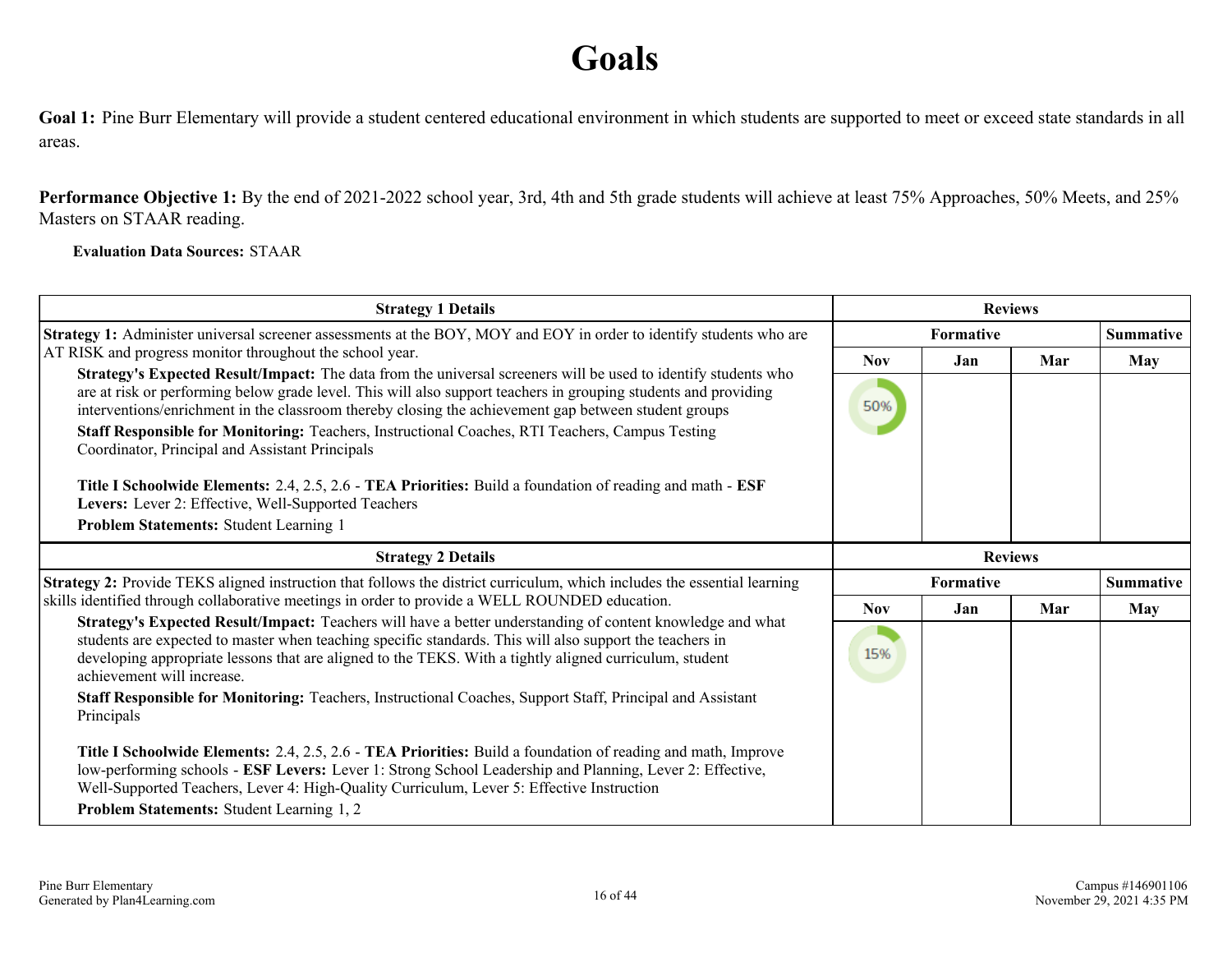| <b>Strategy 3 Details</b>                                                                                                                                                                                                                                                                                                                                                                                                                                                                                                                                                                                                                                                                                                                                                                                                                                                      | <b>Reviews</b>    |           |                |                  |
|--------------------------------------------------------------------------------------------------------------------------------------------------------------------------------------------------------------------------------------------------------------------------------------------------------------------------------------------------------------------------------------------------------------------------------------------------------------------------------------------------------------------------------------------------------------------------------------------------------------------------------------------------------------------------------------------------------------------------------------------------------------------------------------------------------------------------------------------------------------------------------|-------------------|-----------|----------------|------------------|
| Strategy 3: Analyze data in a uniform way after common formative assessments and benchmarks to drive the lesson                                                                                                                                                                                                                                                                                                                                                                                                                                                                                                                                                                                                                                                                                                                                                                |                   | Formative |                |                  |
| planning and differentiation of instruction for ALL students.<br>Strategy's Expected Result/Impact: Teachers will progress monitor student performance according to the goals<br>that each team establishes allowing for timely identification of students in need of intervention; decreasing the<br>gaps in learning<br>Staff Responsible for Monitoring: Teachers, Instructional Coaches, Support Staff, Principal and Assistant<br>Principals                                                                                                                                                                                                                                                                                                                                                                                                                              | <b>Nov</b><br>20% | Jan       | Mar            | <b>May</b>       |
| Title I Schoolwide Elements: 2.4, 2.5, 2.6 - TEA Priorities: Build a foundation of reading and math - ESF<br>Levers: Lever 2: Effective, Well-Supported Teachers, Lever 4: High-Quality Curriculum<br>Problem Statements: Student Learning 1<br>Funding Sources: Eduphoria- Data Management System - Title I Part A-Improving Basic Programs - \$3,466                                                                                                                                                                                                                                                                                                                                                                                                                                                                                                                         |                   |           |                |                  |
| <b>Strategy 4 Details</b>                                                                                                                                                                                                                                                                                                                                                                                                                                                                                                                                                                                                                                                                                                                                                                                                                                                      |                   |           | <b>Reviews</b> |                  |
| Strategy 4: Provide ongoing opportunities for professional development for all teachers that includes differentiation to                                                                                                                                                                                                                                                                                                                                                                                                                                                                                                                                                                                                                                                                                                                                                       | <b>Formative</b>  |           |                | <b>Summative</b> |
| address students AT RISK, English learners, Special Education, 504, dyslexic students, and Gifted and Talented.<br>Strategy's Expected Result/Impact: Teachers will learn the different strategies specific to the needs of ALL                                                                                                                                                                                                                                                                                                                                                                                                                                                                                                                                                                                                                                                | <b>Nov</b>        | Jan       | Mar            | May              |
| students. Teachers will learn how to read and understand Individual Education Plans for students that includes<br>accommodations students can utilize to help support them in the classroom. Students will meet their goals.<br>Staff Responsible for Monitoring: Teachers, Support Staff, Principal and Assistant Principals<br>Title I Schoolwide Elements: 2.5, 2.6 - TEA Priorities:<br>Build a foundation of reading and math, Improve low-performing schools - ESF Levers: Lever 2: Effective,<br>Well-Supported Teachers, Lever 4: High-Quality Curriculum, Lever 5: Effective Instruction                                                                                                                                                                                                                                                                              | 50%               |           |                |                  |
| Funding Sources: Professional Development - Title I Part A-Improving Basic Programs - \$5,000                                                                                                                                                                                                                                                                                                                                                                                                                                                                                                                                                                                                                                                                                                                                                                                  |                   |           |                |                  |
| <b>Strategy 5 Details</b>                                                                                                                                                                                                                                                                                                                                                                                                                                                                                                                                                                                                                                                                                                                                                                                                                                                      |                   |           | <b>Reviews</b> |                  |
| Strategy 5: Provide campus wide professional development that address foundational reading skills using HMH, MyON,<br>and other resources, materials and textbook adoptions in order to have a WELL-ROUNDED Education.                                                                                                                                                                                                                                                                                                                                                                                                                                                                                                                                                                                                                                                         |                   | Formative |                | <b>Summative</b> |
| Strategy's Expected Result/Impact: Improve primary foundational reading skills; increase the number of<br>students reading on grade level<br>Staff Responsible for Monitoring: Teachers, Instructional Support, Principal and Assistant Principals<br>Title I Schoolwide Elements: 2.4, 2.5, 2.6 - TEA Priorities: Build a foundation of reading and math - ESF<br>Levers: Lever 5: Effective Instruction<br>Problem Statements: Student Learning 2<br>Funding Sources: Classroom Libraries, Manipulatives, Resources specific to reading foundational skills - Local<br>Funds - \$70,000, Fees and travel associated with professional development - State: Compensatory Education -<br>\$6,000, Supplies and Materials to implement strategies learned in PD, Materials for make and take workshops,<br>resource books for professional development - Local Funds - \$50,000 | <b>Nov</b><br>50% | Jan       | Mar            | May              |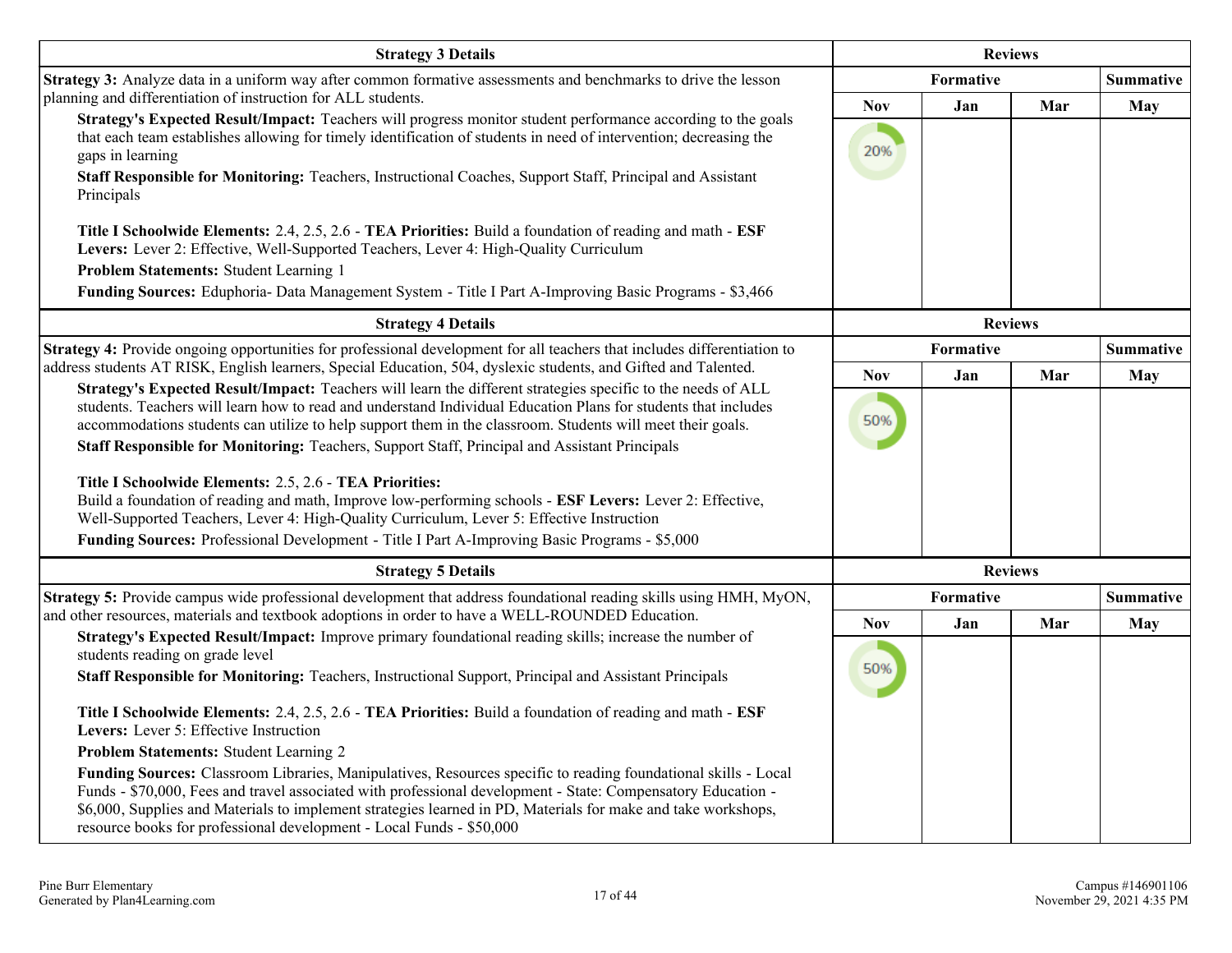| <b>Strategy 6 Details</b>                                                                                                                                                                                                                                                                                                                                                                                                                                                                                                                                                                                                                                                                                                                                                                                                                                                                                                                                                                                                                                                                                                                                                                                                                                                                                                                                                                                                                  |                   | <b>Reviews</b>                |                |                  |
|--------------------------------------------------------------------------------------------------------------------------------------------------------------------------------------------------------------------------------------------------------------------------------------------------------------------------------------------------------------------------------------------------------------------------------------------------------------------------------------------------------------------------------------------------------------------------------------------------------------------------------------------------------------------------------------------------------------------------------------------------------------------------------------------------------------------------------------------------------------------------------------------------------------------------------------------------------------------------------------------------------------------------------------------------------------------------------------------------------------------------------------------------------------------------------------------------------------------------------------------------------------------------------------------------------------------------------------------------------------------------------------------------------------------------------------------|-------------------|-------------------------------|----------------|------------------|
| Strategy 6: Purchase supplies, materials, digital resources such as but not limited to Discover Ed, Eduphoria, Brain Pop,                                                                                                                                                                                                                                                                                                                                                                                                                                                                                                                                                                                                                                                                                                                                                                                                                                                                                                                                                                                                                                                                                                                                                                                                                                                                                                                  |                   | Formative<br><b>Summative</b> |                |                  |
| Lead4ward, Canvas, and research-based resources such as leveled readers and instructional supplies to support teachers in<br>following and delivering the primary literacy district framework in order to provide a WELL ROUNDED education for<br>ALL students, including emergent bilingual students served in our dual language program.<br>Strategy's Expected Result/Impact: Teachers will utilize the different resources to help support the diverse<br>learners and meet their academic needs by following the curriculum and instruction framework. Instructional<br>materials and supplies will be used for students to master concepts that are being delivered. Decrease the learning<br>gap between student groups.<br>Staff Responsible for Monitoring: Teachers, Instructional Coaches, Support Staff, Principal and Assistant<br>Principal<br>Title I Schoolwide Elements: 2.4, 2.6 - TEA Priorities: Build a foundation of reading and math - ESF Levers:<br>Lever 2: Effective, Well-Supported Teachers, Lever 4: High-Quality Curriculum, Lever 5: Effective Instruction<br>Funding Sources: Instructional Resources and Supplies for Bilingual Emergent Students - State: Bilingual/ESL<br>Funds - \$14,000, Classroom libraries and bookshelves for Dual Language Classes - State: Bilingual/ESL Funds<br>- \$30,000, Materials and Supplies for students served in Special Education to help improve reading - State: | <b>Nov</b><br>50% | Jan                           | Mar            | <b>May</b>       |
| Special Education Funds - \$5,300, Digital Resources - Title I Part A-Improving Basic Programs - \$18,315<br><b>Strategy 7 Details</b>                                                                                                                                                                                                                                                                                                                                                                                                                                                                                                                                                                                                                                                                                                                                                                                                                                                                                                                                                                                                                                                                                                                                                                                                                                                                                                     | <b>Reviews</b>    |                               |                |                  |
| Strategy 7: Hire music teacher to support student achievement through fine arts to provide a well-rounded education for all                                                                                                                                                                                                                                                                                                                                                                                                                                                                                                                                                                                                                                                                                                                                                                                                                                                                                                                                                                                                                                                                                                                                                                                                                                                                                                                |                   | Formative<br><b>Summative</b> |                |                  |
| students.                                                                                                                                                                                                                                                                                                                                                                                                                                                                                                                                                                                                                                                                                                                                                                                                                                                                                                                                                                                                                                                                                                                                                                                                                                                                                                                                                                                                                                  | <b>Nov</b>        | Jan                           | Mar            | <b>May</b>       |
| Strategy's Expected Result/Impact: Increased academic vocabulary; integrated curriculum through fine arts<br><b>Staff Responsible for Monitoring: Principal</b>                                                                                                                                                                                                                                                                                                                                                                                                                                                                                                                                                                                                                                                                                                                                                                                                                                                                                                                                                                                                                                                                                                                                                                                                                                                                            | 100%              | 100%                          | 100%           |                  |
| Title I Schoolwide Elements: 2.4, 2.5, 2.6 - TEA Priorities: Improve low-performing schools - ESF Levers:<br>Lever 5: Effective Instruction                                                                                                                                                                                                                                                                                                                                                                                                                                                                                                                                                                                                                                                                                                                                                                                                                                                                                                                                                                                                                                                                                                                                                                                                                                                                                                |                   |                               |                |                  |
| Funding Sources: Salary - Title I Part A-Improving Basic Programs - \$71,553                                                                                                                                                                                                                                                                                                                                                                                                                                                                                                                                                                                                                                                                                                                                                                                                                                                                                                                                                                                                                                                                                                                                                                                                                                                                                                                                                               |                   |                               |                |                  |
| <b>Strategy 8 Details</b>                                                                                                                                                                                                                                                                                                                                                                                                                                                                                                                                                                                                                                                                                                                                                                                                                                                                                                                                                                                                                                                                                                                                                                                                                                                                                                                                                                                                                  |                   |                               | <b>Reviews</b> |                  |
| Strategy 8: Utilize Instructional Coaches to provide professional development in foundational reading and math skills and                                                                                                                                                                                                                                                                                                                                                                                                                                                                                                                                                                                                                                                                                                                                                                                                                                                                                                                                                                                                                                                                                                                                                                                                                                                                                                                  |                   | Formative                     |                | <b>Summative</b> |
| evidence based instructional strategies.<br>Strategy's Expected Result/Impact: Monitoring of Benchmark (CBA) and Renaissance data for progress of all<br>students and respond appropriately to the data.<br>Increased STAAR Reading assessment scores for all students<br>Staff Responsible for Monitoring: Principal, Assistant Principals, Instructional Coaches, Teachers<br>Title I Schoolwide Elements: 2.4 - TEA Priorities: Build a foundation of reading and math, Improve low-<br>performing schools - ESF Levers: Lever 2: Effective, Well-Supported Teachers<br>Funding Sources: - Local Funds - \$30,000                                                                                                                                                                                                                                                                                                                                                                                                                                                                                                                                                                                                                                                                                                                                                                                                                       | <b>Nov</b><br>0%  | Jan                           | Mar            | <b>May</b>       |
| 100%<br>Accomplished<br>Continue/Modify<br><sup>0%</sup> No Progress                                                                                                                                                                                                                                                                                                                                                                                                                                                                                                                                                                                                                                                                                                                                                                                                                                                                                                                                                                                                                                                                                                                                                                                                                                                                                                                                                                       | Discontinue       |                               |                |                  |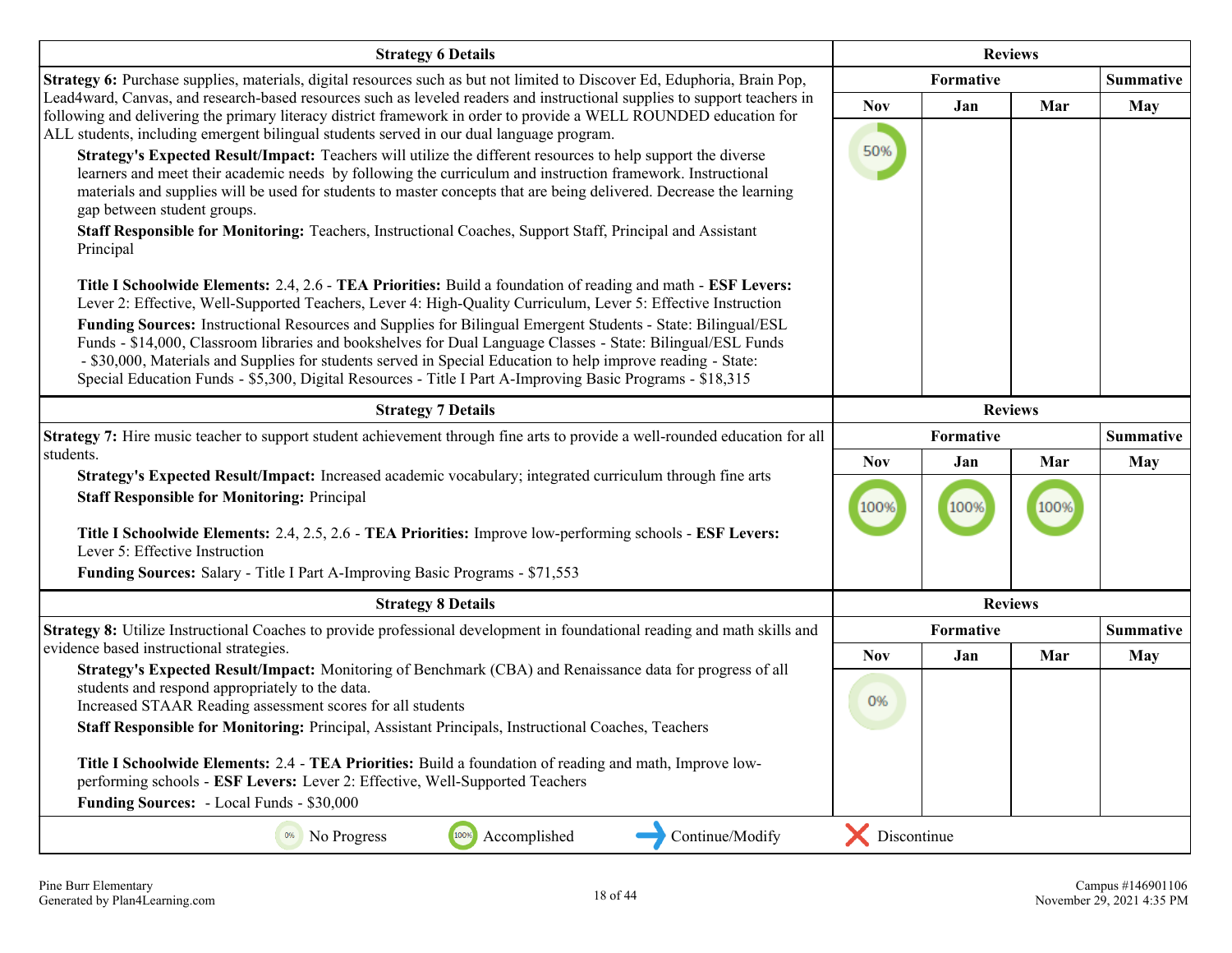#### **Student Learning**

**Problem Statement 1**: Students continue to have learning gaps and perform below grade level. **Root Cause**: Support staff and teachers are not collaborating at the campus level to ensure needs are being met during intervention/enrichment time.

**Problem Statement 2**: Teachers are not able to analyze data and differentiate instruction in order to meet the needs of the diverse learners during Tier 1 instruction. **Root Cause**: Teachers need more trainings that will not only provide useful information or strategies, but provide them hands on experiences where they can apply the strategies in the classroom.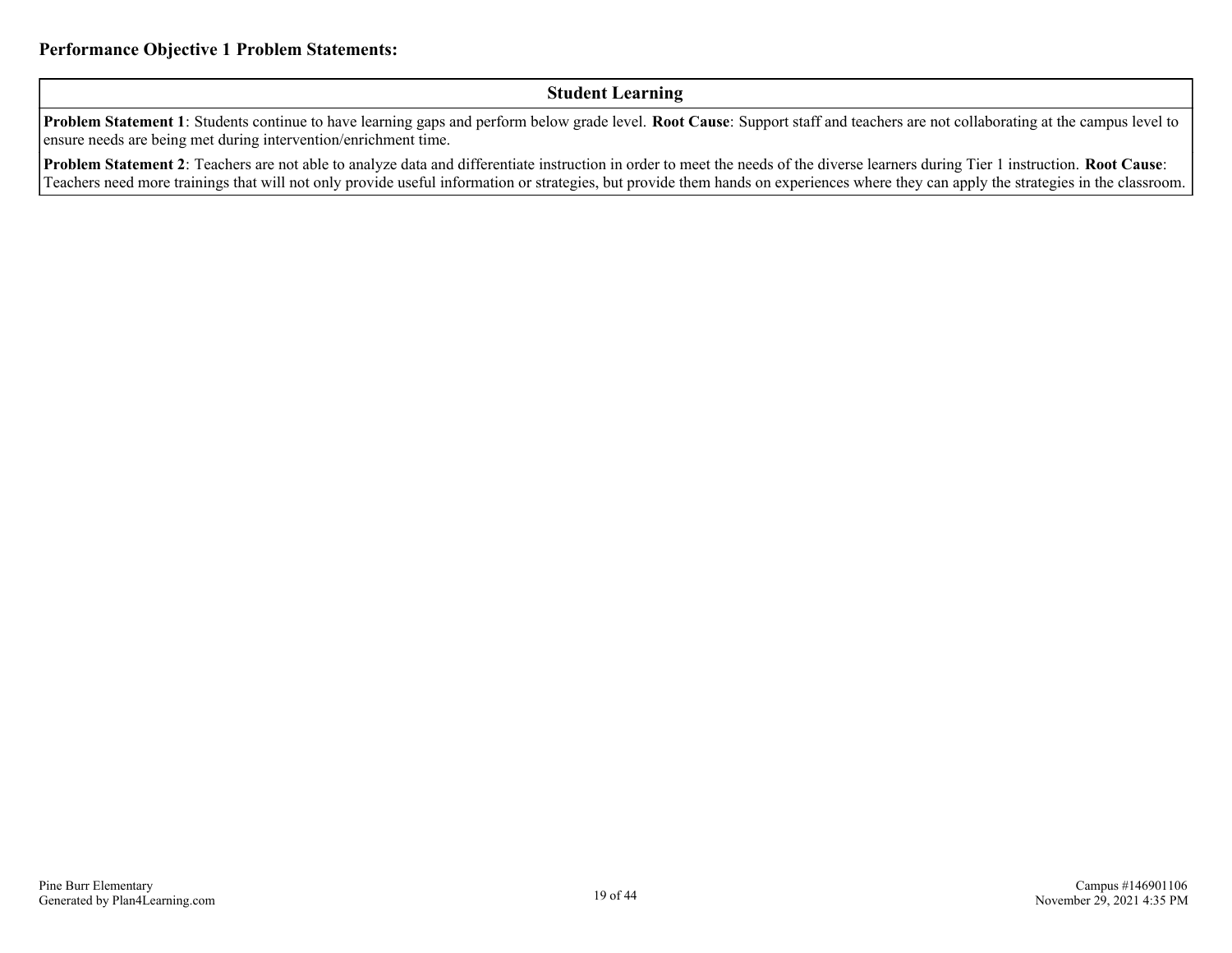**Performance Objective 2:** By the end of 2021-2022 school year, 3rd, 4th and 5th grade students will achieve at least 75% Approaches, 50% Meets, and 25% Masters on STAAR math.

**Evaluation Data Sources:** STAAR

| <b>Strategy 1 Details</b>                                                                                                                                                                                                                                                                                                                | <b>Reviews</b> |     |                  |                  |
|------------------------------------------------------------------------------------------------------------------------------------------------------------------------------------------------------------------------------------------------------------------------------------------------------------------------------------------|----------------|-----|------------------|------------------|
| <b>Strategy 1:</b> Administer universal screener assessments at the BOY, MOY and EOY in order to identify students who are                                                                                                                                                                                                               |                |     |                  | <b>Summative</b> |
| AT RISK and progress monitor throughout the school year.                                                                                                                                                                                                                                                                                 | Nov            | Jan | Mar              | May              |
| Strategy's Expected Result/Impact: The data from the universal screeners will be used to identify students who<br>are at risk or performing below grade level. This will also support teachers in grouping students and providing<br>interventions/enrichment in the classroom. Increase the number of students at or above grade level. | 35%            |     |                  |                  |
| Staff Responsible for Monitoring: Teachers, Instructional Coaches, RTI Teachers, Campus Testing<br>Coordinator, Principal and Assistant Principals                                                                                                                                                                                       |                |     |                  |                  |
| Title I Schoolwide Elements: 2.4, 2.5, 2.6 - TEA Priorities: Build a foundation of reading and math - ESF<br>Levers: Lever 2: Effective, Well-Supported Teachers                                                                                                                                                                         |                |     |                  |                  |
| <b>Strategy 2 Details</b>                                                                                                                                                                                                                                                                                                                | <b>Reviews</b> |     |                  |                  |
| <b>Strategy 2:</b> Provide TEKS aligned instruction that follows the district curriculum, which includes the essential learning                                                                                                                                                                                                          | Formative      |     | <b>Summative</b> |                  |
| skills identified through collaborative meetings in order to provide a WELL ROUNDED education.                                                                                                                                                                                                                                           | <b>Nov</b>     | Jan | Mar              | May              |
| Strategy's Expected Result/Impact: Teachers will have a better understanding of content knowledge and what<br>students are expected to master when teaching specific standards. This will also support the teachers in<br>developing appropriate lessons that are aligned to the TEKS thereby increasing student achievement             | 50%            |     |                  |                  |
| Staff Responsible for Monitoring: Teachers, Instructional Coaches, Support Staff, Principal and Assistant<br>Principals                                                                                                                                                                                                                  |                |     |                  |                  |
| Title I Schoolwide Elements: 2.4, 2.5, 2.6 - TEA Priorities: Build a foundation of reading and math, Improve<br>low-performing schools - ESF Levers: Lever 1: Strong School Leadership and Planning, Lever 2: Effective,                                                                                                                 |                |     |                  |                  |
| Well-Supported Teachers, Lever 4: High-Quality Curriculum, Lever 5: Effective Instruction                                                                                                                                                                                                                                                |                |     |                  |                  |
| Funding Sources: Math Instructional Materials and Supplies - Local Funds - \$20,000                                                                                                                                                                                                                                                      |                |     |                  |                  |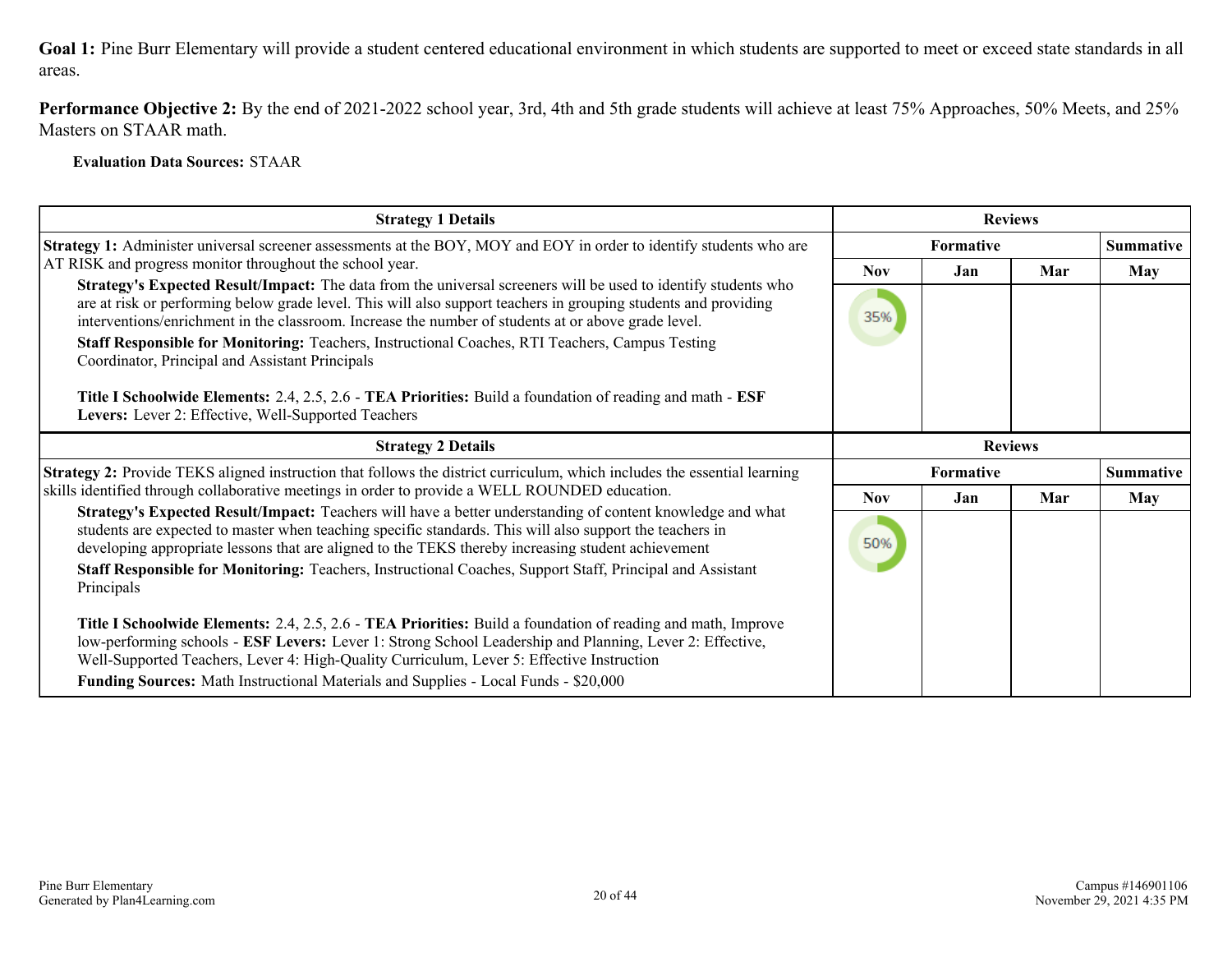| <b>Strategy 3 Details</b>                                                                                                                                                                                                                                                                                                                                                                                                                                                                                                                                                                                                                                                                                                                                                                                                                                                                                                              | <b>Reviews</b>    |           |     |                  |
|----------------------------------------------------------------------------------------------------------------------------------------------------------------------------------------------------------------------------------------------------------------------------------------------------------------------------------------------------------------------------------------------------------------------------------------------------------------------------------------------------------------------------------------------------------------------------------------------------------------------------------------------------------------------------------------------------------------------------------------------------------------------------------------------------------------------------------------------------------------------------------------------------------------------------------------|-------------------|-----------|-----|------------------|
| Strategy 3: Analyze data in a uniform way after common formative assessments and benchmarks to drive the lesson                                                                                                                                                                                                                                                                                                                                                                                                                                                                                                                                                                                                                                                                                                                                                                                                                        | Formative         |           |     | <b>Summative</b> |
| planning and differentiation of instruction for ALL students.<br>Strategy's Expected Result/Impact: Teachers will progress monitor student performance according to the goals<br>that each team establishes and provide timely intervention to increase the number of students performing at<br>mastery level<br>Staff Responsible for Monitoring: Teachers, Instructional Coaches, Support Staff, Principal and Assistant<br>Principals                                                                                                                                                                                                                                                                                                                                                                                                                                                                                               | <b>Nov</b><br>50% | Jan       | Mar | May              |
| Title I Schoolwide Elements: 2.4, 2.5, 2.6 - TEA Priorities: Build a foundation of reading and math - ESF<br>Levers: Lever 2: Effective, Well-Supported Teachers, Lever 4: High-Quality Curriculum<br>Funding Sources: STAAR Test Preparation Materials - State: Compensatory Education - \$20,000, Data<br>Tracking Materials and Student Incentives - State: Compensatory Education - \$20,000                                                                                                                                                                                                                                                                                                                                                                                                                                                                                                                                       |                   |           |     |                  |
| <b>Strategy 4 Details</b>                                                                                                                                                                                                                                                                                                                                                                                                                                                                                                                                                                                                                                                                                                                                                                                                                                                                                                              | <b>Reviews</b>    |           |     |                  |
| Strategy 4: Provide ongoing opportunities for professional development for all teachers that includes differentiation to<br>address students AT RISK, Emergent Bilinguals, Special Education, 504, dyslexic students, and Gifted and Talented.<br>Strategy's Expected Result/Impact: Teachers will learn the different strategies specific to the needs to each                                                                                                                                                                                                                                                                                                                                                                                                                                                                                                                                                                        | Formative         |           |     | <b>Summative</b> |
|                                                                                                                                                                                                                                                                                                                                                                                                                                                                                                                                                                                                                                                                                                                                                                                                                                                                                                                                        | <b>Nov</b>        | Jan       | Mar | <b>May</b>       |
| student and apply them with students in the classroom. Teachers will learn how to read and understand Individual<br>Education Plans for students that includes accommodations students can utilize to help support them in the<br>classroom. Increase the number of students meeting their goals.<br>Staff Responsible for Monitoring: Teachers, Support Staff, Principal and Assistant Principals<br>Title I Schoolwide Elements: 2.5, 2.6 - TEA Priorities:<br>Build a foundation of reading and math, Improve low-performing schools - ESF Levers: Lever 2: Effective,<br>Well-Supported Teachers, Lever 4: High-Quality Curriculum, Lever 5: Effective Instruction<br>Funding Sources: Enrichment/Extension Materials for students served in Gifted and Talented - State: Gifted<br>and Talented Funds - \$1,060, Supplies, materials, resources for students who are emergent bilingual - State:<br>Bilingual/ESL Funds - \$5,000 | 30%               |           |     |                  |
| <b>Strategy 5 Details</b>                                                                                                                                                                                                                                                                                                                                                                                                                                                                                                                                                                                                                                                                                                                                                                                                                                                                                                              | <b>Reviews</b>    |           |     |                  |
| Strategy 5: Purchase supplies, materials, research-based resources such as but not limited to differentiated math stations,                                                                                                                                                                                                                                                                                                                                                                                                                                                                                                                                                                                                                                                                                                                                                                                                            |                   | Formative |     | <b>Summative</b> |
| number sense and problem solving resources in order to support teachers in following the math district framework and<br>providing a WELL-ROUNDED education for ALL students.                                                                                                                                                                                                                                                                                                                                                                                                                                                                                                                                                                                                                                                                                                                                                           | <b>Nov</b>        | Jan       | Mar | May              |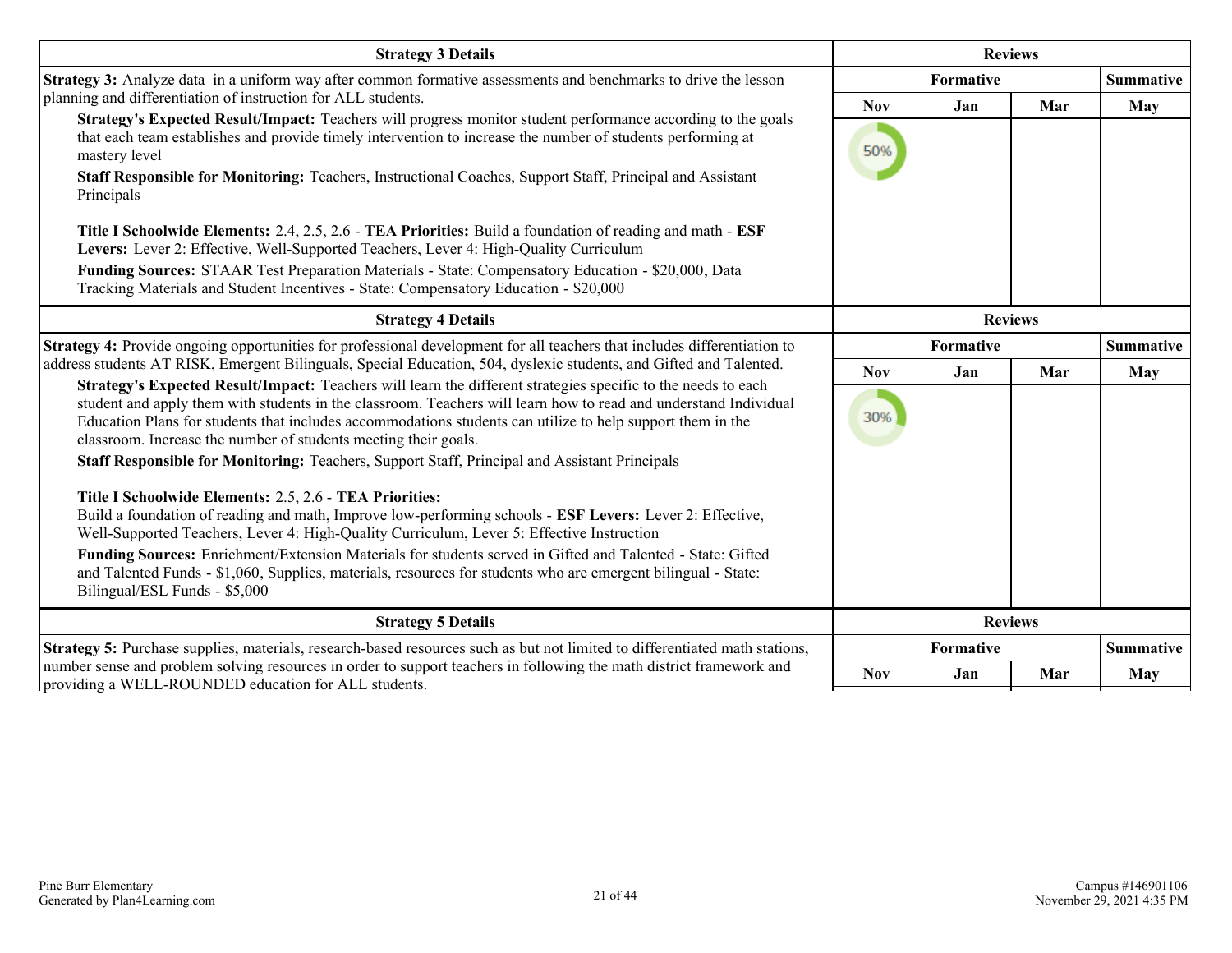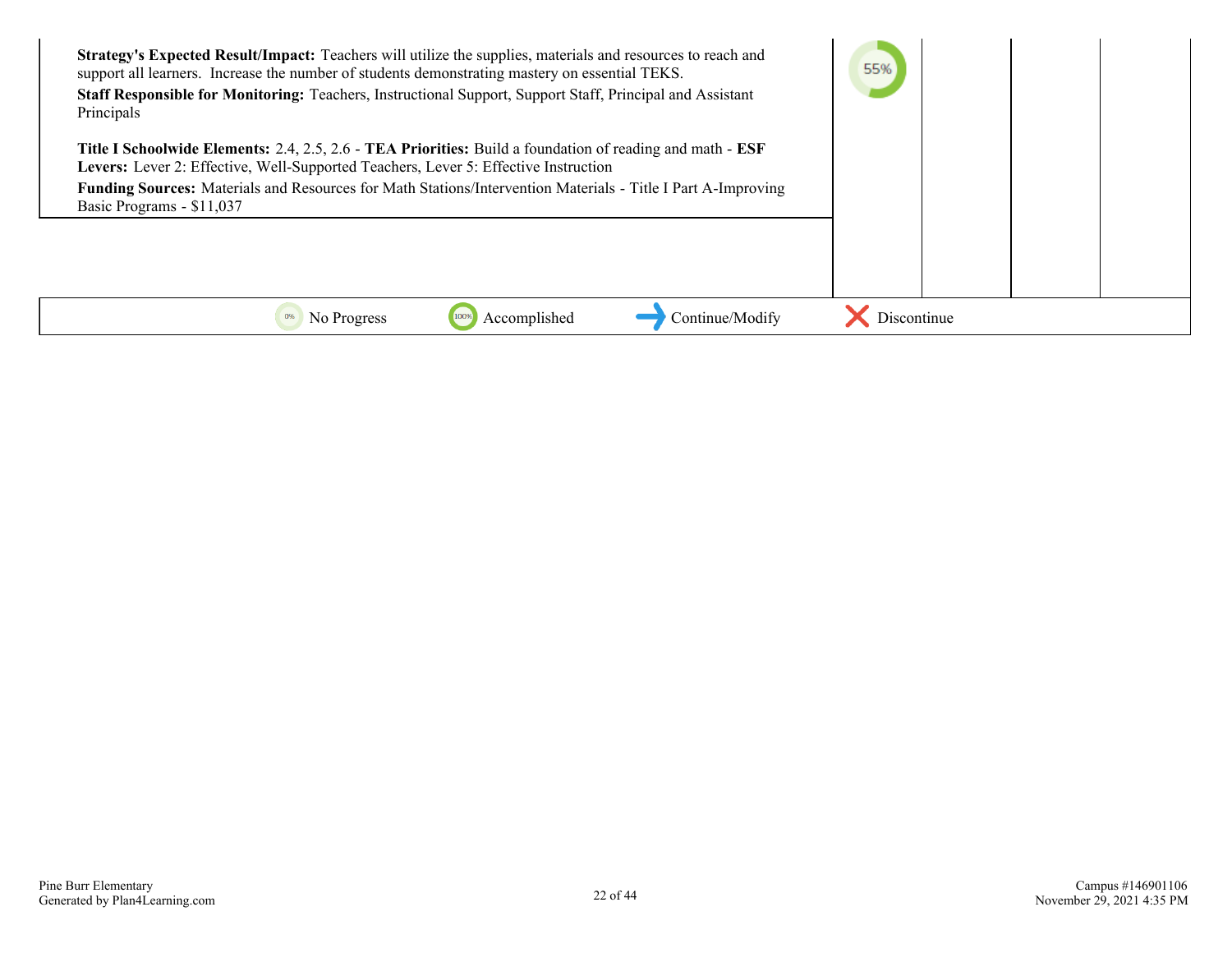**Performance Objective 3:** By the end of 2021-2022 school year, 75% of students in Pre-Kindergarten through 2nd grade will perform on grade level during the EOY Reading Universal Screener.

**Evaluation Data Sources:** CLI-Engage Circle and Tx-KEA Assessment data; TPRI/Tejas Lee data

| <b>Strategy 1 Details</b>                                                                                                                                                                                                                                                                                                                                           |            | <b>Reviews</b>   |     |                  |
|---------------------------------------------------------------------------------------------------------------------------------------------------------------------------------------------------------------------------------------------------------------------------------------------------------------------------------------------------------------------|------------|------------------|-----|------------------|
| <b>Strategy 1:</b> Administer universal screener assessments at the BOY, MOY and EOY to ALL students in order to identify                                                                                                                                                                                                                                           |            | Formative        |     | <b>Summative</b> |
| students who are AT-RISK and progress monitor throughout the school year.                                                                                                                                                                                                                                                                                           | <b>Nov</b> | Jan              | Mar | <b>May</b>       |
| Strategy's Expected Result/Impact: The data from the universal screeners will be used to identify students who<br>are at- risk or performing below grade level. This will also support teachers in grouping students and providing<br>timely interventions/enrichment in the classroom. Increase the number of students performing at or above grade<br>level.      | 30%        |                  |     |                  |
| Staff Responsible for Monitoring: Teachers, Instructional Coaches, RTI Teachers, Campus Testing<br>Coordinator, Principal and Assistant Principals.                                                                                                                                                                                                                 |            |                  |     |                  |
| Title I Schoolwide Elements: 2.4, 2.5, 2.6 - TEA Priorities: Build a foundation of reading and math - ESF<br>Levers: Lever 2: Effective, Well-Supported Teachers, Lever 4: High-Quality Curriculum, Lever 5: Effective<br>Instruction                                                                                                                               |            |                  |     |                  |
| <b>Strategy 2 Details</b>                                                                                                                                                                                                                                                                                                                                           |            | <b>Reviews</b>   |     |                  |
| Strategy 2: All Kindergarten and 1st grade teachers, along with literacy coaches, will attend a Foundational Skills Boot                                                                                                                                                                                                                                            |            | <b>Formative</b> |     | <b>Summative</b> |
| camp that will prepare primary teachers for the Reading Academies that are required by TEA.                                                                                                                                                                                                                                                                         | <b>Nov</b> | Jan              | Mar | <b>May</b>       |
| Strategy's Expected Result/Impact: Teachers will gain background knowledge and understand the expectations<br>for the Reading Academies that will be taken throughout the school year. Increase the number of students reading<br>on or above grade level.<br>Staff Responsible for Monitoring: Teachers, Instructional Coaches, Principal and Assistant Principals | 30%        |                  |     |                  |
| Title I Schoolwide Elements: 2.5 - TEA Priorities: Recruit, support, retain teachers and principals, Build a<br>foundation of reading and math - ESF Levers: Lever 2: Effective, Well-Supported Teachers, Lever 4: High-<br>Quality Curriculum, Lever 5: Effective Instruction                                                                                      |            |                  |     |                  |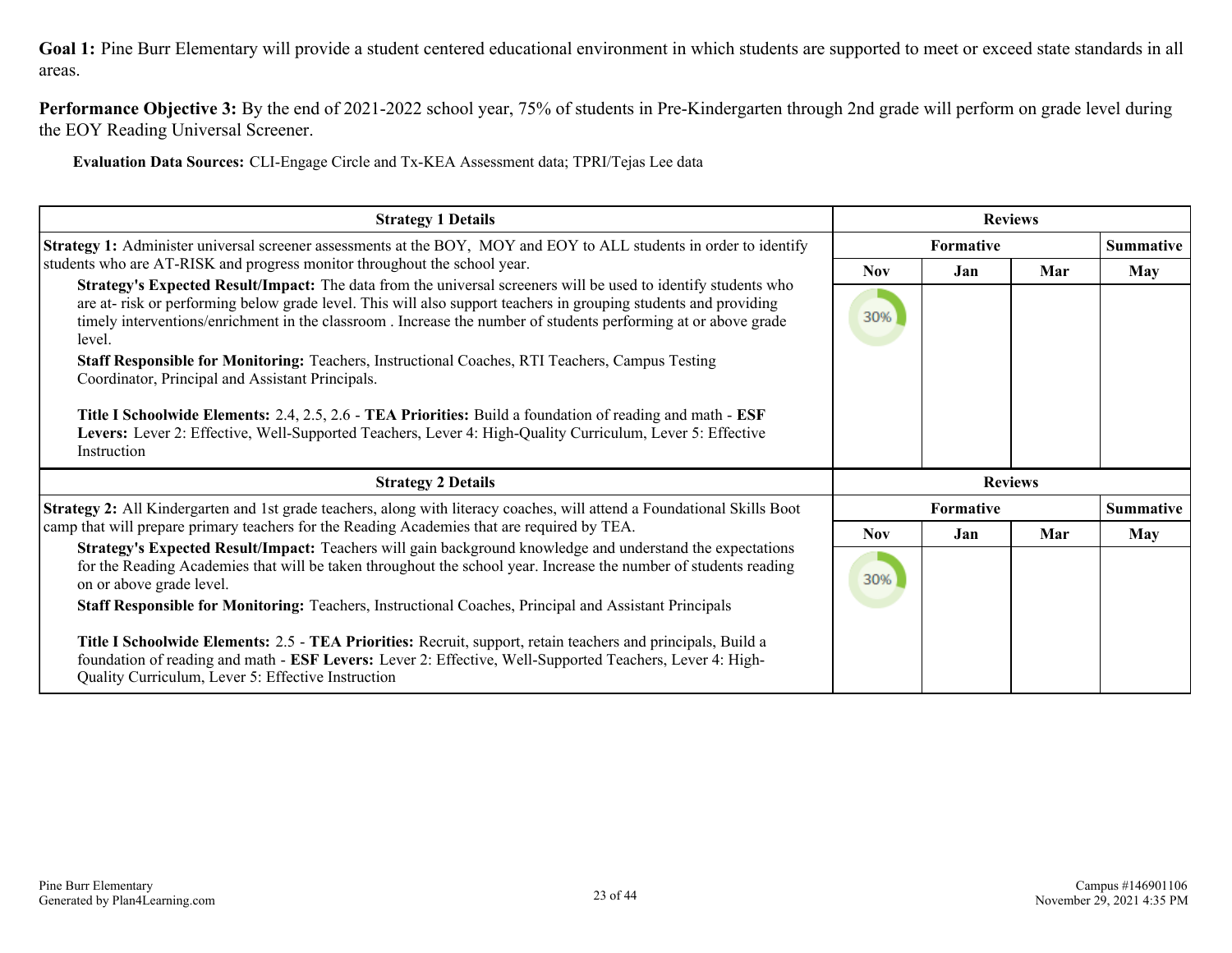| <b>Strategy 3 Details</b>                                                                                                                                                                                                                                                                                                                                                                                                                                                                                                                                                                                                                                                                                                               | <b>Reviews</b>    |                |     |                  |
|-----------------------------------------------------------------------------------------------------------------------------------------------------------------------------------------------------------------------------------------------------------------------------------------------------------------------------------------------------------------------------------------------------------------------------------------------------------------------------------------------------------------------------------------------------------------------------------------------------------------------------------------------------------------------------------------------------------------------------------------|-------------------|----------------|-----|------------------|
| Strategy 3: Provide TEKS aligned instruction that follows the district curriculum, which includes the essential learning                                                                                                                                                                                                                                                                                                                                                                                                                                                                                                                                                                                                                |                   | Formative      |     |                  |
| skills identified through collaborative meetings.<br>Strategy's Expected Result/Impact: Teachers will have a better understanding of content knowledge and what<br>students are expected to master when teaching specific standards. This will also support the teachers in<br>developing appropriate lessons that are aligned to the TEKS thereby increasing student achievement.<br>Staff Responsible for Monitoring: Teachers, Instructional Coaches, Support Staff, Principal and Assistant<br>Principals<br>Title I Schoolwide Elements: 2.4, 2.5, 2.6 - TEA Priorities: Build a foundation of reading and math - ESF<br>Levers: Lever 2: Effective, Well-Supported Teachers, Lever 4: High-Quality Curriculum, Lever 5: Effective | <b>Nov</b><br>30% | Jan            | Mar | <b>May</b>       |
| Instruction                                                                                                                                                                                                                                                                                                                                                                                                                                                                                                                                                                                                                                                                                                                             |                   |                |     |                  |
| <b>Strategy 4 Details</b>                                                                                                                                                                                                                                                                                                                                                                                                                                                                                                                                                                                                                                                                                                               |                   | <b>Reviews</b> |     |                  |
| Strategy 4: Provide professional development on how to conduct and use running records and evaluate ALL students<br>reading ability in order to effectively track and monitor progress with reading levels, such as phonemic and phonological                                                                                                                                                                                                                                                                                                                                                                                                                                                                                           |                   | Formative      |     | <b>Summative</b> |
| awareness skills.                                                                                                                                                                                                                                                                                                                                                                                                                                                                                                                                                                                                                                                                                                                       | <b>Nov</b>        | Jan            | Mar | <b>May</b>       |
| Strategy's Expected Result/Impact: Teachers, along with instructional coaches, will create a data wall to track<br>and monitor student progress, which will support in grouping students for small group instruction during guided<br>reading or intervention/enrichment time. Increasing the number of students mastering grade level essential<br>TEKS.<br>Staff Responsible for Monitoring: Teachers, ICs, Principal, and Assistant Principals<br>Title I Schoolwide Elements: 2.4, 2.5, 2.6 - TEA Priorities: Build a foundation of reading and math - ESF<br>Levers: Lever 5: Effective Instruction                                                                                                                                | 15%               |                |     |                  |
| <b>Strategy 5 Details</b>                                                                                                                                                                                                                                                                                                                                                                                                                                                                                                                                                                                                                                                                                                               |                   | <b>Reviews</b> |     |                  |
| Strategy 5: Create alignment and consistency between special programs, such as Special Education, 504, Bilingual/ESL,                                                                                                                                                                                                                                                                                                                                                                                                                                                                                                                                                                                                                   | Formative         |                |     | <b>Summative</b> |
| Dyslexia, RtI, and G/T through professional development and guidance on how to refer, evaluate, monitor and identify AT<br>RISK students who are not successfully responding to the intervention, enrichment or instruction that is being provided.                                                                                                                                                                                                                                                                                                                                                                                                                                                                                     | <b>Nov</b>        | Jan            | Mar | <b>May</b>       |
| Strategy's Expected Result/Impact: Teachers will gain knowledge on each program, identify the students who<br>are currently in the program and understand how to address their needs according to their IEP or plan. Increase<br>the number of students meeting their individual goals.<br>Staff Responsible for Monitoring: Teachers, Support Staff (Dyslexia, Sped., RtI, GT/504 Coordinator),<br>Principal and Assistant Principals<br>Title I Schoolwide Elements: 2.4, 2.6 - TEA Priorities:<br>Build a foundation of reading and math, Improve low-performing schools - ESF Levers: Lever 1: Strong School                                                                                                                        | 30%               |                |     |                  |
| Leadership and Planning, Lever 2: Effective, Well-Supported Teachers, Lever 4: High-Quality Curriculum,<br>Lever 5: Effective Instruction                                                                                                                                                                                                                                                                                                                                                                                                                                                                                                                                                                                               |                   |                |     |                  |
| Funding Sources: Intervention Materials - State: Compensatory Education - \$20,000, Supplies, materials and<br>resources for students who are emergent bilingual - State: Bilingual/ESL Funds - \$10,044, Fees associated to<br>Professional Development - State: Special Education Funds - \$5,000                                                                                                                                                                                                                                                                                                                                                                                                                                     |                   |                |     |                  |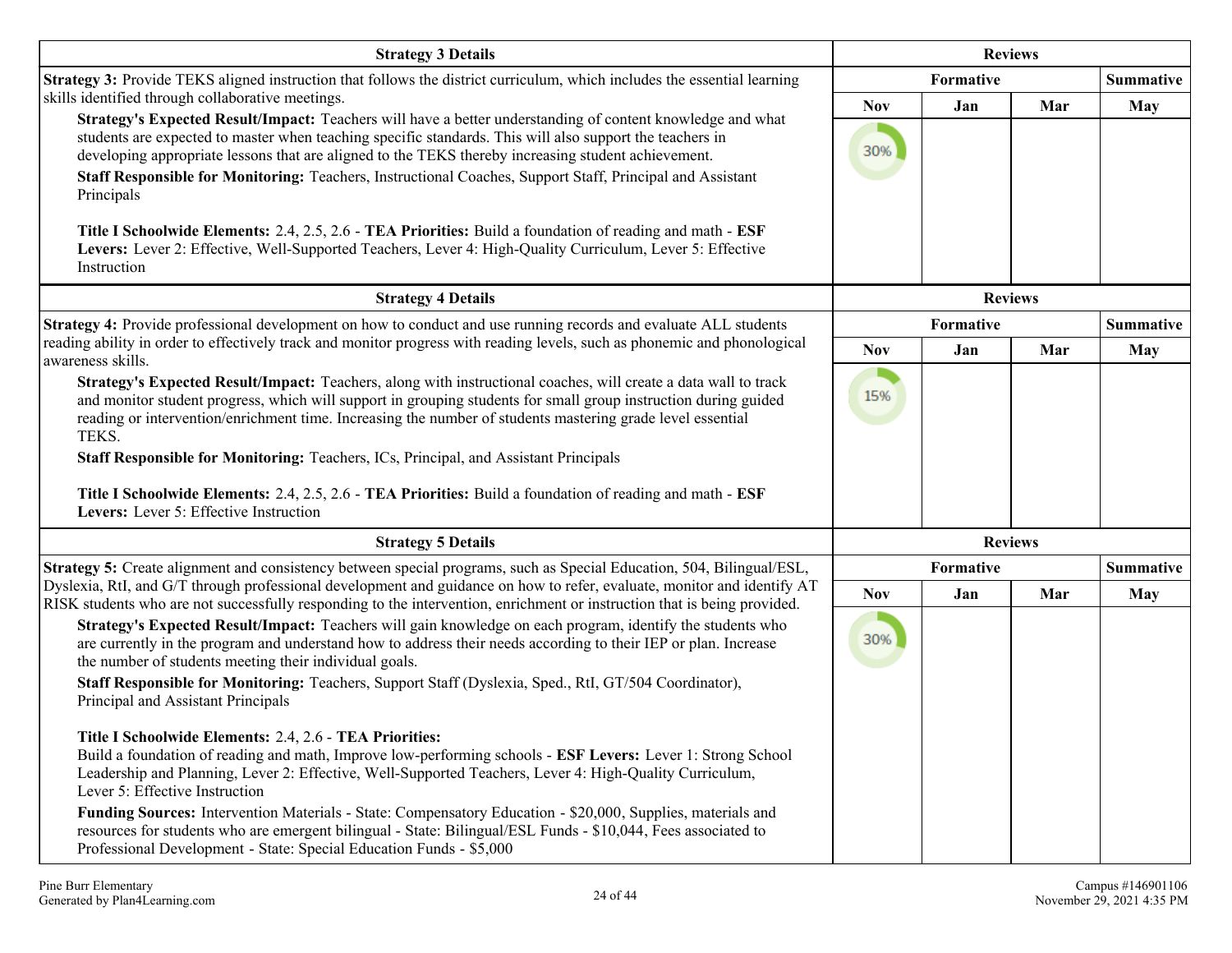| <b>Strategy 6 Details</b>                                                                                                                                                                                                             | <b>Reviews</b> |                  |     |            |
|---------------------------------------------------------------------------------------------------------------------------------------------------------------------------------------------------------------------------------------|----------------|------------------|-----|------------|
| Strategy 6: Purchase supplies, materials, resources such as but not limited to Fountas and Pinnell guided reading books to                                                                                                            |                | <b>Formative</b> |     | Summative  |
| improve foundational reading skills to ALL students.                                                                                                                                                                                  | <b>Nov</b>     | Jan              | Mar | <b>May</b> |
| Strategy's Expected Result/Impact: Increase in student performance on the universal screener                                                                                                                                          |                |                  |     |            |
| Staff Responsible for Monitoring: Teachers, Support Staff, Principal and Assistant Principals                                                                                                                                         | 15%            |                  |     |            |
| Title I Schoolwide Elements: 2.4, 2.5, 2.6 - TEA Priorities: Build a foundation of reading and math - ESF<br>Levers: Lever 2: Effective, Well-Supported Teachers, Lever 4: High-Quality Curriculum, Lever 5: Effective<br>Instruction |                |                  |     |            |
| Funding Sources: Materials for students to practice recording listening and speaking skills - State:<br>Compensatory Education - \$10,000                                                                                             |                |                  |     |            |
| Continue/Modify<br>No Progress<br>Accomplished                                                                                                                                                                                        | Discontinue    |                  |     |            |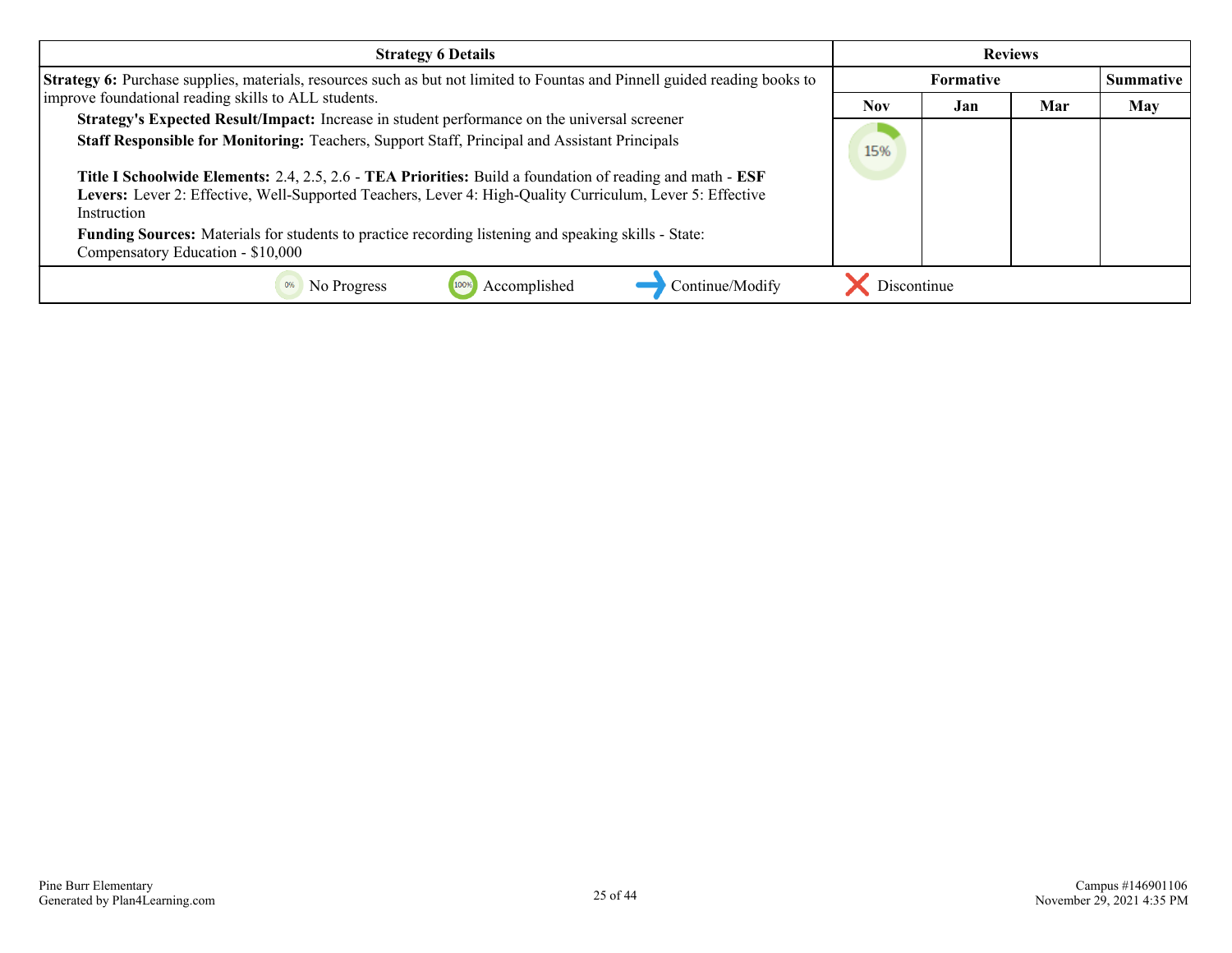**Performance Objective 4:** By the end of the 2021-2022 school year, 75% of students identified as Emergent Bilinguals will improve by at least one proficiency level as measured on the TELPAS state assessment.

**Evaluation Data Sources:** TELPAS

| <b>Strategy 1 Details</b>                                                                                                                                                                                                                                                                                                                                                                                                                                                                                                                                                                                                                                                                                                                                                                                                                                                         | <b>Reviews</b>    |                               |     |                  |
|-----------------------------------------------------------------------------------------------------------------------------------------------------------------------------------------------------------------------------------------------------------------------------------------------------------------------------------------------------------------------------------------------------------------------------------------------------------------------------------------------------------------------------------------------------------------------------------------------------------------------------------------------------------------------------------------------------------------------------------------------------------------------------------------------------------------------------------------------------------------------------------|-------------------|-------------------------------|-----|------------------|
| Strategy 1: All teachers will be provided professional development using the ELPS and how to incorporate SIOP strategies                                                                                                                                                                                                                                                                                                                                                                                                                                                                                                                                                                                                                                                                                                                                                          |                   | Formative<br><b>Summative</b> |     |                  |
| in order to support Emergent Bilingual students in each of the four domains: listening, speaking, reading and writing.<br>Strategy's Expected Result/Impact: Teachers will use the ELPS to develop content and language objectives<br>that includes strategies from one of the four domains. Increase the rate of English acquisition.<br>Staff Responsible for Monitoring: Teachers, LPAC Liaison, ICs, Principals and Assistant Principals.<br>Title I Schoolwide Elements: 2.6 - TEA Priorities: Build a foundation of reading and math - ESF Levers:<br>Lever 4: High-Quality Curriculum, Lever 5: Effective Instruction<br>Funding Sources: Supplies, materials, resources for students who are emergent bilingual - State: Bilingual/ESL<br>Funds - \$4,000, Fees, materials, travel associated with professional development - State: Compensatory<br>Education - \$40,000 | <b>Nov</b><br>30% | Jan                           | Mar | May              |
| <b>Strategy 2 Details</b>                                                                                                                                                                                                                                                                                                                                                                                                                                                                                                                                                                                                                                                                                                                                                                                                                                                         | <b>Reviews</b>    |                               |     |                  |
| Strategy 2: Purchase supplies, materials, digital resources such as but not limited to Big Books by George and instructional                                                                                                                                                                                                                                                                                                                                                                                                                                                                                                                                                                                                                                                                                                                                                      | Formative         |                               |     | <b>Summative</b> |
| supplies to increase language development skills for emergent bilinguals.                                                                                                                                                                                                                                                                                                                                                                                                                                                                                                                                                                                                                                                                                                                                                                                                         | <b>Nov</b>        | Jan                           | Mar | May              |
| Strategy's Expected Result/Impact: Increase literacy and language development skills for dual language<br>students during read alouds, small groups and whole group instruction<br>Staff Responsible for Monitoring: Principal, Assistant Principal, Literacy/Instructional Coaches<br>Title I Schoolwide Elements: 2.4, 2.5, 2.6 - TEA Priorities: Build a foundation of reading and math, Improve<br>low-performing schools - ESF Levers: Lever 2: Effective, Well-Supported Teachers, Lever 4: High-Quality<br>Curriculum, Lever 5: Effective Instruction<br><b>Funding Sources:</b> Big Books by George - State: Bilingual/ESL Funds - \$26,656                                                                                                                                                                                                                               | 50%               |                               |     |                  |
| <b>Strategy 3 Details</b>                                                                                                                                                                                                                                                                                                                                                                                                                                                                                                                                                                                                                                                                                                                                                                                                                                                         |                   | <b>Reviews</b>                |     |                  |
| Strategy 3: Teachers will utilize programs such as but not limited to TELPAS Pro and Flip Grid to increase TELPAS                                                                                                                                                                                                                                                                                                                                                                                                                                                                                                                                                                                                                                                                                                                                                                 |                   | Formative                     |     | <b>Summative</b> |
| Speaking proficiency levels.<br>Strategy's Expected Result/Impact: Student's TELPASS Speaking domain will be progress monitored.                                                                                                                                                                                                                                                                                                                                                                                                                                                                                                                                                                                                                                                                                                                                                  | <b>Nov</b>        | Jan                           | Mar | <b>May</b>       |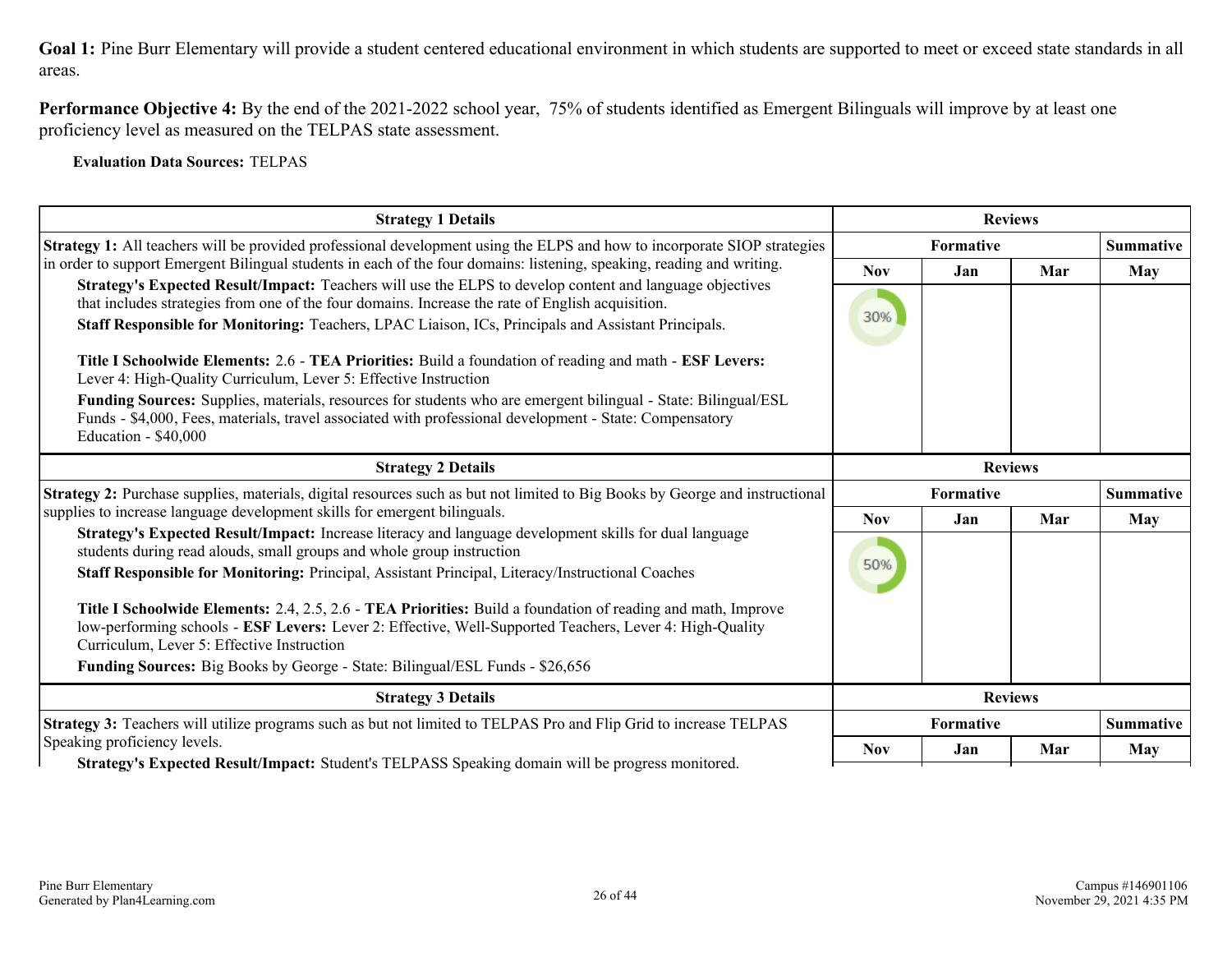| Staff Responsible for Monitoring: Principal, Assistant Principal, Instructional Coaches, Teachers<br>Title I Schoolwide Elements: 2.4 - TEA Priorities: Build a foundation of reading and math - ESF Levers:<br>Lever 4: High-Quality Curriculum, Lever 5: Effective Instruction |              |                 | 50%         |  |
|----------------------------------------------------------------------------------------------------------------------------------------------------------------------------------------------------------------------------------------------------------------------------------|--------------|-----------------|-------------|--|
|                                                                                                                                                                                                                                                                                  |              |                 |             |  |
| No Progress                                                                                                                                                                                                                                                                      | Accomplished | Continue/Modify | Discontinue |  |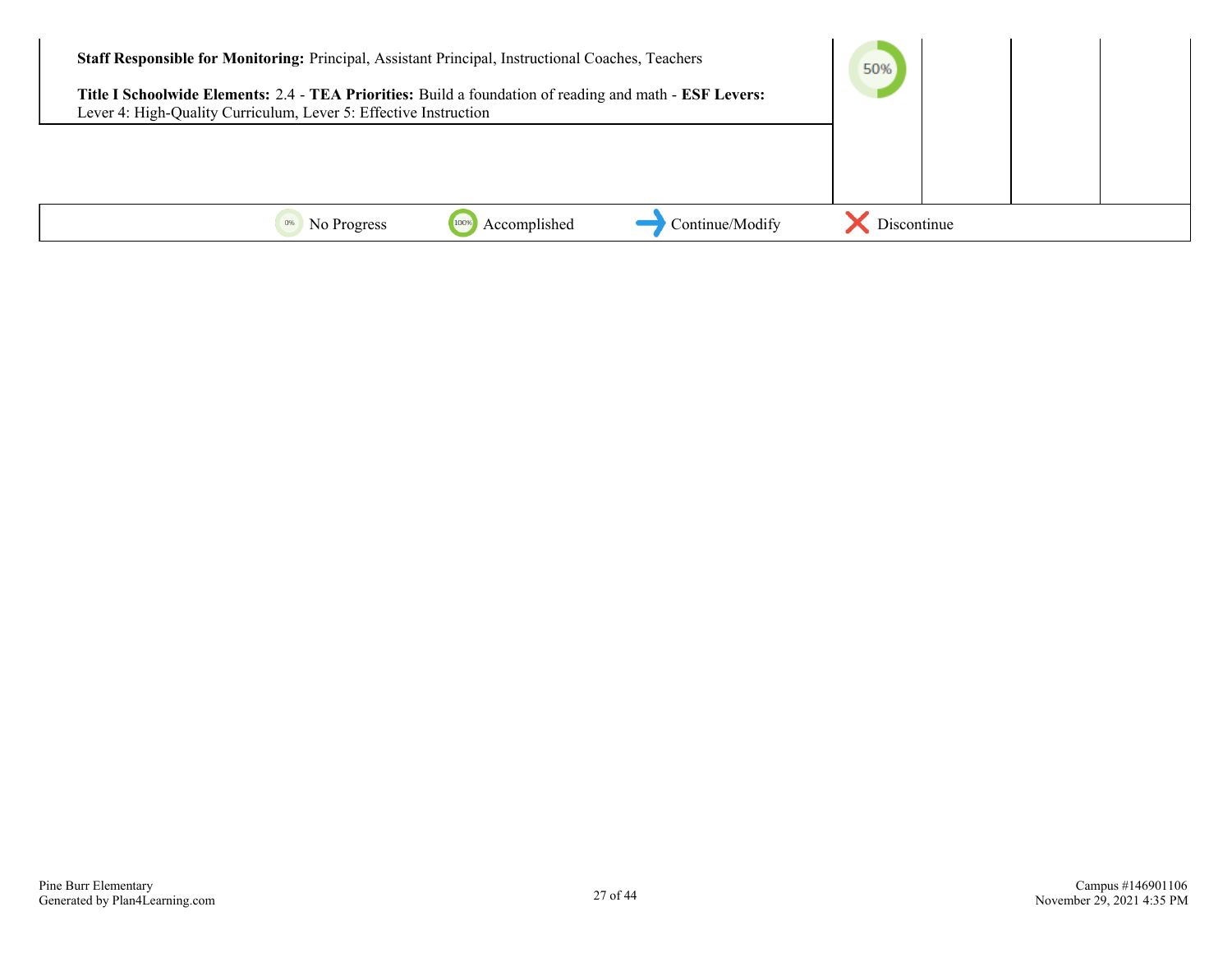**Performance Objective 5:** By the end of 2021-2022 school year, ALL 5th grade students will perform at a meets score or above that is equal to or above the state average on STAAR Science.

**Evaluation Data Sources:** STAAR

| <b>Strategy 1 Details</b>                                                                                                                                                                                                                    | <b>Reviews</b>   |     |                |                  |
|----------------------------------------------------------------------------------------------------------------------------------------------------------------------------------------------------------------------------------------------|------------------|-----|----------------|------------------|
| <b>Strategy 1:</b> STEM coach will provide professional development to teachers on how to integrate technology into their                                                                                                                    | <b>Formative</b> |     |                | <b>Summative</b> |
| science instructional block and have more project based learning in order to provide a WELL-ROUNDED education.                                                                                                                               | <b>Nov</b>       | Jan | Mar            | <b>May</b>       |
| Strategy's Expected Result/Impact: Teachers will have a better understanding of integrating the different<br>components of STEM with the math and science curriculum. Increase in the number of students performing at<br>the mastery level. | 30%              |     |                |                  |
| Staff Responsible for Monitoring: Teachers, STEM Coach, Principal and Assistant Principals                                                                                                                                                   |                  |     |                |                  |
| Title I Schoolwide Elements: 2.4, 2.5, 2.6 - TEA Priorities: Improve low-performing schools - ESF Levers:<br>Lever 2: Effective, Well-Supported Teachers, Lever 4: High-Quality Curriculum, Lever 5: Effective Instruction                   |                  |     |                |                  |
| Funding Sources: Fees, materials, travel associated with professional development - State: Compensatory<br>Education - \$7,568                                                                                                               |                  |     |                |                  |
| <b>Strategy 2 Details</b>                                                                                                                                                                                                                    |                  |     | <b>Reviews</b> |                  |
| Strategy 2: ALL Pre-K through 5th grade students will have hands-on lab experiences in the STEM Lab and in the                                                                                                                               | <b>Formative</b> |     |                | <b>Summative</b> |
| classroom during the science instructional block using the different vocabulary for a WELL ROUNDED Education.                                                                                                                                | <b>Nov</b>       | Jan | Mar            | May              |
| Strategy's Expected Result/Impact: Students will make connections to science vocabulary and master science<br>concepts.                                                                                                                      |                  |     |                |                  |
| Staff Responsible for Monitoring: Teachers, STEM Coach, Principal and Assistant Principals                                                                                                                                                   | 0%               |     |                |                  |
| Title I Schoolwide Elements: 2.4, 2.5, 2.6 - TEA Priorities: Improve low-performing schools - ESF Levers:<br>Lever 2: Effective, Well-Supported Teachers, Lever 4: High-Quality Curriculum, Lever 5: Effective Instruction                   |                  |     |                |                  |
| Funding Sources: Supplies, Materials, and Resources for STEM Lab - State: Compensatory Education -<br>\$30,000, Science Consumable and Non-Consumable Items - Title I Part A-Improving Basic Programs - \$2,000                              |                  |     |                |                  |
| Continue/Modify<br>Accomplished<br>No Progress<br>100%                                                                                                                                                                                       | Discontinue      |     |                |                  |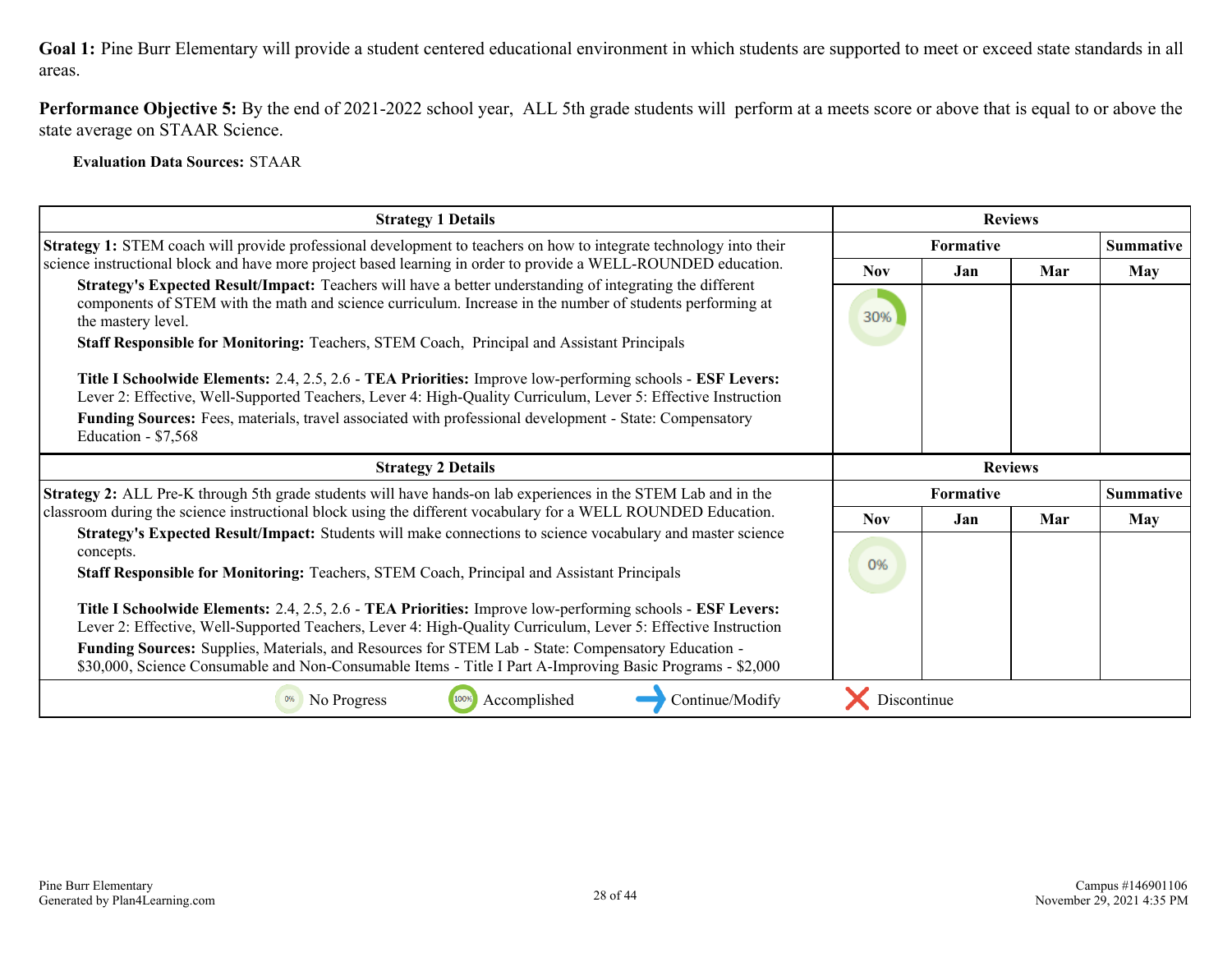**Performance Objective 6:** By the end of the 2021-2022 school year, Pine Burr will hold at least 2 events that will promote College, Career and Military Awareness.

**Evaluation Data Sources:** School Calendar and Flyers

| <b>Strategy 1 Details</b><br><b>Reviews</b>                                                                                                                                                                                                                  |                               |                |     |                  |
|--------------------------------------------------------------------------------------------------------------------------------------------------------------------------------------------------------------------------------------------------------------|-------------------------------|----------------|-----|------------------|
| Strategy 1: Schedule a day each week for all students and staff to wear a college or military shirt.                                                                                                                                                         | Formative<br><b>Summative</b> |                |     |                  |
| Strategy's Expected Result/Impact: Staff and student will have awareness and have conversations regarding                                                                                                                                                    | <b>Nov</b>                    | Jan            | Mar | May              |
| the different colleges or branches of military that are available after graduating from high school.<br>Staff Responsible for Monitoring: Counselors, Teachers, Principal                                                                                    | 0%                            |                |     |                  |
| Title I Schoolwide Elements: 2.5 - TEA Priorities: Connect high school to career and college - ESF Levers:<br>Lever 3: Positive School Culture                                                                                                               |                               |                |     |                  |
| Funding Sources: Supplies needed to publicize events - Local Funds - \$5,000                                                                                                                                                                                 |                               |                |     |                  |
| <b>Strategy 2 Details</b>                                                                                                                                                                                                                                    |                               | <b>Reviews</b> |     |                  |
| Strategy 2: Hold a Career Day event that includes community members or other volunteers that can provide awareness to                                                                                                                                        |                               | Formative      |     | <b>Summative</b> |
| ALL students on the variety of opportunities for career, college and military.<br>Strategy's Expected Result/Impact: Students will learn different options that are available to them after they                                                             | <b>Nov</b>                    | Jan            | Mar | May              |
| graduation high school.                                                                                                                                                                                                                                      |                               |                |     |                  |
| <b>Staff Responsible for Monitoring: Counselors and Principal</b>                                                                                                                                                                                            | 0%                            |                |     |                  |
| Title I Schoolwide Elements: 2.5 - TEA Priorities: Connect high school to career and college                                                                                                                                                                 |                               |                |     |                  |
| Funding Sources: Materials for Career Day - Local Funds - \$10,000, Resources for School Community Events<br>- State: Compensatory Education - \$10,000                                                                                                      |                               |                |     |                  |
| <b>Strategy 3 Details</b>                                                                                                                                                                                                                                    |                               | <b>Reviews</b> |     |                  |
| Strategy 3: Conduct meetings with parents of students transitioning from pre-kindergarten to kindergarten and from fifth                                                                                                                                     |                               | Formative      |     | <b>Summative</b> |
| grade to middle school.                                                                                                                                                                                                                                      | <b>Nov</b>                    | Jan            | Mar | May              |
| Strategy's Expected Result/Impact: Increase student readiness levels to engage with new content; improve<br>levels of maturation to support learning; seamless transition for students to a grade that has different expectations<br>for the daily schedule. | 0%                            |                |     |                  |
| <b>Staff Responsible for Monitoring: Principal, Counselors</b>                                                                                                                                                                                               |                               |                |     |                  |
| Title I Schoolwide Elements: 2.4, 2.6, 3.2 - TEA Priorities: Improve low-performing schools - ESF Levers:<br>Lever 1: Strong School Leadership and Planning                                                                                                  |                               |                |     |                  |
| Accomplished<br>Continue/Modify<br>No Progress<br>100%<br>0%                                                                                                                                                                                                 | Discontinue                   |                |     |                  |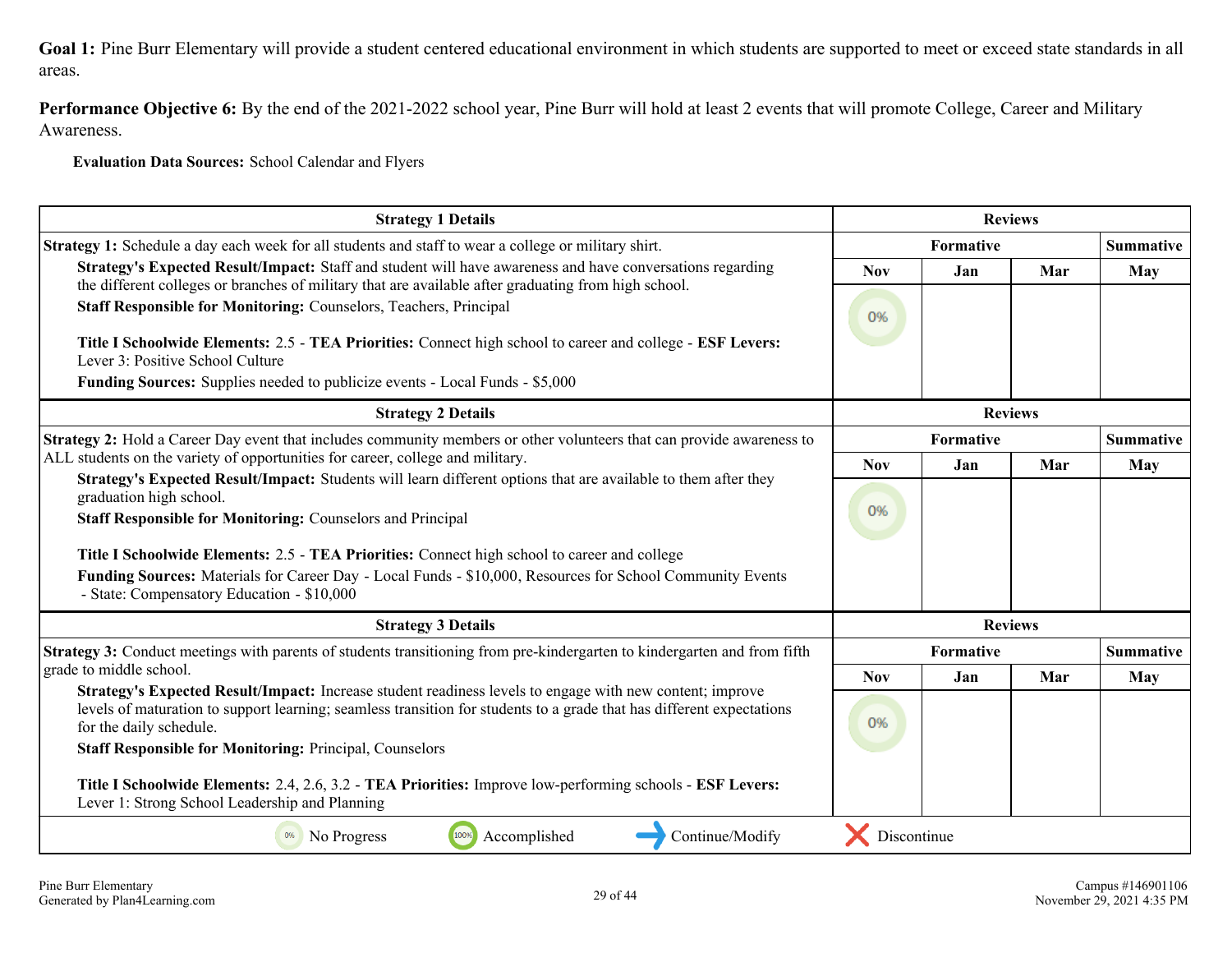Performance Objective 1: Collaborative professional development opportunities will be offered to all staff, including classroom teachers, support staff, paraprofessionals/aides, clerical and administrative staff.

**Evaluation Data Sources:** Professional Development Schedule

| <b>Strategy 1 Details</b>                                                                                                                                                                                                                                            | <b>Reviews</b>                       |                  |                |                  |
|----------------------------------------------------------------------------------------------------------------------------------------------------------------------------------------------------------------------------------------------------------------------|--------------------------------------|------------------|----------------|------------------|
| <b>Strategy 1:</b> The leadership team will plan and create a professional development calendar for the campus during the                                                                                                                                            |                                      | <b>Formative</b> |                | <b>Summative</b> |
| summer for the 2021-2022 school year.                                                                                                                                                                                                                                | <b>Nov</b>                           | Jan              | Mar            | <b>May</b>       |
| Strategy's Expected Result/Impact: Clear communication and expectations for campus professional<br>development, including the audiences. 100% of teachers with a minimum of 40 hours of professional<br>development.                                                 | 0%                                   |                  |                |                  |
| Staff Responsible for Monitoring: Principal, Assistant Principals, Literacy and Instructional Coaches                                                                                                                                                                |                                      |                  |                |                  |
| Title I Schoolwide Elements: 2.5 - TEA Priorities: Recruit, support, retain teachers and principals - ESF<br>Levers: Lever 1: Strong School Leadership and Planning, Lever 2: Effective, Well-Supported Teachers                                                     |                                      |                  |                |                  |
| <b>Strategy 2 Details</b><br><b>Reviews</b>                                                                                                                                                                                                                          |                                      |                  |                |                  |
| <b>Strategy 2:</b> A staff survey will be conducted at the end of the nine weeks to receive feedback on the professional                                                                                                                                             |                                      | <b>Summative</b> |                |                  |
| development that is needed to support the staff.                                                                                                                                                                                                                     | <b>Nov</b>                           | Jan              | Mar            | <b>May</b>       |
| Strategy's Expected Result/Impact: Building teacher capacity, thorough understanding of essential TEKS and<br>an increase in the number of students mastering essential TEKS<br><b>Staff Responsible for Monitoring: Principal, Assistant Principal and Coaches.</b> | 30%                                  |                  |                |                  |
| Title I Schoolwide Elements: 2.5 - TEA Priorities: Recruit, support, retain teachers and principals - ESF<br>Levers: Lever 1: Strong School Leadership and Planning, Lever 2: Effective, Well-Supported Teachers                                                     |                                      |                  |                |                  |
| Funding Sources: Fees, materials, travel associated with professional development - Local Funds - \$6,580                                                                                                                                                            |                                      |                  |                |                  |
| <b>Strategy 3 Details</b>                                                                                                                                                                                                                                            |                                      |                  | <b>Reviews</b> |                  |
| Strategy 3: Administrators and staff will attend off campus professional development opportunities such as nearby Region                                                                                                                                             | <b>Formative</b><br><b>Summative</b> |                  |                |                  |
| Centers, Conferences and other trainings in order to seek out resources that will improve professional practices and<br>responsibilities to meet the individual needs of ALL students, including students in special programs.                                       | <b>Nov</b>                           | Jan              | Mar            | <b>May</b>       |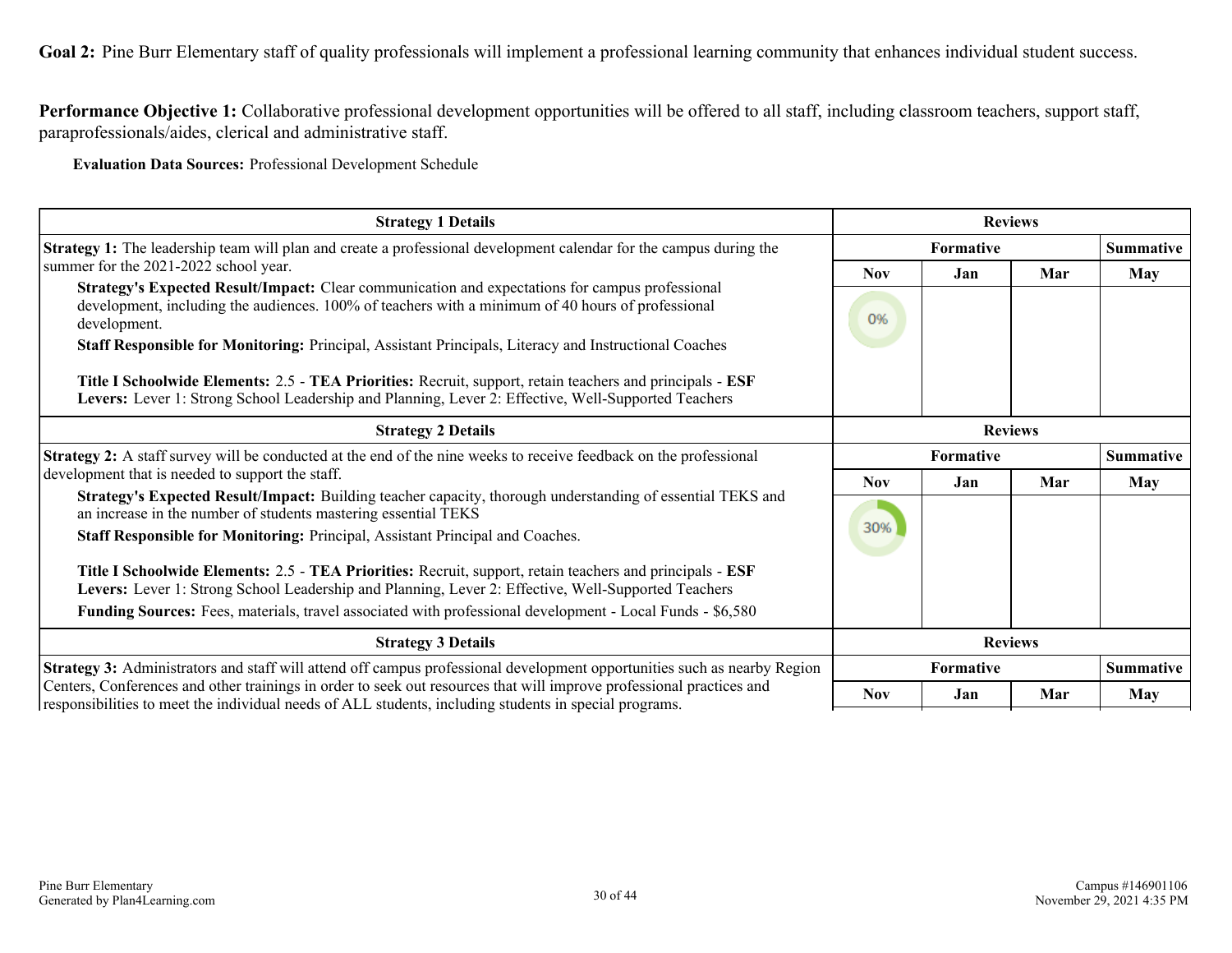| <b>Strategy's Expected Result/Impact:</b><br>Improve campus professional learning community, understanding and self-reflecting on roles and<br>responsibilities, and sharing<br><b>Staff Responsible for Monitoring: Principal, Assistant Principals</b> | 30%         |  |  |
|----------------------------------------------------------------------------------------------------------------------------------------------------------------------------------------------------------------------------------------------------------|-------------|--|--|
| Title I Schoolwide Elements: 2.4, 2.5, 2.6 - TEA Priorities: Recruit, support, retain teachers and principals,<br>Improve low-performing schools - ESF Levers: Lever 1: Strong School Leadership and Planning                                            |             |  |  |
|                                                                                                                                                                                                                                                          |             |  |  |
|                                                                                                                                                                                                                                                          |             |  |  |
| Continue/Modify<br>0%<br>No Progress<br>Accomplished                                                                                                                                                                                                     | Discontinue |  |  |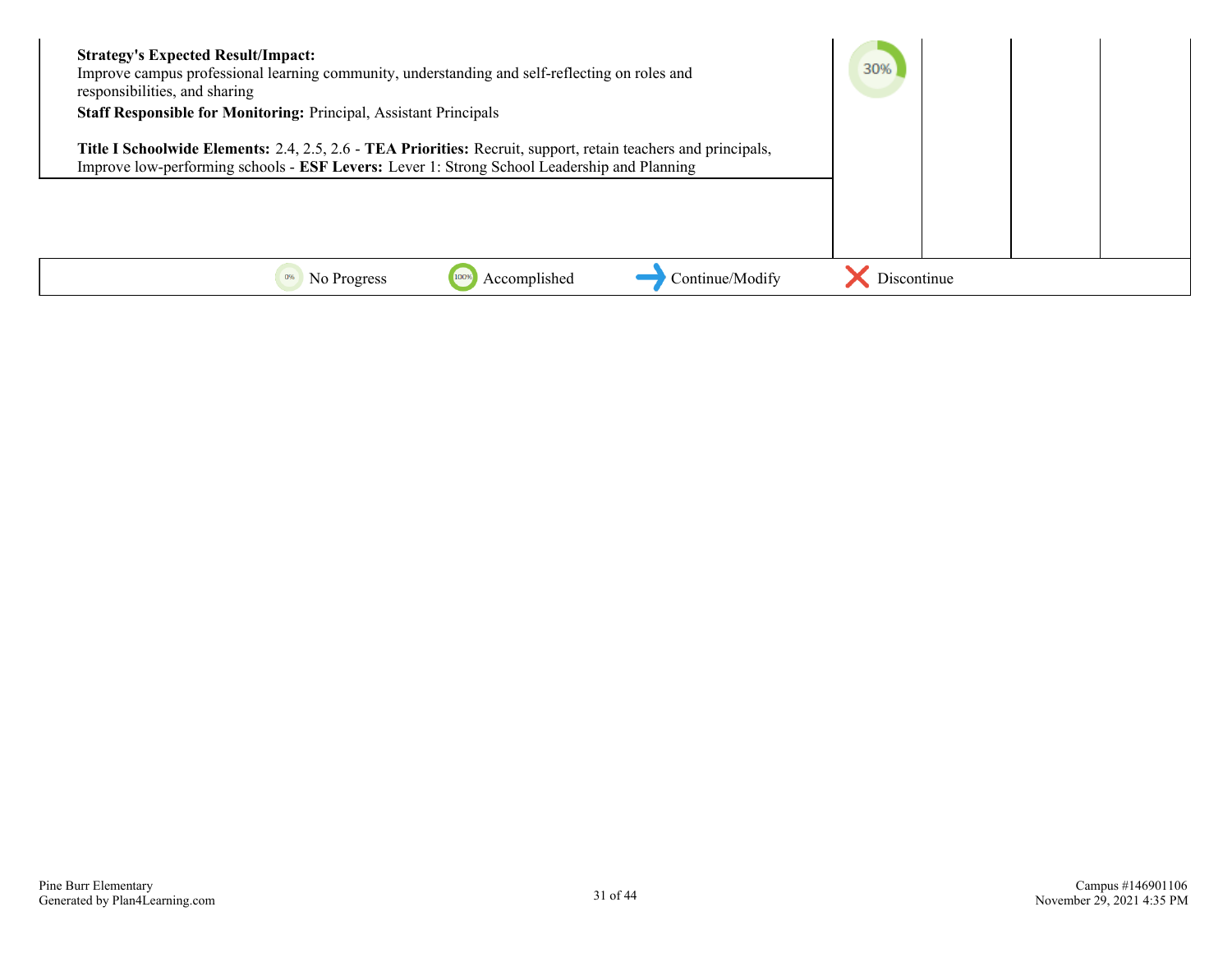**Performance Objective 2:** Professional Learning Community will be developed to support various campus roles who impact student learning that include, but not limited to classroom teachers, administrative staff, support staff, and all special programs that address the needs of ALL students.

**Evaluation Data Sources:** Weekly Sign-In Sheets; Agenda/Notes; Common Benchmark Assessment Data

| <b>Strategy 1 Details</b>                                                                                                                                                                                                                                                                                               |             |                  | <b>Reviews</b> |                  |
|-------------------------------------------------------------------------------------------------------------------------------------------------------------------------------------------------------------------------------------------------------------------------------------------------------------------------|-------------|------------------|----------------|------------------|
| <b>Strategy 1:</b> Create a collaborative team time (CTT) schedule to address the four critical questions of a PLC.                                                                                                                                                                                                     |             | <b>Formative</b> |                | <b>Summative</b> |
| Strategy's Expected Result/Impact: Support staff will in CTT when teachers are answering critical questions<br>one and three of the PLC process. Teachers will know what it is students are expected to learn and how to                                                                                                | <b>Nov</b>  | Jan              | Mar            | May              |
| respond if they don't learn it. Increased number of students performing mastery on essential TEKS.<br>Staff Responsible for Monitoring: Principal, Assistant Principals, Coaches, Teachers, Support Staff                                                                                                               | 75%         |                  |                |                  |
| Title I Schoolwide Elements: 2.5, 2.6 - TEA Priorities:                                                                                                                                                                                                                                                                 |             |                  |                |                  |
| Build a foundation of reading and math, Improve low-performing schools - ESF Levers: Lever 1: Strong School<br>Leadership and Planning, Lever 2: Effective, Well-Supported Teachers, Lever 3: Positive School Culture                                                                                                   |             |                  |                |                  |
| <b>Strategy 2 Details</b>                                                                                                                                                                                                                                                                                               |             |                  | <b>Reviews</b> |                  |
| Strategy 2: Implement the Professional Learning Community model to increase the percentage of students attaining Meets                                                                                                                                                                                                  |             | Formative        |                | <b>Summative</b> |
| or Masters levels on STAAR testing in grades 3-5                                                                                                                                                                                                                                                                        | <b>Nov</b>  | Jan              | Mar            | May              |
| Strategy's Expected Result/Impact: Disaggregation of data informs design and delivery of instruction; Design<br>intervention lessons to personalize instruction for students; Increase level of rigor in initial design and delivery of<br>content; Close achievement gaps more efficiently and with a sense of urgency | 50%         |                  |                |                  |
| Staff Responsible for Monitoring: Principal, Assistant Principals, Instructional Coaches                                                                                                                                                                                                                                |             |                  |                |                  |
| Title I Schoolwide Elements: 2.4, 2.5, 2.6 - ESF Levers: Lever 1: Strong School Leadership and Planning                                                                                                                                                                                                                 |             |                  |                |                  |
| <b>Strategy 3 Details</b>                                                                                                                                                                                                                                                                                               |             |                  | <b>Reviews</b> |                  |
| Strategy 3: Provide Multi-tiered System of Supports, formerly Response to Intervention, professional learning to classroom                                                                                                                                                                                              | Formative   |                  |                | <b>Summative</b> |
| teachers, instructional coaches, and campus administration that focuses on the disaggregation of data and personalization of<br>instruction                                                                                                                                                                             | <b>Nov</b>  | Jan              | Mar            | May              |
| Strategy's Expected Result/Impact: Students closing achievement gaps over a shorter time period; Students<br>will be known by their strengths and needs; Ability to identify specific academic gaps and design personalized<br>instruction to close them                                                                | 40%         |                  |                |                  |
| <b>Staff Responsible for Monitoring: Principal, Assistant Principals</b>                                                                                                                                                                                                                                                |             |                  |                |                  |
| Title I Schoolwide Elements: 2.4, 2.6 - TEA Priorities:                                                                                                                                                                                                                                                                 |             |                  |                |                  |
| Build a foundation of reading and math, Improve low-performing schools - ESF Levers: Lever 2: Effective,<br>Well-Supported Teachers, Lever 5: Effective Instruction                                                                                                                                                     |             |                  |                |                  |
| Accomplished<br>Continue/Modify<br>No Progress<br>100%                                                                                                                                                                                                                                                                  | Discontinue |                  |                |                  |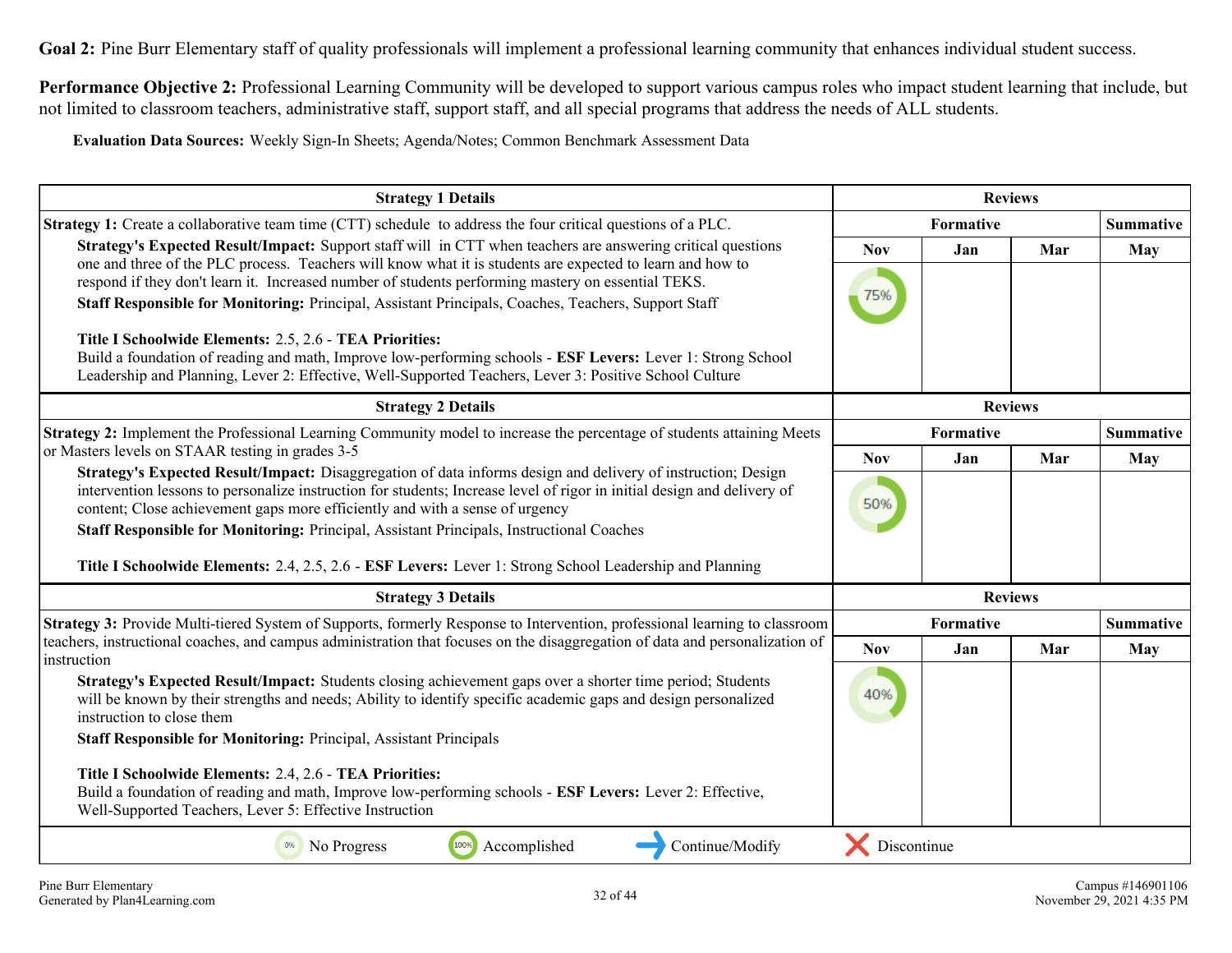**Performance Objective 3:** Pine Burr will retain 90% of the teachers by the end of the 2021-2022 school year.

**Evaluation Data Sources:** Human Resources Staffing Report

| <b>Strategy 1 Details</b>                                                                                                                                                                                                                                |             |           | <b>Reviews</b> |                  |
|----------------------------------------------------------------------------------------------------------------------------------------------------------------------------------------------------------------------------------------------------------|-------------|-----------|----------------|------------------|
| <b>Strategy 1:</b> Provide weekly communications through newsletters that include important dates or events, meetings and                                                                                                                                | Formative   |           |                | <b>Summative</b> |
| trainings, in addition to the campus Google calendar.                                                                                                                                                                                                    | <b>Nov</b>  | Jan       | Mar            | May              |
| Strategy's Expected Result/Impact: Teachers will have clear understanding of upcoming events or meetings in<br>order to plan accordingly.                                                                                                                |             |           |                |                  |
| <b>Staff Responsible for Monitoring: Principal</b>                                                                                                                                                                                                       | 50%         |           |                |                  |
| TEA Priorities: Recruit, support, retain teachers and principals - ESF Levers: Lever 1: Strong School<br>Leadership and Planning, Lever 2: Effective, Well-Supported Teachers, Lever 3: Positive School Culture                                          |             |           |                |                  |
| <b>Strategy 2 Details</b>                                                                                                                                                                                                                                |             |           | <b>Reviews</b> |                  |
| Strategy 2: New Teacher Mentor Program will be created for all 1st and 2nd year teachers and their mentors to support and                                                                                                                                | Formative   |           |                | <b>Summative</b> |
| provide guidance throughout the school year. This will also be available to any other teachers who would like to participate.                                                                                                                            | <b>Nov</b>  | Jan       | Mar            | <b>May</b>       |
| Strategy's Expected Result/Impact: New teachers will be assigned a mentor that meets specific criteria. In the<br>beginning, the meetings will be weekly and gradually become once a month by the end of the school year. Retain<br>first year teachers. | 50%         |           |                |                  |
| Staff Responsible for Monitoring: Coaches, Principal and Assistant Principal                                                                                                                                                                             |             |           |                |                  |
| Title I Schoolwide Elements: 2.5 - TEA Priorities: Recruit, support, retain teachers and principals - ESF<br>Levers: Lever 1: Strong School Leadership and Planning, Lever 2: Effective, Well-Supported Teachers, Lever 3:<br>Positive School Culture    |             |           |                |                  |
| <b>Strategy 3 Details</b>                                                                                                                                                                                                                                |             |           | <b>Reviews</b> |                  |
| Strategy 3: Conduct climate survey at the MOY and EOY.                                                                                                                                                                                                   |             | Formative |                | <b>Summative</b> |
| Strategy's Expected Result/Impact: Administrators will be provided with useful information that will help<br>improve the climate of the campus, as well as identify the different supports that are needed. An increase in the                           | <b>Nov</b>  | Jan       | Mar            | <b>May</b>       |
| number of staff members that are satisfied.                                                                                                                                                                                                              |             |           |                |                  |
| <b>Staff Responsible for Monitoring: Principal and Assistant Principals</b>                                                                                                                                                                              | 0%          |           |                |                  |
| TEA Priorities: Recruit, support, retain teachers and principals - ESF Levers: Lever 1: Strong School<br>Leadership and Planning, Lever 3: Positive School Culture                                                                                       |             |           |                |                  |
| 100%<br>Accomplished<br>Continue/Modify<br>0%<br>No Progress                                                                                                                                                                                             | Discontinue |           |                |                  |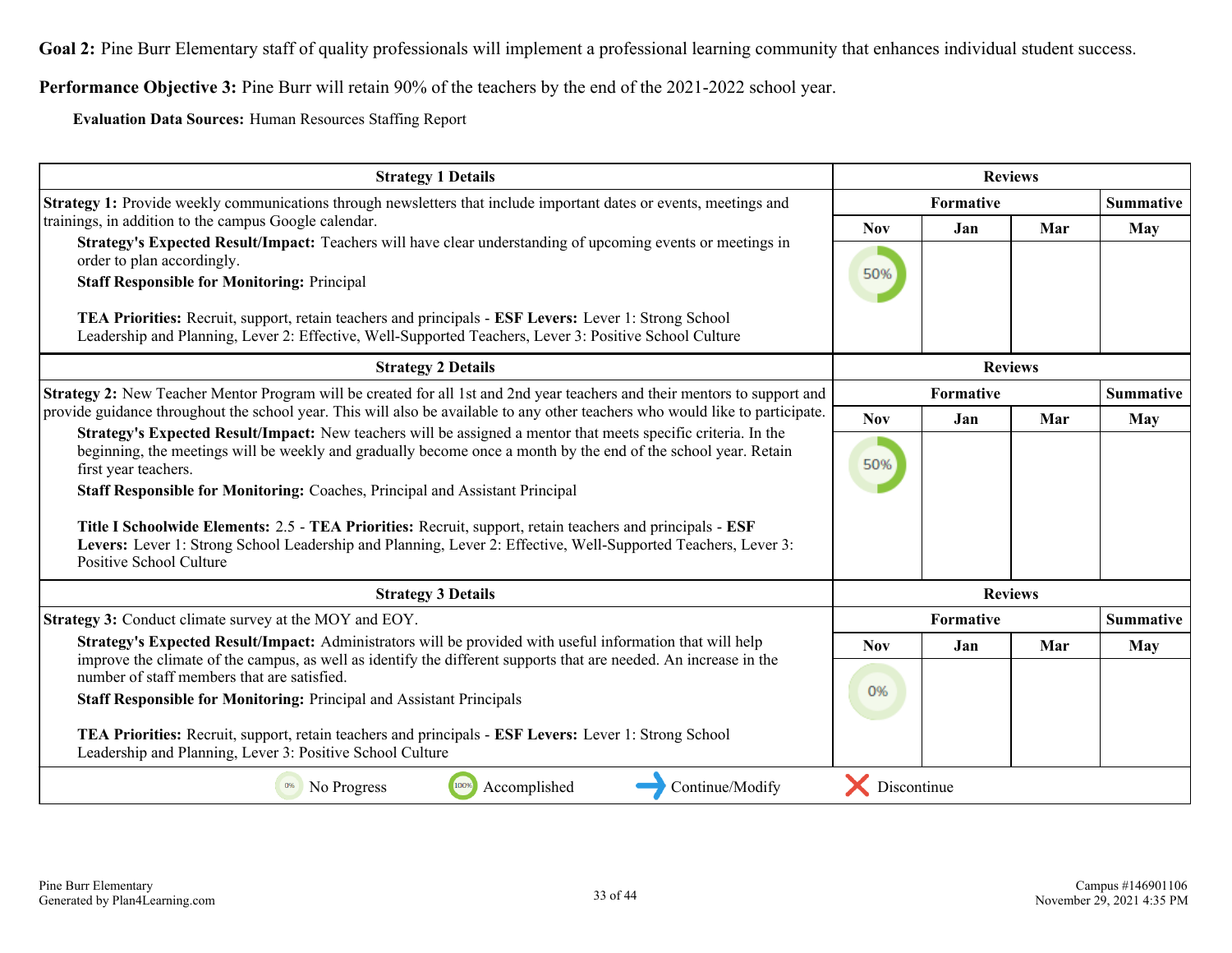**Performance Objective 4:** Student and staff attendance will maintain or exceed at least 97% by the end of the 2021-2022 school year.

**Evaluation Data Sources:** Attendance Reports

| <b>Strategy 1 Details</b>                                                                                                                                                                                                                                                                                     |                  |           | <b>Reviews</b> |                  |
|---------------------------------------------------------------------------------------------------------------------------------------------------------------------------------------------------------------------------------------------------------------------------------------------------------------|------------------|-----------|----------------|------------------|
| Strategy 1: Track student attendance and provide regular incentives every month for those who have at least 97% or above                                                                                                                                                                                      | Formative        |           |                | <b>Summative</b> |
| of a given cycle, including students who are AT-RISK.                                                                                                                                                                                                                                                         | <b>Nov</b>       | Jan       | Mar            | May              |
| Strategy's Expected Result/Impact: Students will see the tracking system in one of the main areas of the school<br>and be able to monitor their own attendance. Increase in student attendance as the year progresses.<br>Staff Responsible for Monitoring: Teachers, Attendance Clerks, Assistant Principals | 30%              |           |                |                  |
| Title I Schoolwide Elements: 2.6 - TEA Priorities: Improve low-performing schools - ESF Levers: Lever 3:<br>Positive School Culture, Lever 5: Effective Instruction                                                                                                                                           |                  |           |                |                  |
| <b>Strategy 2 Details</b>                                                                                                                                                                                                                                                                                     |                  |           | <b>Reviews</b> |                  |
| Strategy 2: Track staff attendance every month and provide incentives to those who have at least 97% or above.                                                                                                                                                                                                |                  | Formative |                | <b>Summative</b> |
| Strategy's Expected Result/Impact: Increase student attendance                                                                                                                                                                                                                                                | <b>Nov</b>       | Jan       | Mar            | <b>May</b>       |
| Staff Responsible for Monitoring: Principal and Assistant Principal<br>TEA Priorities: Recruit, support, retain teachers and principals - ESF Levers: Lever 2: Effective, Well-<br>Supported Teachers, Lever 3: Positive School Culture, Lever 5: Effective Instruction                                       | 30%              |           |                |                  |
| <b>Strategy 3 Details</b>                                                                                                                                                                                                                                                                                     |                  |           | <b>Reviews</b> |                  |
| Strategy 3: Pine Burr Elementary will provide clear and concise attendance expectations and information within the                                                                                                                                                                                            | <b>Formative</b> |           |                | <b>Summative</b> |
| campus handbook, including how to request a day or leave time off, campus phone chain and necessary materials to be<br>prepared prior to an emergency or planned absence.                                                                                                                                     | <b>Nov</b>       | Jan       | Mar            | May              |
| Strategy's Expected Result/Impact: Comprehensive electronic campus handbook; increase in staff attendance;<br>increase in satisfaction rating regarding communication                                                                                                                                         | 15%              |           |                |                  |
| <b>Staff Responsible for Monitoring: Principal and Assistant Principals</b>                                                                                                                                                                                                                                   |                  |           |                |                  |
| Title I Schoolwide Elements: 2.5, 2.6 - TEA Priorities: Recruit, support, retain teachers and principals - ESF<br>Levers: Lever 1: Strong School Leadership and Planning, Lever 2: Effective, Well-Supported Teachers, Lever 3:<br>Positive School Culture                                                    |                  |           |                |                  |
| Accomplished<br>Continue/Modify<br>0%<br>No Progress<br>100%                                                                                                                                                                                                                                                  | Discontinue      |           |                |                  |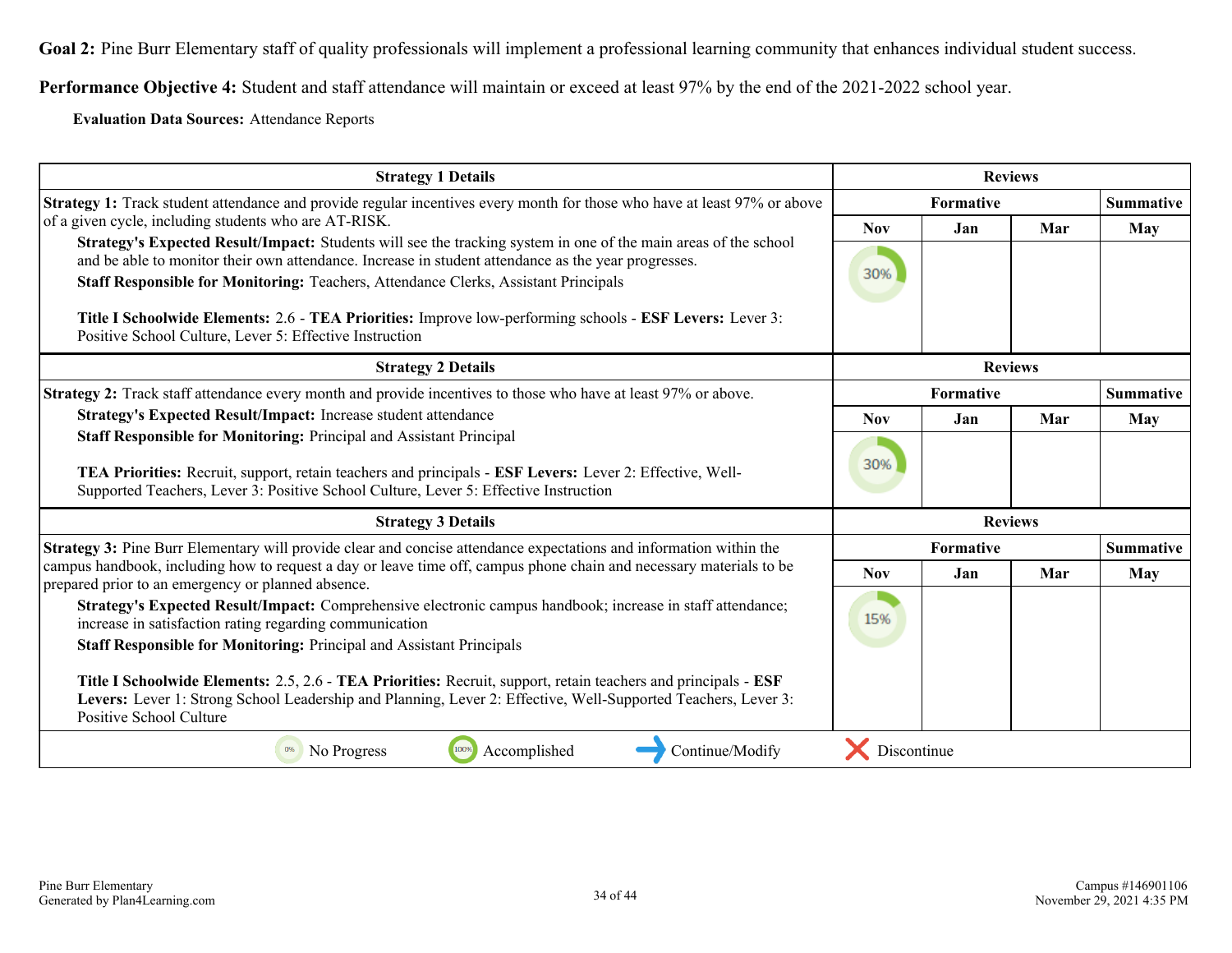**Goal 3:** Pine Burr Elementary parents, community, and business partners will strengthen their involvement in our student's education.

**Performance Objective 1:** Pine Burr Elementary will hold monthly opportunities for parents, community and business to participate in school-wide events, trainings and/or meetings that involve programs that are offered and ways to get involved at the campus.

**Evaluation Data Sources:** Parent Flyers, Sign-In Sheets, Agendas, School Programs

| <b>Strategy 1 Details</b>                                                                                                                                                                                                                                                                                                                                                                            |                               |           | <b>Reviews</b> |            |
|------------------------------------------------------------------------------------------------------------------------------------------------------------------------------------------------------------------------------------------------------------------------------------------------------------------------------------------------------------------------------------------------------|-------------------------------|-----------|----------------|------------|
| Strategy 1: Maintain regular positive parent campus/teacher communication via REMIND, Classroom Dojo, School                                                                                                                                                                                                                                                                                         |                               | Summative |                |            |
| Website or other platform regarding all school wide events, trainings, and/or meetings.                                                                                                                                                                                                                                                                                                              | <b>Nov</b>                    | Jan       | Mar            | <b>May</b> |
| Strategy's Expected Result/Impact: Parents will be communicated through different modes of communication.<br>This will increase parent participation in their child's education. Increase in parent overall satisfaction of the<br>school.                                                                                                                                                           | 30%                           |           |                |            |
| <b>Staff Responsible for Monitoring: Principal</b>                                                                                                                                                                                                                                                                                                                                                   |                               |           |                |            |
| Title I Schoolwide Elements: 3.2 - TEA Priorities: Improve low-performing schools - ESF Levers: Lever 3:<br>Positive School Culture, Lever 5: Effective Instruction                                                                                                                                                                                                                                  |                               |           |                |            |
| <b>Strategy 2 Details</b>                                                                                                                                                                                                                                                                                                                                                                            | <b>Reviews</b>                |           |                |            |
| <b>Strategy 2:</b> Provide informative meetings and trainings to help parents understand the curriculum that is taught and how                                                                                                                                                                                                                                                                       | Summative<br><b>Formative</b> |           |                |            |
| they can better support their child at home.                                                                                                                                                                                                                                                                                                                                                         | <b>Nov</b>                    | Jan       | Mar            | May        |
| Strategy's Expected Result/Impact: Parents will be provided strategies in different content areas to help their<br>child become successful. Increase in students mastering essential TEKS.                                                                                                                                                                                                           | 30%                           |           |                |            |
| <b>Staff Responsible for Monitoring: Teachers, Coaches, Principal and Assistant Principals</b>                                                                                                                                                                                                                                                                                                       |                               |           |                |            |
| Title I Schoolwide Elements: 3.2 - TEA Priorities: Build a foundation of reading and math - ESF Levers:<br>Lever 3: Positive School Culture, Lever 5: Effective Instruction                                                                                                                                                                                                                          |                               |           |                |            |
| <b>Funding Sources:</b> Materials and Supplies for Parent Trainings - State: Compensatory Education - \$10,000,<br>Supplies and Materials for Parent Workshops - State: Special Education Funds - \$2,000, Supplies and Materials<br>for Parent Workshops - State: Gifted and Talented Funds - \$2,000, Resources for School Community Events -<br>Title I Part A-Improving Basic Programs - \$1,000 |                               |           |                |            |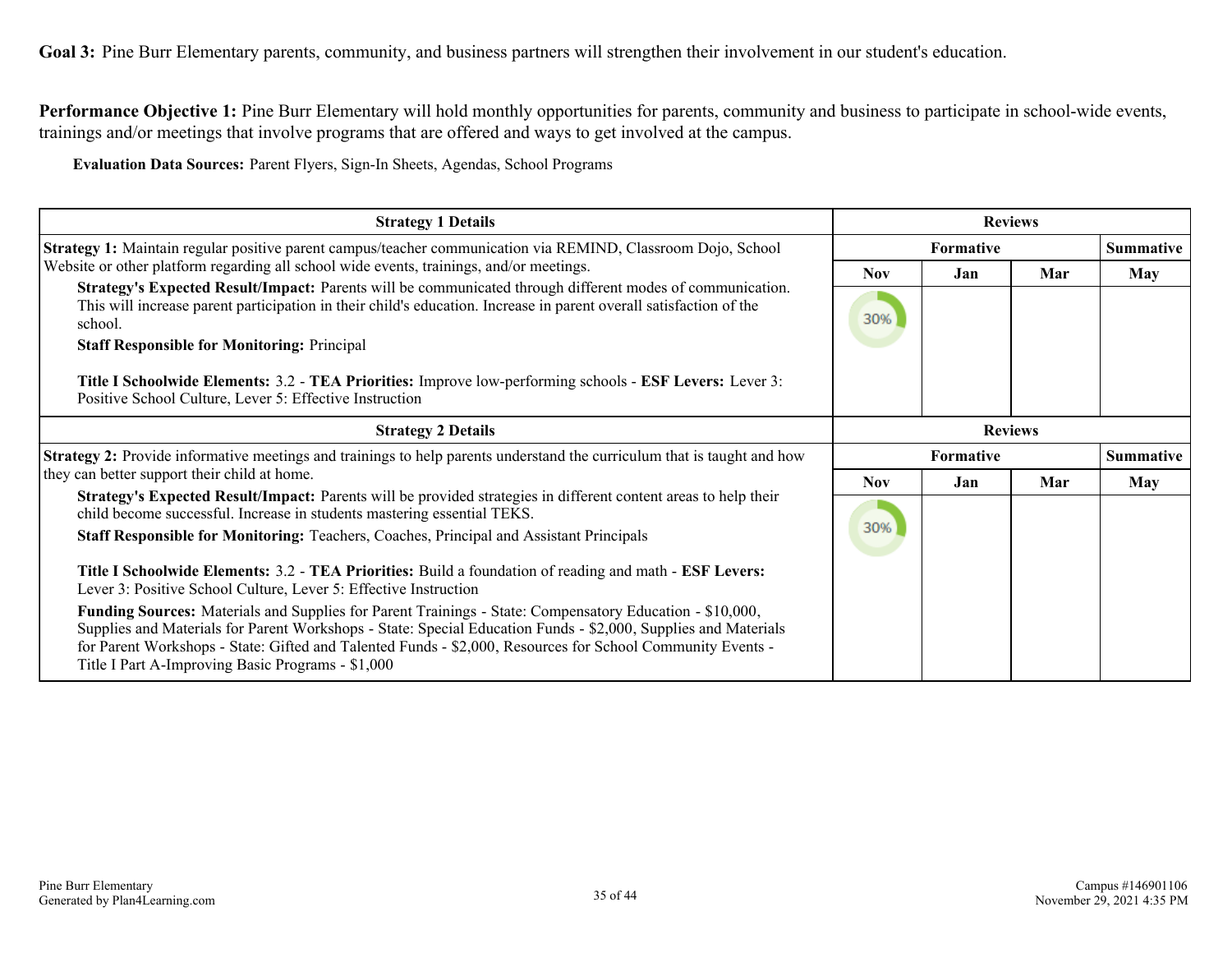| <b>Strategy 3 Details</b>                                                                                                                                                                                                                              | <b>Reviews</b>   |                |                |                  |
|--------------------------------------------------------------------------------------------------------------------------------------------------------------------------------------------------------------------------------------------------------|------------------|----------------|----------------|------------------|
| Strategy 3: Pine Burr Elementary will maintain a literacy focus and have scheduled opportunities for parents, guardians                                                                                                                                |                  | Formative      |                | <b>Summative</b> |
| and community stakeholders to support the campus initiatives and learning process for ALL students to ensure a WELL-<br>ROUNDED education.                                                                                                             | <b>Nov</b>       | Jan            | Mar            | <b>May</b>       |
| Strategy's Expected Result/Impact: Well attended Family/Parent Meetings and Events; increase in at home<br>reading minutes; increase in the number of students reading at or above grade level                                                         | 30%              |                |                |                  |
| Staff Responsible for Monitoring: Teachers, Coaches, Principal and Assistant Principals                                                                                                                                                                |                  |                |                |                  |
| Title I Schoolwide Elements: 2.5, 3.1, 3.2 - TEA Priorities: Build a foundation of reading and math, Connect<br>high school to career and college, Improve low-performing schools - ESF Levers: Lever 2: Effective, Well-<br><b>Supported Teachers</b> |                  |                |                |                  |
| Funding Sources: Hospitality - Local Funds - \$5,000, Resources for School Community Events - State:<br>Compensatory Education - \$15,000                                                                                                              |                  |                |                |                  |
| <b>Strategy 4 Details</b>                                                                                                                                                                                                                              |                  |                | <b>Reviews</b> |                  |
| Strategy 4: Create and publish monthly calendar of events and distribute or post using campus website, social media,                                                                                                                                   |                  | Formative      |                | <b>Summative</b> |
| school messenger, marquee, and written communication.                                                                                                                                                                                                  | <b>Nov</b>       | Jan            | Mar            | <b>May</b>       |
| Strategy's Expected Result/Impact: Increased attendance in Parent/Family and school partner involvement and<br>awareness in school events.                                                                                                             |                  |                |                |                  |
| Staff Responsible for Monitoring: Principal, Assistant Principals, Webmaster                                                                                                                                                                           | 40%              |                |                |                  |
| Title I Schoolwide Elements: 3.2 - TEA Priorities: Improve low-performing schools - ESF Levers: Lever 3:<br>Positive School Culture                                                                                                                    |                  |                |                |                  |
| <b>Strategy 5 Details</b>                                                                                                                                                                                                                              | <b>Reviews</b>   |                |                |                  |
| Strategy 5: Provide special events such as but not limited to Meet the Teacher Night, Open House, multicultural programs,                                                                                                                              | Formative        |                |                | <b>Summative</b> |
| Title I parent meetings, workshop for parents with students served through special programs (GT, EB, SpEd, 504, Dyslexia,<br>RtI).                                                                                                                     | <b>Nov</b>       | Jan            | Mar            | <b>May</b>       |
| Strategy's Expected Result/Impact: Increased attendance in Parent/Family Involvement in school events.<br>Staff Responsible for Monitoring: Principal, Assistant Principals, Counselors, Support Staff                                                 | 50%              |                |                |                  |
| Title I Schoolwide Elements: 3.1, 3.2 - TEA Priorities: Improve low-performing schools - ESF Levers: Lever<br>3: Positive School Culture                                                                                                               |                  |                |                |                  |
| <b>Strategy 6 Details</b>                                                                                                                                                                                                                              |                  | <b>Reviews</b> |                |                  |
| Strategy 6: Create a Parents Involved in Education (PIE) committee to increase parent involvement.                                                                                                                                                     |                  | Formative      |                | <b>Summative</b> |
| Strategy's Expected Result/Impact: Increase parent involvement and participation                                                                                                                                                                       | <b>Nov</b>       | Jan            | Mar            | <b>May</b>       |
| Staff Responsible for Monitoring: Principal, Assistant Principal, Counselor                                                                                                                                                                            |                  |                |                |                  |
| Title I Schoolwide Elements: 3.1, 3.2 - TEA Priorities: Improve low-performing schools - ESF Levers: Lever<br>3: Positive School Culture                                                                                                               | 5%               |                |                |                  |
| 100%<br>Accomplished<br>Continue/Modify<br>No Progress<br>0%                                                                                                                                                                                           | X<br>Discontinue |                |                |                  |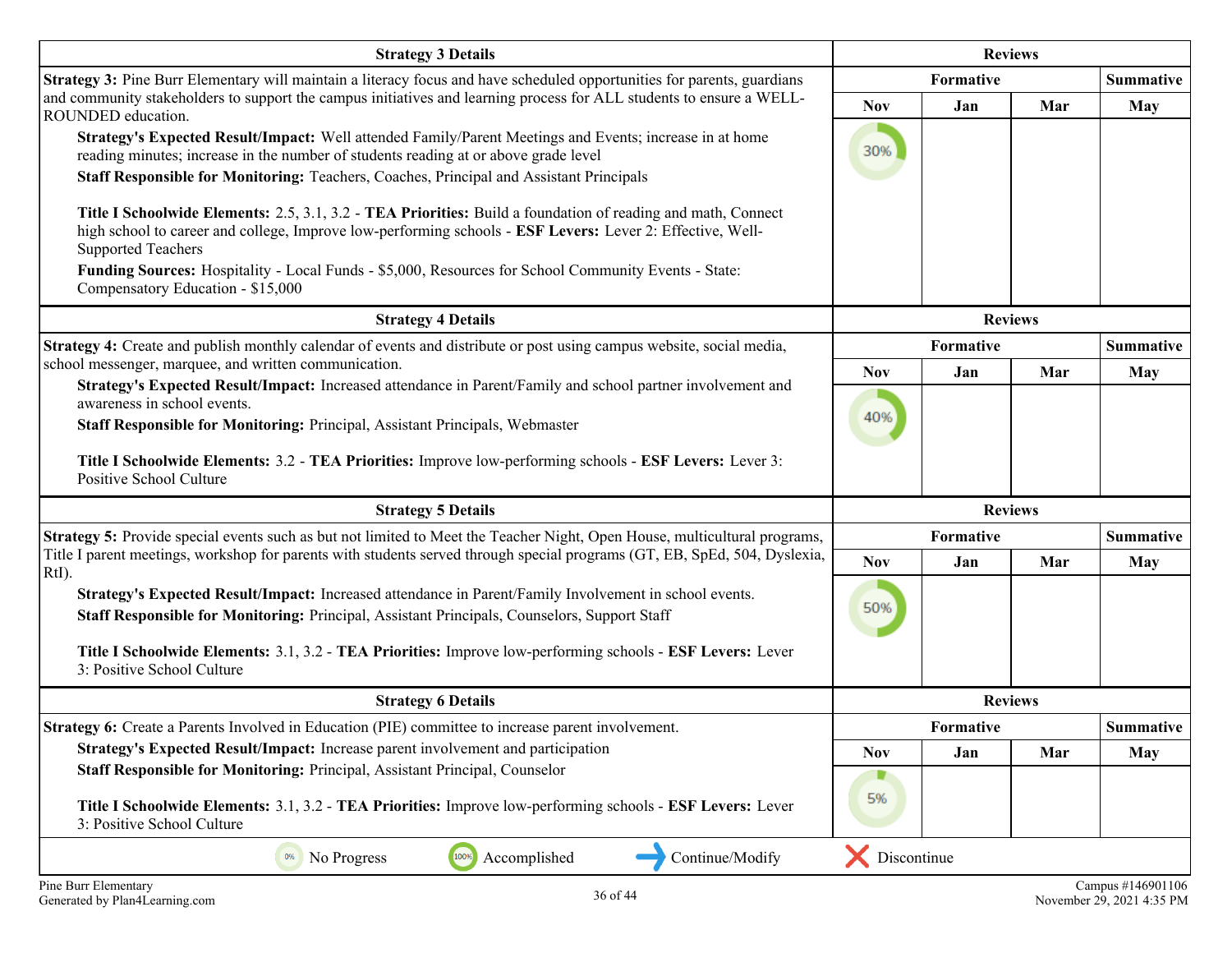# **Title I Schoolwide Elements**

# **ELEMENT 1. SWP COMPREHENSIVE NEEDS ASSESSMENT (CNA)**

## **1.1: Comprehensive Needs Assessment**

Pine Burr's comprehensive needs assessment was developed in the Spring of 2021 and revised in September 2021.

# **ELEMENT 2. SWP CAMPUS IMPROVEMENT PLAN (CIP)**

# **2.1: Campus Improvement Plan developed with appropriate stakeholders**

The Campus Improvement Plan for Pine Burr was developed with a team that was initially hired on earlier in the semester. More staff were added once the school year started. It included the following stakeholders: Claudia Thomas, Principal Martin Cortes, Assistant Principal Amy Shipp, Diagnostician/Teacher Franklyn Kornn, Life Skills Teacher Deborah Burkett, Literacy Coach/Teacher Adela Jalomo, Bilingual Instructional Coach/Teacher Tina Thomas, Testing Coordinator Tracy Spears, RTI Reading Teacher Jennifer Reed, RTI Behavior Teacher Christine Gonzalez, 1st Grade Teacher Ashley Wilder, 2nd Grade Dual Teacher Mayra Medrano, Registrar Christina Flores, Community Member/Stakeholder Christopher Almaraz, Community Member/Stakeholder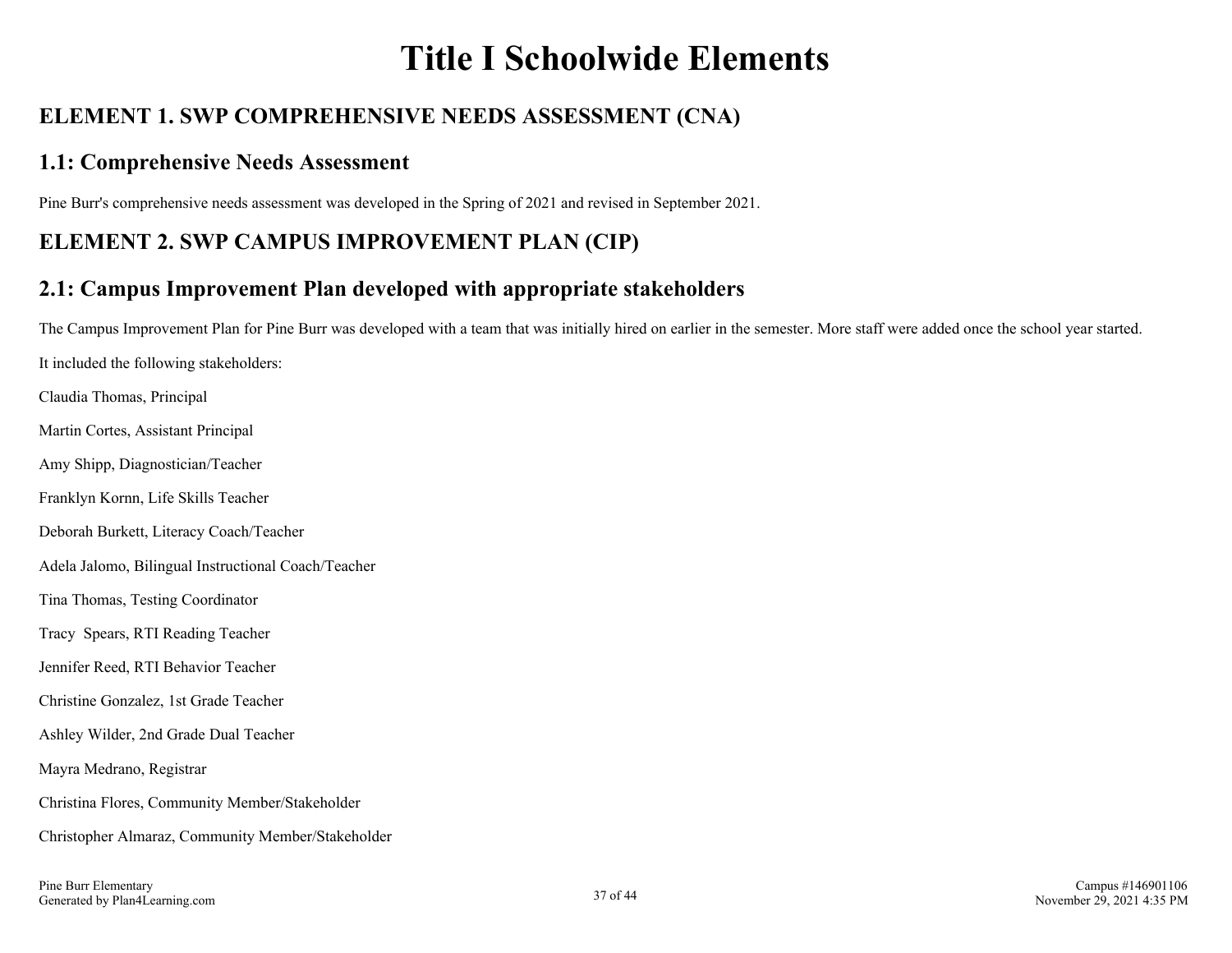Maria Perez, Parent

Erica Garcia, Parent

## **2.2: Regular monitoring and revision**

As new information was given, more information and data was added to the campus needs assessment. School Based Decision Making Team met on Wednesday, April 7, 2021 and Wednesday, April 21, 2021. Since then, the team is meeting quarterly throughout the school year to revise if needed, as well as monitor the goals, objective and strategies.

## **2.3: Available to parents and community in an understandable format and language**

The Campus Improvement Plan is available to the parents and community at this time on the school website.

# **2.4: Opportunities for all children to meet State standards**

Strategies to help students master Reading STAAR Assessments in Third to Fifth Grade.

- 1. Use TEKS Resource System and Implementation of Guided Reading across campus.
- 2. Send home weekly reading log to increase reading fluency for all students.
- Use research based programs and strategies such as 7 Steps to a Language Rich Classroom, Blooms questioning for all students, Guided Reading, DRA kits to address all 3. students.
- Utilize Literacy and Instructional Reading Coaches to monitor and support classroom teachers with instructional strategies and professional growth opportunities to impact 4. student achievement.

Strategies to help students master Math STAAR Assessments in Third to Fifth Grade.

- 1. Implement a Number Talks program to increase foundational skills for all students.
- 2. Implement problem solving strategies for all students.
- 3. Use problem solving binders and CUBEES Strategy in 1st 5th grades for all students.
- Utilize Instructional Math Coaches to monitor and support classroom teachers with instructional strategies and professional growth opportunities to impact student 4. achievement.

Strategies to support on our students who are emergent bilinguals in increasing at least one level on TELPAS Assessment.

- 1. Use TEKS Resource System, Guided Reading, Read Alouds, and TELPAS Pro to enhance language acquisition.
- 2. Use 7 Steps to Language Rich Environment strategies and Sheltered Instruction Observation Protocol (SIOP) strategies to address the needs of emergent bilingual students.
- 3. Utilize Bilingual Instructional Coach and Bilingual Literacy Coach to monitor and support classroom teachers with instructional strategies and professional growth opportunities to impact student achievement for students who are emergent bilinguals.

# **2.5: Increased learning time and well-rounded education**

Pine Burr has a master schedule that promotes learning from arrival to dismissal in all content areas and for all types of learners.

# **2.6: Address needs of all students, particularly at-risk**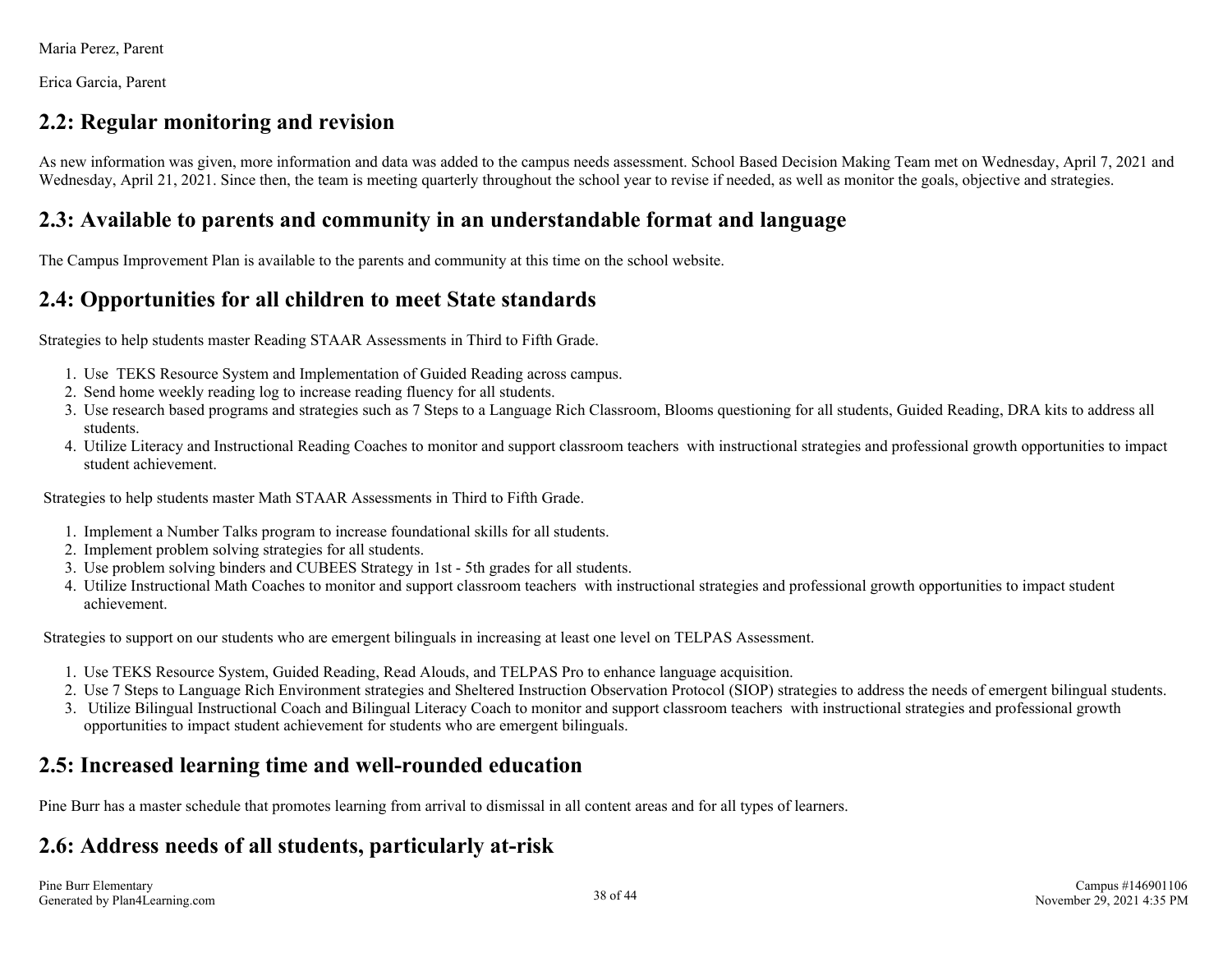Strategies to support students that are at risk.

- 1. Implement a research based intervention plan for identified students in at-risk situations through our RtI program.
- 2. Provide additional learning opportunities before and after school and on Saturdays for students who are at-risk.
- 3. Provide opportunities for parent and family engagement including family literacy nights.

# **ELEMENT 3. PARENT AND FAMILY ENGAGEMENT (PFE)**

## **3.1: Develop and distribute Parent and Family Engagement Policy**

The Parent and Family Engagement Policy will be created and easily accessible for parents and community.

# **3.2: Offer flexible number of parent involvement meetings**

All parents will be invited to attend the monthly parent meetings or events. These will be held both during the day and in the evenings.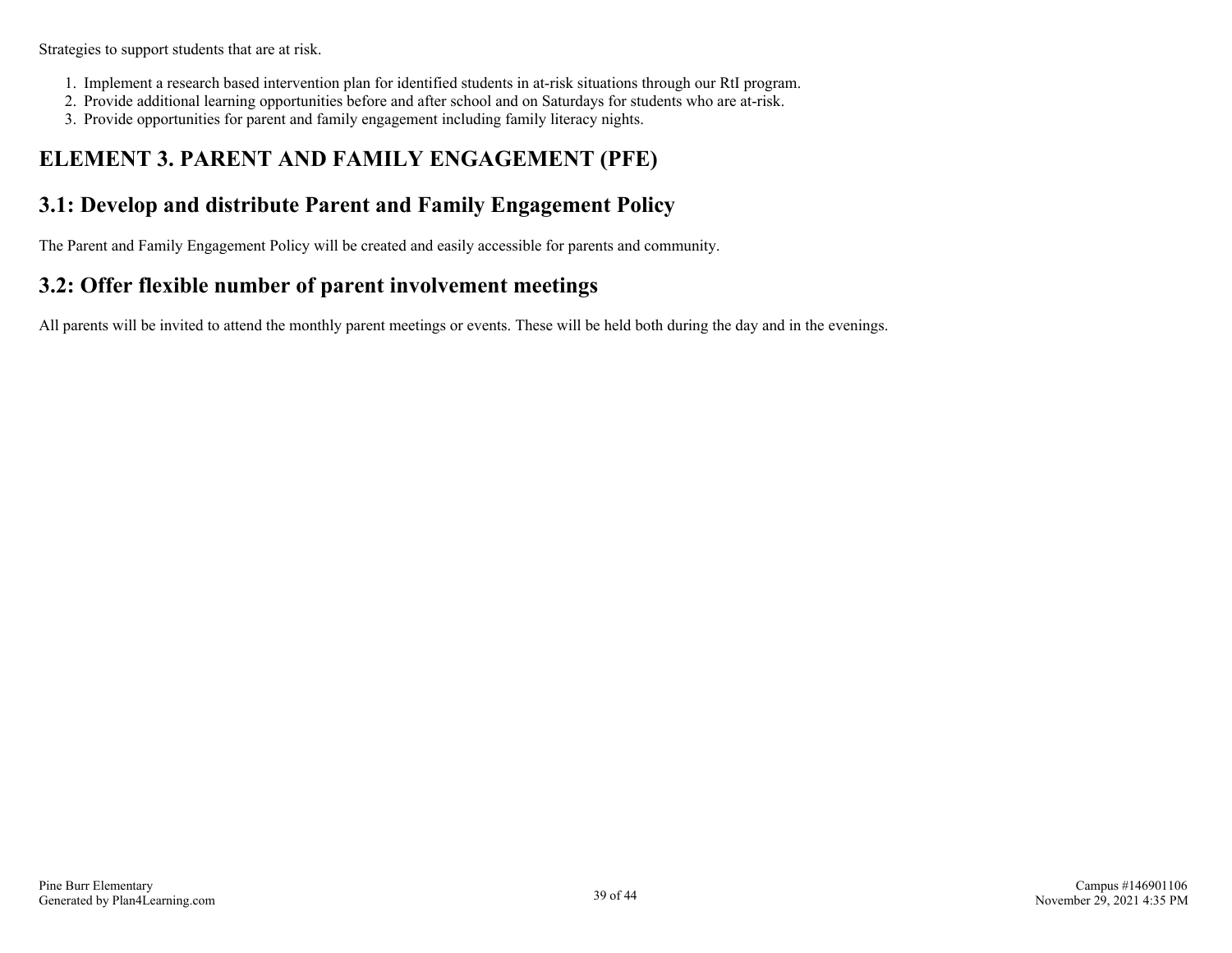# **Title I Personnel**

| Name           | D        | 'rogram             |     |
|----------------|----------|---------------------|-----|
|                | 'osition |                     | --- |
| Nancy<br>Nunez | Music    | Fine<br>rτς<br>ัยเค |     |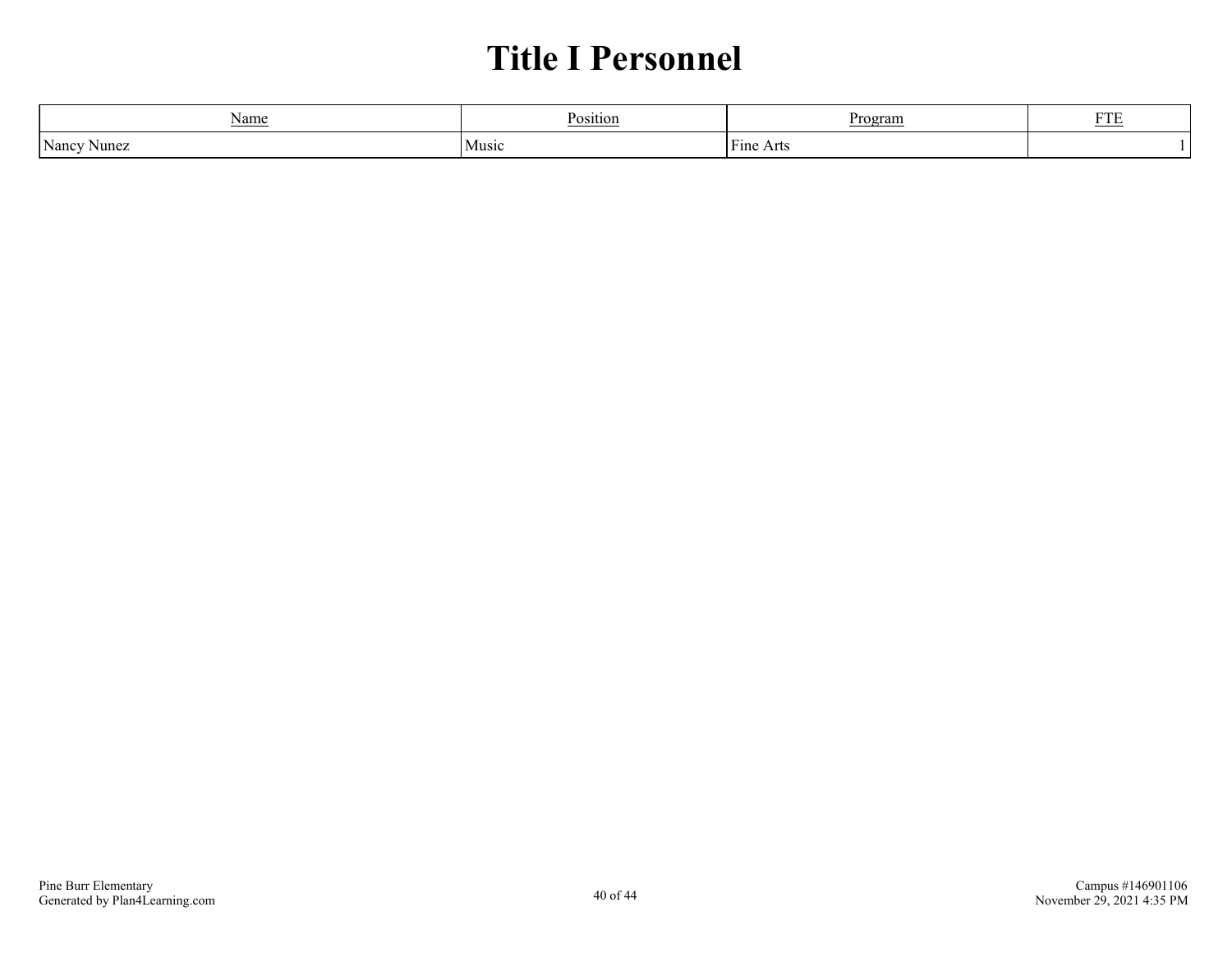# **Campus Funding Summary**

|                                    | <b>Title I Part A-Improving Basic Programs</b> |                 |                                                                            |                     |              |  |  |  |
|------------------------------------|------------------------------------------------|-----------------|----------------------------------------------------------------------------|---------------------|--------------|--|--|--|
| Goal                               | Objective                                      | <b>Strategy</b> | <b>Resources Needed</b>                                                    | <b>Account Code</b> | Amount       |  |  |  |
| $\mathbf{1}$                       |                                                | 3               | Eduphoria- Data Management System                                          |                     | \$3,466.00   |  |  |  |
|                                    | $\mathbf{1}$                                   | 4               | Professional Development                                                   |                     | \$5,000.00   |  |  |  |
| $\mathbf{1}$                       | $\mathbf{1}$                                   | 6               | <b>Digital Resources</b>                                                   |                     | \$18,315.00  |  |  |  |
| $\mathbf{1}$                       | $\overline{\phantom{a}}$                       | $\tau$          | Salary                                                                     |                     | \$71,553.00  |  |  |  |
| -1                                 | $\overline{2}$                                 | 5               | Materials and Resources for Math Stations/Intervention Materials           |                     | \$11,037.00  |  |  |  |
| $\mathbf{1}$                       | 5                                              | $\overline{2}$  | Science Consumable and Non-Consumable Items                                |                     | \$2,000.00   |  |  |  |
| $\mathfrak{Z}$                     | $\mathbf{1}$                                   | $\overline{2}$  | Resources for School Community Events                                      |                     | \$1,000.00   |  |  |  |
|                                    | Sub-Total                                      |                 |                                                                            |                     |              |  |  |  |
| <b>Budgeted Fund Source Amount</b> |                                                |                 |                                                                            |                     |              |  |  |  |
|                                    | +/- Difference                                 |                 |                                                                            |                     |              |  |  |  |
|                                    |                                                |                 | <b>State: Compensatory Education</b>                                       |                     |              |  |  |  |
| Goal                               | Objective                                      | <b>Strategy</b> | <b>Resources Needed</b>                                                    | <b>Account Code</b> | Amount       |  |  |  |
| $\mathbf{1}$                       | $\mathbf{1}$                                   | 5               | Fees and travel associated with professional development                   |                     | \$6,000.00   |  |  |  |
| $\mathbf{1}$                       | $\overline{2}$                                 | $\overline{3}$  | <b>STAAR Test Preparation Materials</b>                                    |                     | \$20,000.00  |  |  |  |
| $\mathbf{1}$                       | $\overline{2}$                                 | $\mathfrak{Z}$  | Data Tracking Materials and Student Incentives                             |                     | \$20,000.00  |  |  |  |
| $\mathbf{1}$                       | 3                                              | 5               | <b>Intervention Materials</b>                                              |                     | \$20,000.00  |  |  |  |
| $\overline{1}$                     | $\overline{3}$                                 | 6               | Materials for students to practice recording listening and speaking skills |                     | \$10,000.00  |  |  |  |
| $\mathbf{1}$                       | $\overline{4}$                                 | $\mathbf{1}$    | Fees, materials, travel associated with professional development           |                     | \$40,000.00  |  |  |  |
| $\mathbf{1}$                       | 5                                              | $\mathbf{1}$    | Fees, materials, travel associated with professional development           |                     | \$7,568.00   |  |  |  |
| $\mathbf{1}$                       | 5                                              | $\overline{2}$  | Supplies, Materials, and Resources for STEM Lab                            |                     | \$30,000.00  |  |  |  |
| $\mathbf{1}$                       | 6                                              | $\overline{2}$  | Resources for School Community Events                                      |                     | \$10,000.00  |  |  |  |
| 3                                  | $\mathbf{1}$                                   | $\overline{2}$  | Materials and Supplies for Parent Trainings                                |                     | \$10,000.00  |  |  |  |
| $\mathfrak{Z}$                     | $\mathbf{1}$                                   | $\mathfrak{Z}$  | Resources for School Community Events                                      |                     | \$15,000.00  |  |  |  |
| Sub-Total                          |                                                |                 |                                                                            |                     | \$188,568.00 |  |  |  |
| <b>Budgeted Fund Source Amount</b> |                                                |                 |                                                                            |                     | \$188,568.00 |  |  |  |
| +/- Difference                     |                                                |                 |                                                                            |                     | \$0.00       |  |  |  |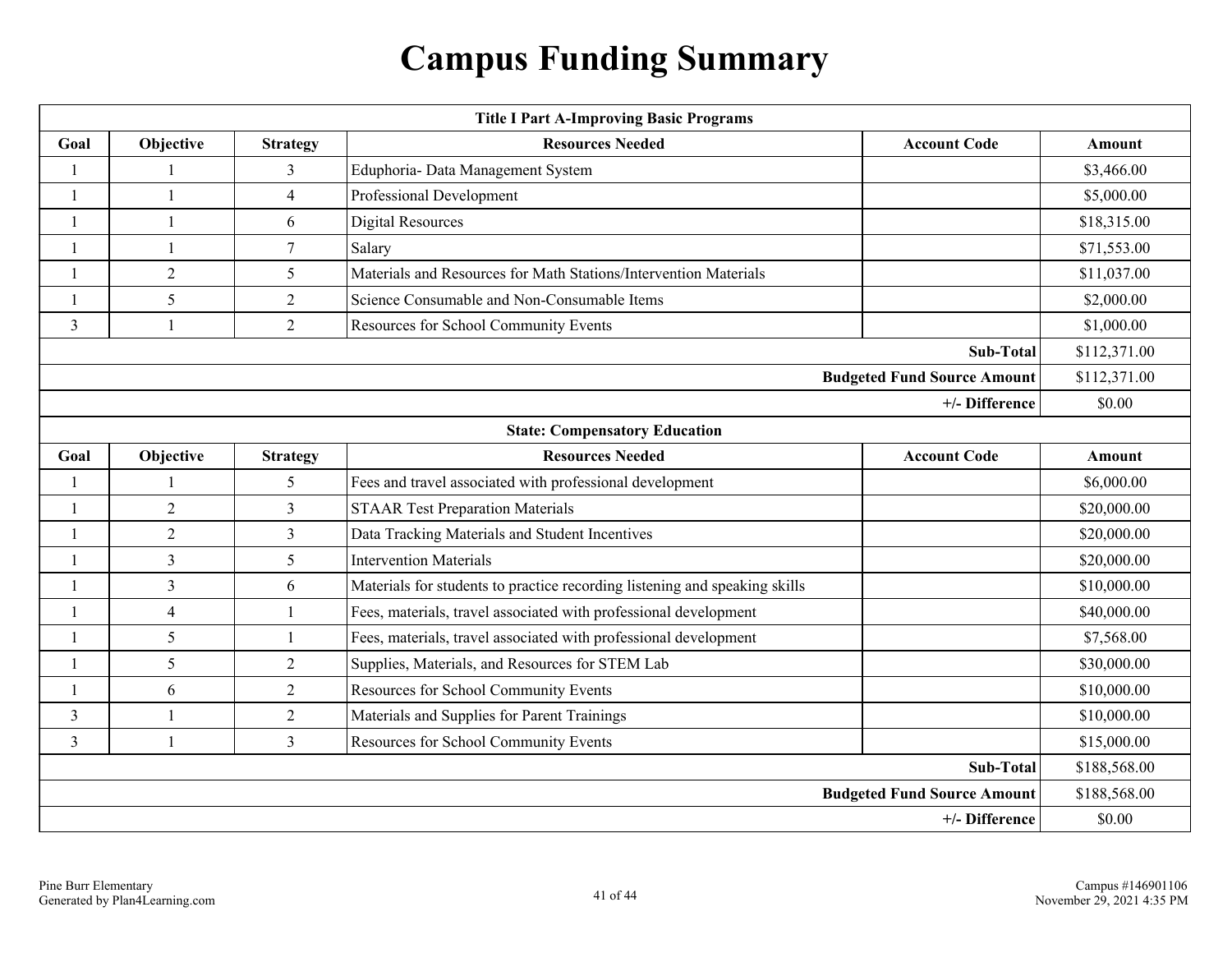|                                    |                                                                                                                                                               |                 | <b>Local Funds</b>                                                                       |                                    |              |  |  |  |
|------------------------------------|---------------------------------------------------------------------------------------------------------------------------------------------------------------|-----------------|------------------------------------------------------------------------------------------|------------------------------------|--------------|--|--|--|
| Goal                               | Objective                                                                                                                                                     | <b>Strategy</b> | <b>Resources Needed</b>                                                                  | <b>Account Code</b>                | Amount       |  |  |  |
| -1                                 | -1                                                                                                                                                            | 5               | Classroom Libraries, Manipulatives, Resources specific to reading foundational<br>skills |                                    | \$70,000.00  |  |  |  |
| $\mathbf{1}$                       | Supplies and Materials to implement strategies learned in PD, Materials for<br>5<br>1<br>make and take workshops, resource books for professional development |                 |                                                                                          | \$50,000.00                        |              |  |  |  |
| $\mathbf{1}$                       | $\mathbf{1}$                                                                                                                                                  | 8               |                                                                                          |                                    | \$30,000.00  |  |  |  |
|                                    | $\overline{2}$                                                                                                                                                | 2               | Math Instructional Materials and Supplies                                                |                                    | \$20,000.00  |  |  |  |
| $\overline{\phantom{a}}$           | 6                                                                                                                                                             |                 | Supplies needed to publicize events                                                      |                                    | \$5,000.00   |  |  |  |
| -1                                 | 6                                                                                                                                                             | 2               | Materials for Career Day                                                                 |                                    | \$10,000.00  |  |  |  |
| $\overline{2}$                     | $\mathbf{1}$                                                                                                                                                  | $\overline{2}$  | Fees, materials, travel associated with professional development                         |                                    | \$6,580.00   |  |  |  |
| 3                                  | 1                                                                                                                                                             | 3               | Hospitality                                                                              |                                    | \$5,000.00   |  |  |  |
|                                    |                                                                                                                                                               |                 |                                                                                          | Sub-Total                          | \$196,580.00 |  |  |  |
| <b>Budgeted Fund Source Amount</b> |                                                                                                                                                               |                 |                                                                                          |                                    |              |  |  |  |
| +/- Difference                     |                                                                                                                                                               |                 |                                                                                          |                                    |              |  |  |  |
|                                    |                                                                                                                                                               |                 | <b>State: Bilingual/ESL Funds</b>                                                        |                                    |              |  |  |  |
| Goal                               | Objective                                                                                                                                                     | <b>Strategy</b> | <b>Resources Needed</b>                                                                  | <b>Account Code</b>                | Amount       |  |  |  |
|                                    |                                                                                                                                                               | 6               | Instructional Resources and Supplies for Bilingual Emergent Students                     |                                    | \$14,000.00  |  |  |  |
| $\overline{\phantom{a}}$           |                                                                                                                                                               | 6               | Classroom libraries and bookshelves for Dual Language Classes                            |                                    | \$30,000.00  |  |  |  |
| $\overline{\phantom{a}}$           | $\overline{2}$                                                                                                                                                | $\overline{4}$  | Supplies, materials, resources for students who are emergent bilingual                   |                                    | \$5,000.00   |  |  |  |
| $\mathbf{1}$                       | 3                                                                                                                                                             | 5               | Supplies, materials and resources for students who are emergent bilingual                |                                    | \$10,044.00  |  |  |  |
| $\overline{\phantom{a}}$           | 4                                                                                                                                                             |                 | Supplies, materials, resources for students who are emergent bilingual                   |                                    | \$4,000.00   |  |  |  |
| $\overline{\phantom{a}}$           | 4                                                                                                                                                             | 2               | <b>Big Books by George</b>                                                               |                                    | \$26,656.00  |  |  |  |
|                                    |                                                                                                                                                               |                 |                                                                                          | Sub-Total                          | \$89,700.00  |  |  |  |
|                                    |                                                                                                                                                               |                 |                                                                                          | <b>Budgeted Fund Source Amount</b> | \$89,700.00  |  |  |  |
|                                    |                                                                                                                                                               |                 |                                                                                          | +/- Difference                     | \$0.00       |  |  |  |
|                                    | <b>State: Gifted and Talented Funds</b>                                                                                                                       |                 |                                                                                          |                                    |              |  |  |  |
| Goal                               | Objective                                                                                                                                                     | <b>Strategy</b> | <b>Resources Needed</b>                                                                  | <b>Account Code</b>                | Amount       |  |  |  |
|                                    | $\overline{2}$                                                                                                                                                | $\overline{4}$  | Enrichment/Extension Materials for students served in Gifted and Talented                |                                    | \$1,060.00   |  |  |  |
| $\mathfrak{Z}$                     |                                                                                                                                                               | $\overline{2}$  | Supplies and Materials for Parent Workshops                                              |                                    | \$2,000.00   |  |  |  |
| Sub-Total                          |                                                                                                                                                               |                 |                                                                                          |                                    |              |  |  |  |
| <b>Budgeted Fund Source Amount</b> |                                                                                                                                                               |                 |                                                                                          |                                    | \$3,060.00   |  |  |  |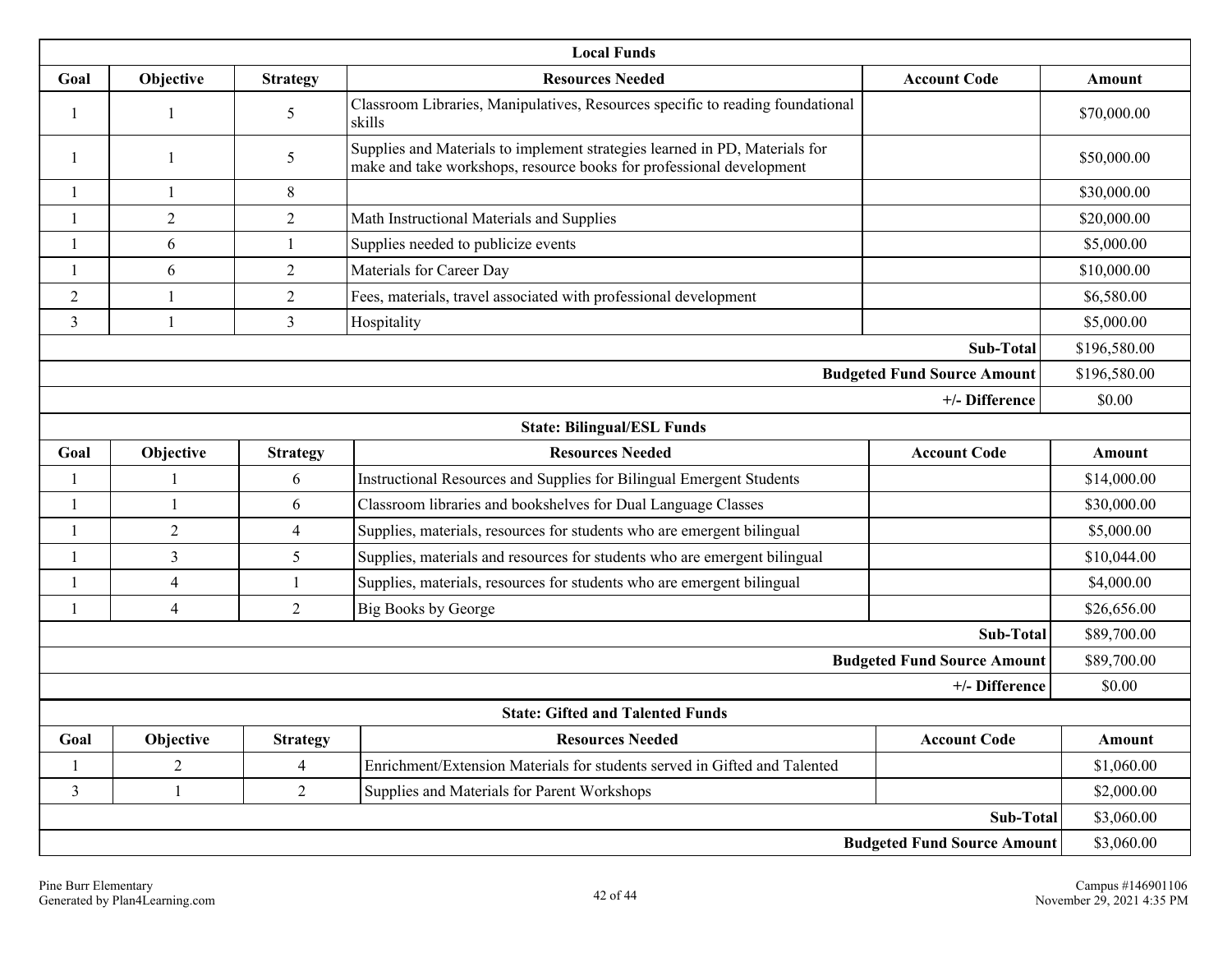| <b>State: Gifted and Talented Funds</b> |           |                 |                                                                                            |                     |              |  |
|-----------------------------------------|-----------|-----------------|--------------------------------------------------------------------------------------------|---------------------|--------------|--|
| Goal                                    | Objective | <b>Strategy</b> | <b>Resources Needed</b>                                                                    | <b>Account Code</b> | Amount       |  |
|                                         |           |                 |                                                                                            | +/- Difference      | \$0.00       |  |
| <b>State: Special Education Funds</b>   |           |                 |                                                                                            |                     |              |  |
| Goal                                    | Objective | <b>Strategy</b> | <b>Resources Needed</b>                                                                    | <b>Account Code</b> | Amount       |  |
|                                         |           | 6               | Materials and Supplies for students served in Special Education to help improve<br>reading |                     | \$5,300.00   |  |
|                                         | 3         | 5               | Fees associated to Professional Development                                                |                     | \$5,000.00   |  |
| 3                                       |           | 2               | Supplies and Materials for Parent Workshops                                                |                     | \$2,000.00   |  |
|                                         |           |                 |                                                                                            | Sub-Total           | \$12,300.00  |  |
| <b>Budgeted Fund Source Amount</b>      |           |                 |                                                                                            |                     |              |  |
| +/- Difference                          |           |                 |                                                                                            |                     | \$0.00       |  |
|                                         |           |                 |                                                                                            | <b>Grand Total</b>  | \$602,579.00 |  |